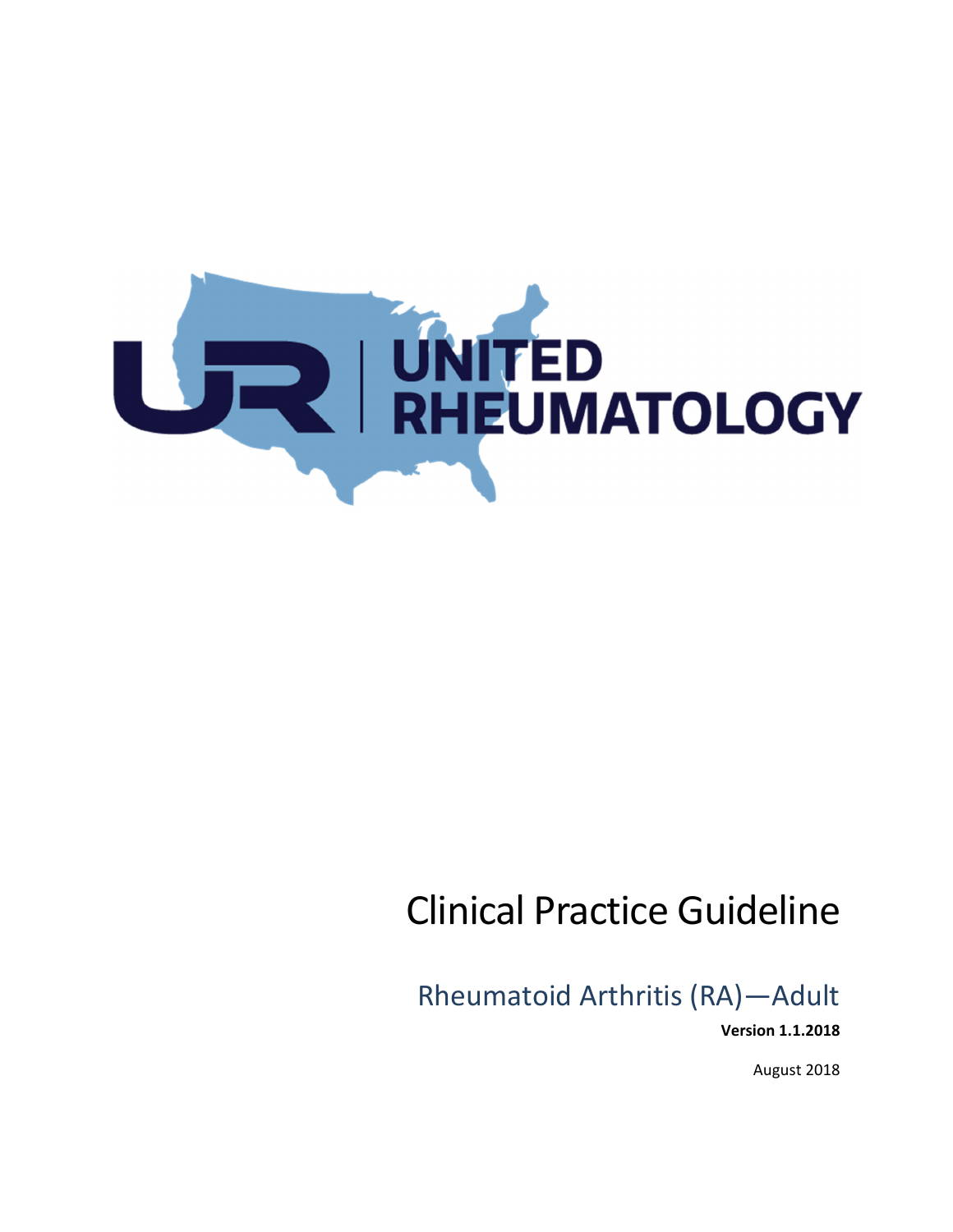# **Table of Contents**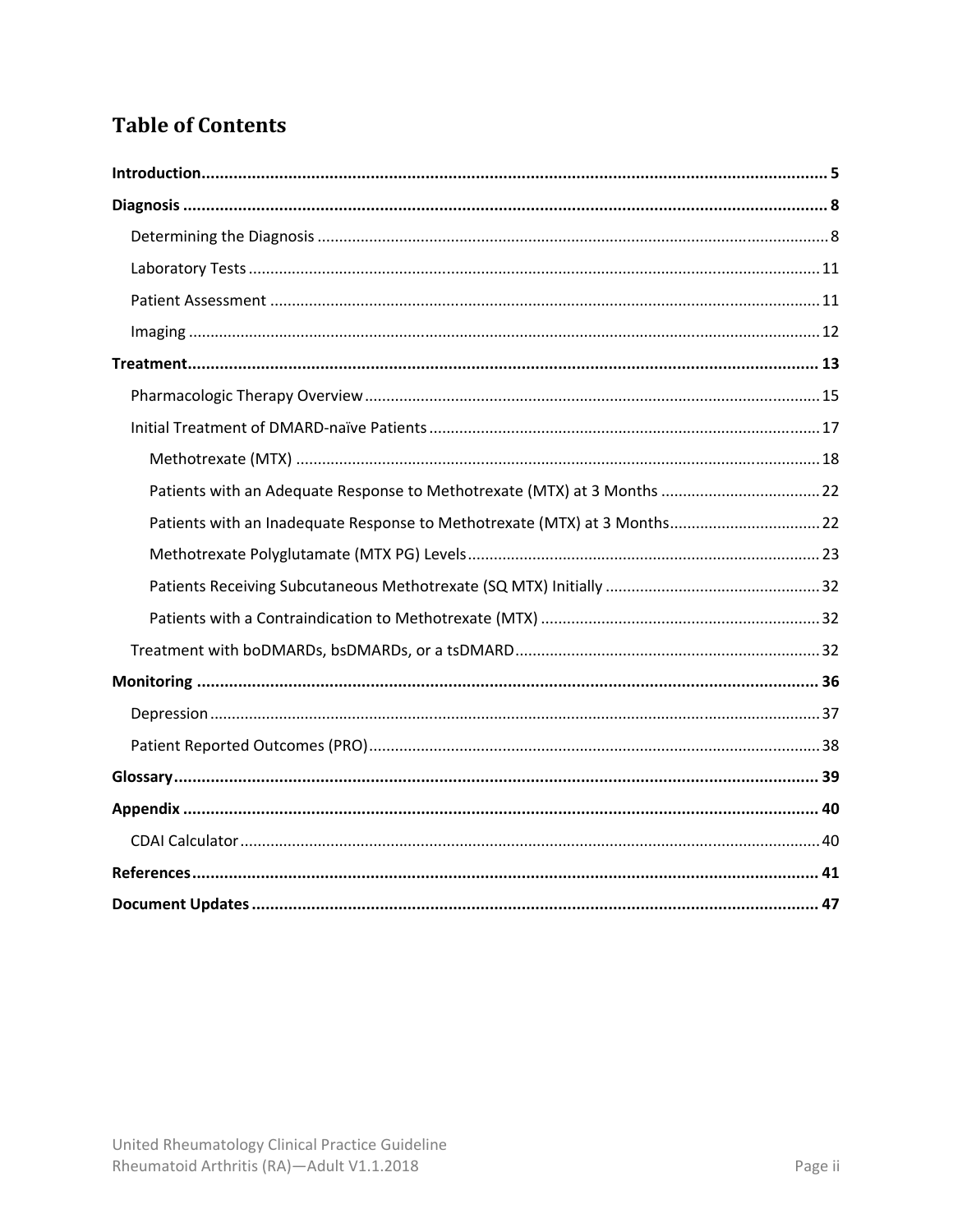# **List of Tables**

| Table 2. Point allocation for the classification of RA according to the ACR/EULAR criteria  10 |  |
|------------------------------------------------------------------------------------------------|--|
|                                                                                                |  |
|                                                                                                |  |

# **List of Figures**

| Figure 1. Initial pharmacologic management of DMARD-naïve patients with RA and no                                                                                                                                                                |  |
|--------------------------------------------------------------------------------------------------------------------------------------------------------------------------------------------------------------------------------------------------|--|
| Figure 2. Initial pharmacologic management of DMARD-naïve patients with RA and a                                                                                                                                                                 |  |
| Figure 3. Pharmacologic management of patients with RA and therapeutic levels of<br>MTX PG and either <50% improvement in CDAI after 3 months of treatment                                                                                       |  |
| Figure 4. Pharmacologic management of patient with RA and subtherapeutic levels MTX PG<br>who have had either <50% improvement in CDAI after 3 months of treatment<br>with oral MTX or failure to attain remission after 5 months of oral MTX 26 |  |
| Figure 5. Pharmacologic management of patients with RA and no MTX PG levels with either<br><50% improvement in CDAI after 3 months of treatment with oral MTX or failure                                                                         |  |
| Figure 6. Pharmacologic management of patients with RA who failed oral or parenteral<br>MTX, leflunomide or hydroxychloroquine, or sulfasalazine but had an adequate                                                                             |  |
| Figure 7. Pharmacologic management of patients with RA who failed conventional DMARDs<br>and did not have an adequate response to combination DMARDs or a biologic 35                                                                            |  |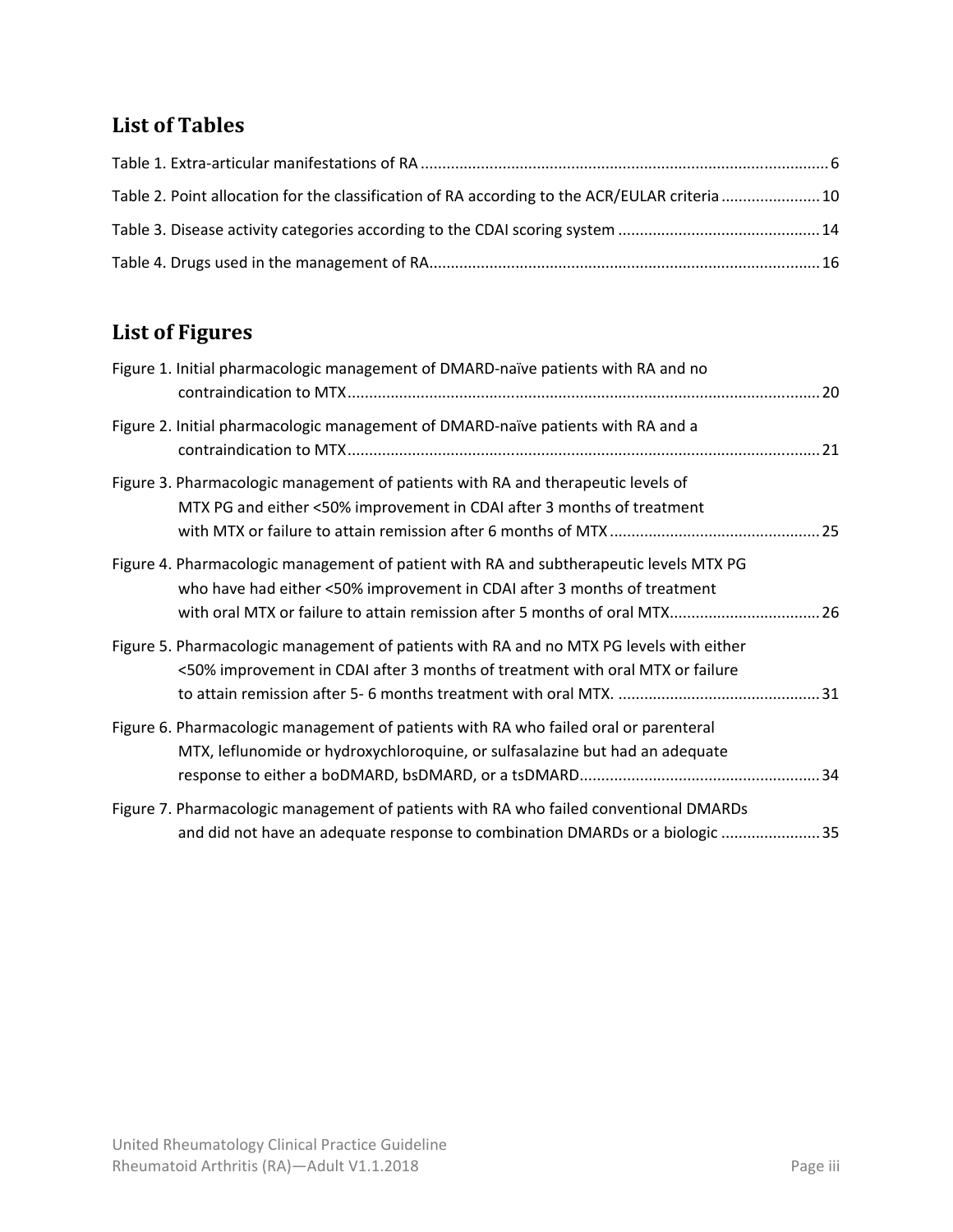# **Abbreviations**

| <b>ACPA</b>    | Anti-citrullinated protein antibody. Also: anti CCP          |
|----------------|--------------------------------------------------------------|
| <b>ACR</b>     | American College of Rheumatology                             |
| boDMARDs       | Originator biologic disease-modifying antirheumatic drugs    |
| bsDMARDs       | Biosimilar disease-modifying antirheumatic drugs             |
| <b>CBC</b>     | Complete blood count                                         |
| <b>CDAI</b>    | <b>Clinical Disease Activity Index</b>                       |
| <b>CDC</b>     | Centers for Disease Control and Prevention                   |
| csDMARDs       | Conventional synthetic disease-modifying antirheumatic drugs |
| <b>CRP</b>     | C-reactive protein                                           |
| DAS28          | Disease activity score, based on 28 joints                   |
| <b>DMARDs</b>  | Disease-modifying antirheumatic drugs                        |
| <b>DMPA</b>    | Depot medroxyprogesterone acetate                            |
| <b>EHRs</b>    | Electronic health records                                    |
| <b>ESR</b>     | Erythrocyte sedimentation rate                               |
| <b>EULAR</b>   | European League Against Rheumatism                           |
| <b>HBV</b>     | <b>Hepatitis B virus</b>                                     |
| <b>HDA</b>     | High disease activity                                        |
| HLA-DRB1       | Human leukocyte antigen D related beta 1                     |
| $IL-6$         | Interleukin 6                                                |
| IU             | International units                                          |
| <b>IUDs</b>    | Intrauterine devices                                         |
| LDA            | Low disease activity                                         |
| <b>MDA</b>     | Moderate disease activity                                    |
| <b>MDHAQ</b>   | Multidimensional Health Assessment Questionnaire             |
| <b>MRI</b>     | Magnetic resonance imaging                                   |
| <b>MTX</b>     | Methotrexate                                                 |
| <b>MTX PG</b>  | Methotrexate polyglutamate                                   |
| PG             | Polyglutamate                                                |
| PGA            | Physician Global Assessment                                  |
| PRO            | Patient reported outcomes                                    |
| PtGA           | <b>Patient Global Assessment</b>                             |
| PTPN22         | Protein tyrosine phosphatase non-receptor type 22            |
| QoL            | Quality of life                                              |
| <b>RA</b>      | Rheumatoid arthritis                                         |
| <b>RAPID 3</b> | Routine Assessment of Patient Index Data 3                   |
| <b>RF</b>      | Rheumatoid factor                                            |
| SQ MTX         | Subcutaneous methotrexate                                    |
| TB             | Tuberculosis                                                 |
| <b>TNF</b>     | Tumor necrosis factor                                        |
| tsDMARDs       | Targeted synthetic disease-modifying antirheumatic drugs     |
| <b>ULN</b>     | Upper limit of normal                                        |
| US             | <b>United States</b>                                         |
| VAS            | Visual acuity scale                                          |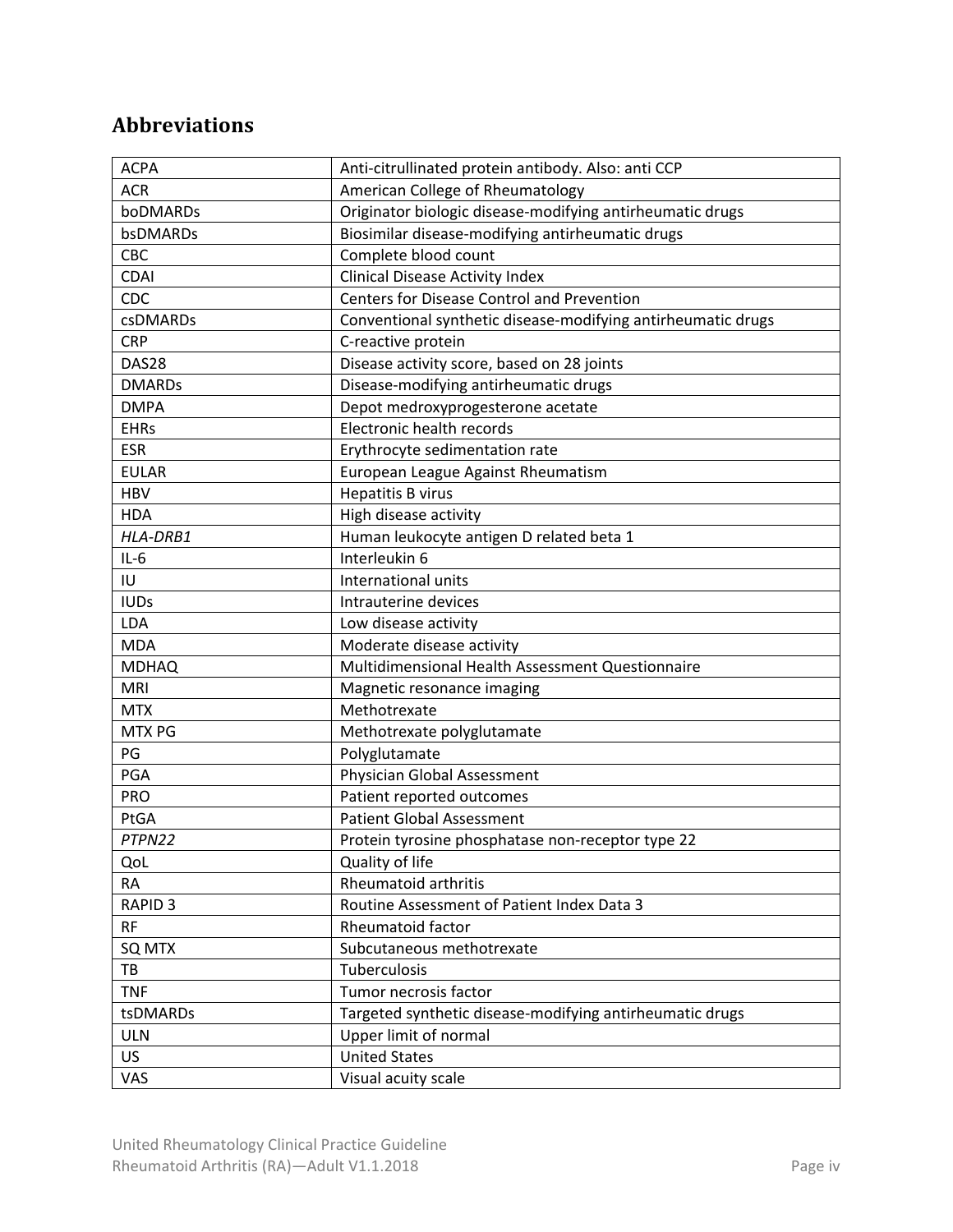# **Introduction**

Rheumatoid arthritis (RA) is a multisystem autoimmune disease affecting primarily diarthrodial joints of the hands and feet; however, it can also affect larger joints (shoulder, elbow, hip, ankle, and knee). The disease causes joint inflammation, synovial hyperplasia, and synovitis with increased synovial vascularity. Inflammatory cells within the joint lead to synovial proliferation and pannus formation, which ultimately results in the destruction of articular cartilage and bone.<sup>1,2</sup> Rheumatoid arthritis is three times more common in women than in men,<sup>3</sup> and can begin at any age. However, it is usually diagnosed between the ages of 18 and 60 years in women and over the age of 45 years in men.<sup>4</sup> Although the odds of developing RA are increased in first-degree relatives of people who have the disease, most people with RA do not have a family history of it.<sup>5</sup>

The destructive process in RA is thought to be related to an overproduction of a number of inflammatory cytokines, including tumor necrosis factor (TNF) and interleukin-6 (IL-6).<sup>6, 7</sup>

Some important factors possibly associated with an increased risk of RA include:<sup>8-14</sup>

- Smoking
- Bacteria in the lungs
- Chronic periodontitis
- Silica exposure
- Air pollution
- Changes in gut flora

Studies of families with twins suggest that genetics contribute at least 50% to the etiology of RA.15 The presence of human leukocyte antigen D related Beta 1 (*HLA‐DRB1*) or protein tyrosine phosphatase non‐receptor type 22 (*PTPN22*) alleles are associated with an increased risk for RA. However, different genetic risks may be seen in different ethnic groups.<sup>16, 17</sup>

Rheumatoid arthritis is frequently but not always associated with the production of auto‐antibodies such as rheumatoid factor (RF) and anti-citrullinated protein antibody (ACPA or anti-CCP).

A more recently described serum marker for RA is  $14$ -3-3η. According to Maksymowych et al.,<sup>18</sup> the use of this marker in addition to ACPA and RF may improve the identification of patients with early RA and, when elevated, 14‐3‐3η can be used as a prognostic indicator of more severe disease.

In addition to joint destruction, RA is characterized by serious extra-articular manifestations (Table 1), which tend to occur more frequently in patients with severe, active disease; in those who test positive for RF and ACPA; in men; and in patients with a history of smoking at the time of diagnosis. Extraarticular manifestations of RA include rheumatoid nodules, inflammatory eye disease, hematologic abnormalities, Felty's syndrome, rheumatoid lung, and vasculitis. Extra-articular manifestations are associated with increased mortality.<sup>19, 20</sup>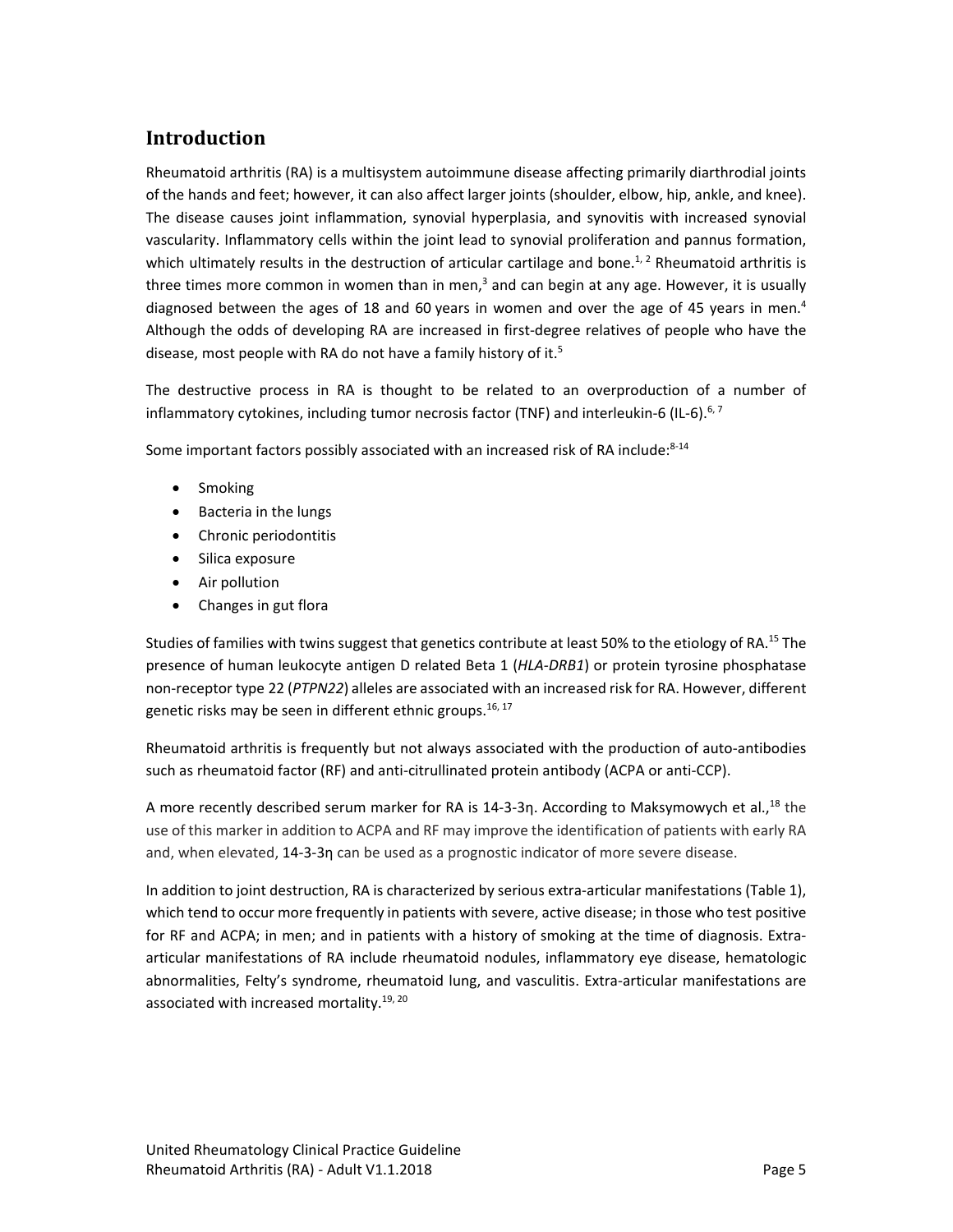*Table 1. Extra‐articular manifestations of RA* 

| <b>Organ System/Disease</b> | <b>Extra-articular Manifestation</b>                                                                                                                    |
|-----------------------------|---------------------------------------------------------------------------------------------------------------------------------------------------------|
| Pulmonary                   | Pulmonary fibrosis<br>Lung nodules<br>Pleural effusion<br>Bronchiolitis obliterans organizing pneumonia                                                 |
| Cardiac                     | Pericardial effusion<br>Myocarditis<br>Endocarditis                                                                                                     |
| <b>Skin</b>                 | • Subcutaneous nodules<br>Ulceration                                                                                                                    |
| <b>Kidneys</b>              | • Glomerulonephritis<br>• Amyloidosis                                                                                                                   |
| <b>Eyes</b>                 | Keratoconjunctivitis sicca<br>Scleritis<br>Episcleritis                                                                                                 |
| Felty's syndrome            | • Splenomegaly<br>Neutropenia                                                                                                                           |
| Vascular                    | • Vasculitis (small and large vessel)                                                                                                                   |
| Other                       | • Splenomegaly<br>Lymphadenopathy<br>Anemia<br>Thrombocytosis<br>Secondary Sjögren's syndrome<br>$\bullet$<br>Muscle wasting<br>• Peripheral neuropathy |

Rheumatoid arthritis is incurable. The disease is characterized by intermittent exacerbations (also known as flares) and is often more active during the first few years after diagnosis. However, with proper management, patients can achieve periods of complete or near complete remission or stabilization of symptoms. Flares can occur, even in patients with previously good control. Flares or acute worsening of inflammation is manifested by increased joint pain and swelling, and systemic complaints such as fatigue and difficulty with activities of daily living. Patients should be evaluated as soon as possible during an acute flare, because additions or changes in medication are often needed to regain control.

Historically, RA (especially non-treated or inadequately treated disease) was associated with a decrease in life expectancy by, on average, 5 to 10 years. However, with the availability of better treatment, this is no longer the case. A study published in 2016 compared the death rates of patients diagnosed with RA between 1996 and 2000 with those diagnosed between 2001 and 2006 and found that the death rate in the first 5 years after diagnosis had decreased for those more recently diagnosed.<sup>21</sup> The authors speculate that this may be due to improved management and better control of inflammation.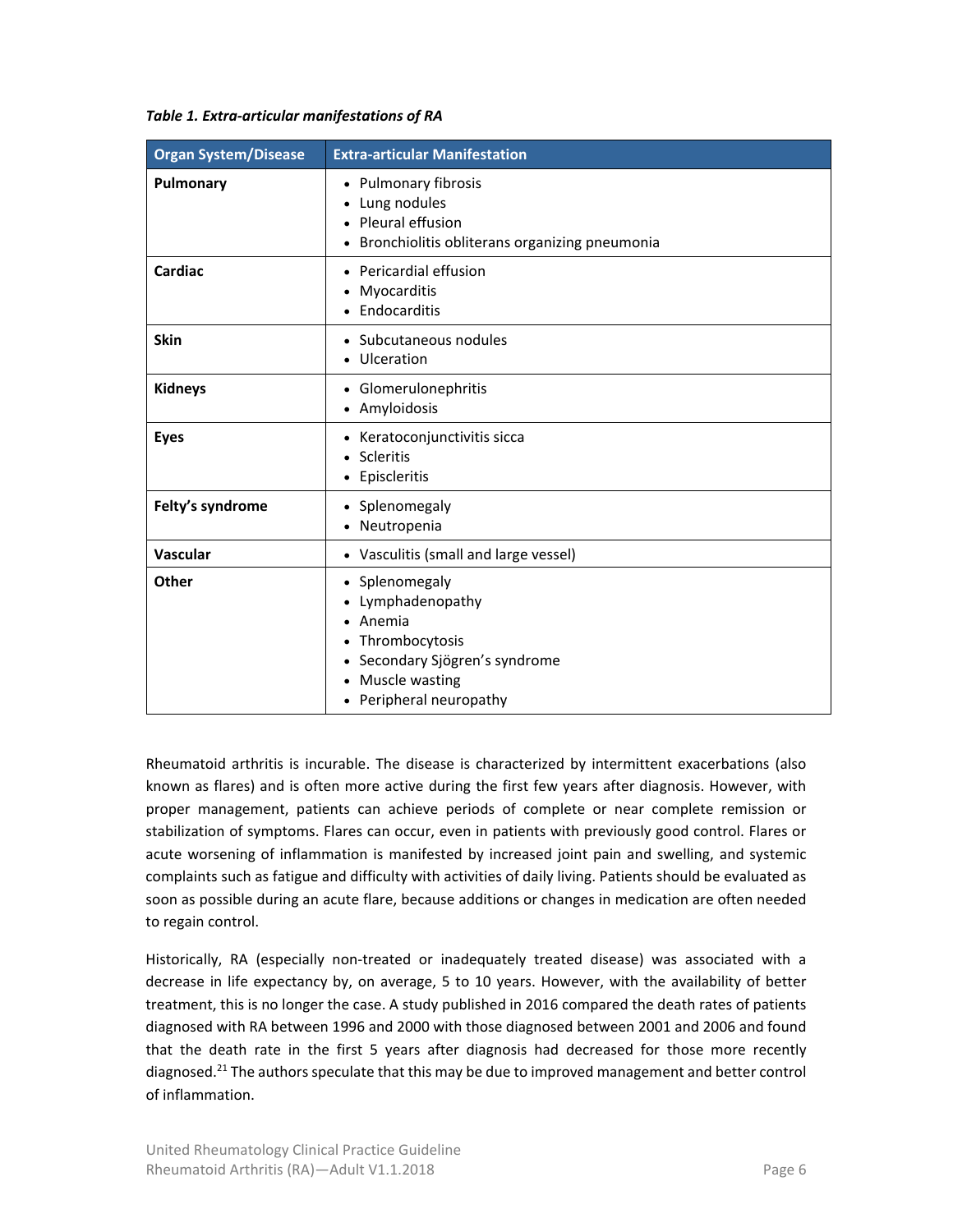Patients with RA also have an increased risk for coronary heart disease, even before they are diagnosed with RA, and are more likely than patients without RA to have an unrecognized myocardial infarction or experience sudden death. They also have an increased risk of stroke, lung cancer, nonmelanoma skin cancer, and lymphoma when compared to the general population.<sup>22-24</sup> Patients with RA have an increased risk for serious infections, including tuberculosis (TB), which may be related to the immunologic abnormalities associated with the disorder as well as the immunosuppressive effects of the drugs used to treat this disease.<sup>25</sup>

Patients with RA report a diminished quality of life (QoL) compared to those without arthritis. According to Gabriel et  $al.<sup>26</sup>$  15% of patients with RA reported that they were unable to find employment because of their disease, as opposed to only 3% of those with osteoarthritis and 1% of those without arthritis. Patients with RA are more likely to retire early or lose their jobs than the general population. Some patients decrease their work hours voluntarily because of limitations from their illness. In another study, 40% of patients with RA were more likely to report fair or poor general health when compared to nonarthritic controls. They also were 30% more likely to need help with activities of daily living and twice as likely to have some limitation of activity due to RA.<sup>27</sup>

Rheumatoid arthritis care is very costly. In 2012, Kawatkar et al. $^{28}$  compared the annual direct medical costs associated with caring for these patients with a control group of patients without RA, based on the 2008 Medical Expenditure Panel Survey. Overall, the annual cost of caring for RA patients was \$22.3 billion dollars in 2008. Importantly, the cost of drugs was the greatest contributor to the overall cost of RA patients' care, whereas prior to 2008, most studies reported that inpatient hospital stays were the greatest contributor to overall costs. Interestingly, Kawatkar et al.<sup>28</sup> found that 26.6% of the RA patients had one comorbidity and 24.0% had two or more comorbidities whereas, in the non‐RA group, 71.5% had no comorbidities, 22.1% had one, and only 6.5% had two or more comorbidities. Drug costs were nearly 40% of the total cost of care in the RA group but only 29% of the total in the non‐RA group. In 2008, the total direct medical costs of caring for an RA patient averaged \$13 012; those for a patient in the control group were \$4950. The pharmacy expense was \$5825 for an RA patient and \$1264 for a patient in the control group.<sup>28</sup>

However, when discussing financial burden, it is also important to consider the overall costs to employers, which include not only the cost of health insurance premiums but also the cost of disability insurance, absenteeism, reduced productivity, and early retirement. A systematic review of 38 papers concerning work disability, limitation, and absenteeism secondary to RA revealed that about two thirds of employed individuals with RA were absent from their jobs for a median duration of 39 days per year.<sup>29</sup> A 2005 study of 6396 patients with RA in the United States (US) reported that patients had income losses between \$2319 and \$3407 per year.<sup>30</sup> In addition, almost one third of those under the age of 65 years considered themselves disabled 15 years after diagnosis.

The continued increases in the cost of drugs escalate the cost of care. However, new medications introduced over the past two decades, have dramatically improved the lives of patients with RA. Although a cure has not yet been realized, these medications have been shown to slow or prevent the progression of the disease.

In 2012, Hallert et al.<sup>31</sup> published a paper demonstrating a significant decrease in disability in patients with RA who took biologics. The dramatic impact of these drugs can be life changing for many patients. Improvement in QoL associated with the use of biologic agents has led to a decrease in cost of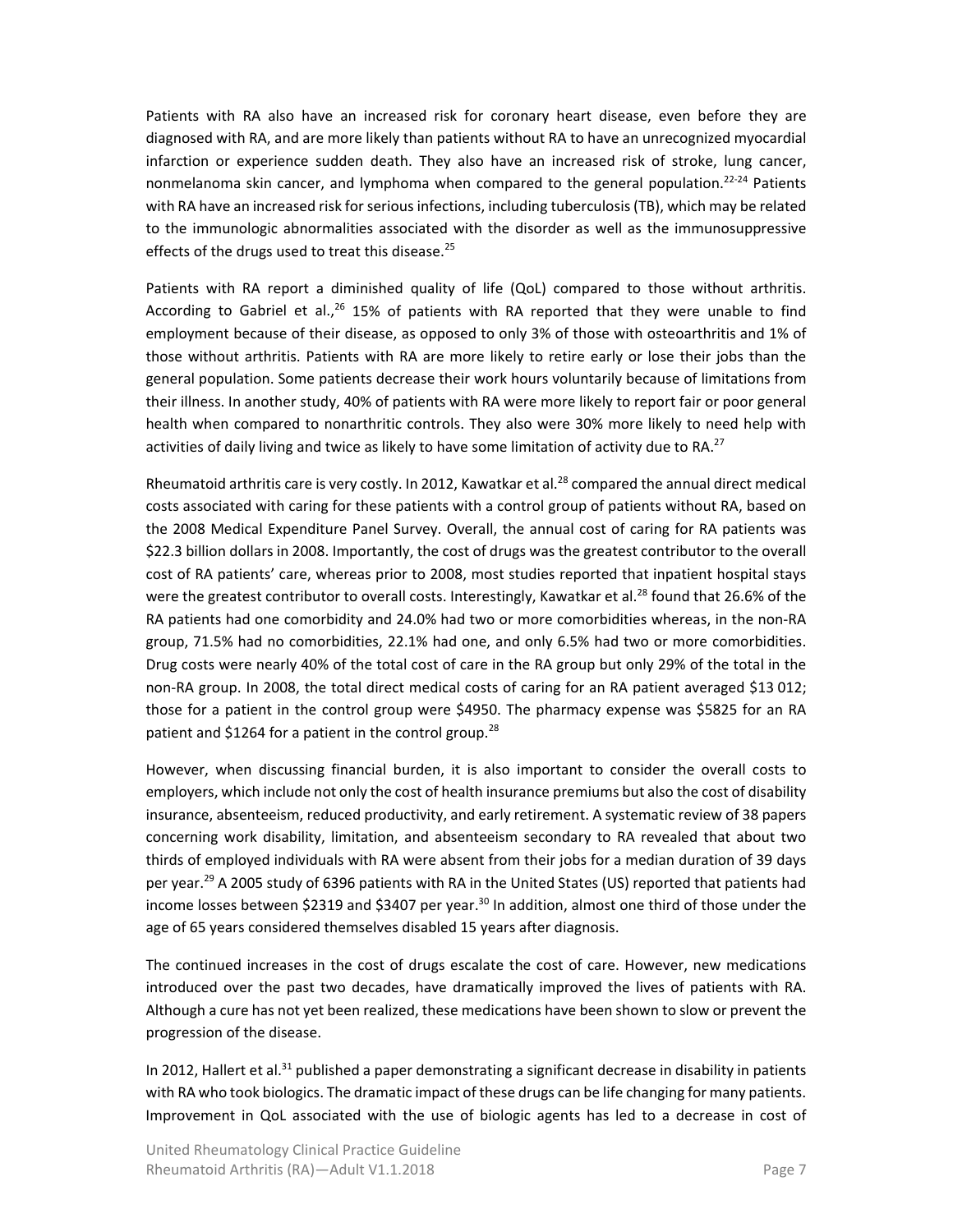disability, early retirement, work hours lost, and reduced productivity. In addition, recent studies have found that both joint replacement and soft‐tissue surgical procedures have decreased, probably as a result of more effective treatments.<sup>32-34</sup> One study evaluated RA patients in California over 40 years of age for trends in total knee replacement, total hip replacement, total ankle replacement or fusion, and total wrist replacement or fusion between 1983 and 2007.<sup>33</sup> The rate of joint surgery was highest in the 1990s. The authors reported that, for patients between 40 and 59 years of age, the rate of knee surgery decreased by 19% between 2003 and 2007 when compared to knee surgery between 1983 and 1987; hip surgery decreased by 40% during the same time interval. However, for patients over the age of 60 years, there was no significant change.

The United Rheumatology Clinical Practice Guideline for RA is designed to assist healthcare professionals to diagnose, treat, and monitor patients with RA with the goal of preserving function, optimizing the number of patients who achieve remission or near remission, improving QoL, and monitoring outcomes in the safest and most cost-effective fashion possible.

### **Diagnosis**

The workup of patients with suspected RA should be done by a rheumatologist and is based on clinical findings. Early in the course of the disease, symptoms may be subtle. There is no definitive laboratory test for the disorder, and X‐rays may be normal. Patients usually present with complaints of joint pain, tenderness, swelling, and stiffness. Prolonged morning stiffness lasting ≥30 minutes is common. Symptoms are typically bilateral and symmetric but may be asymmetric, particularly at the onset of the disease. Small joints of the wrists, hands, and feet are commonly affected. In addition, systemic symptoms such as fatigue, low-grade fever, and weight loss may be reported.

Irreversible destructive joint changes may occur early in the course of the disease. Because current pharmacologic treatments can minimize joint destruction, it is important to establish the diagnosis of RA and begin appropriate treatment as early as possible, preferably before joint destruction occurs. The use of disease‐modifying antirheumatic drugs (DMARDs), including biologic agents, has dramatically changed the long‐term course of this disease.

#### *Determining the Diagnosis*

In 2010, the American College of Rheumatology (ACR), in collaboration with the European League Against Rheumatism (EULAR), published criteria for the classification of RA that were aimed at new patients.<sup>35</sup> They were designed to classify patients for clinical trials. According to these classification criteria, any patient presenting **with clinical evidence of synovitis in ≥1 joint for which there was no alternative diagnosis to explain the finding should be evaluated for RA.** Classification criteria are based on four domains:

- 1. Number and site of joints involved (score range, 0 to 5)
- 2. Serological abnormalities (score range, 0 to 3)
- 3. Elevated acute‐phase reactants (score range, 0 to 1)
	- a. C‐reactive protein (CRP) or
	- b. Erythrocyte sedimentation rate (ESR)
- 4. Duration of symptoms (score range, 0 to 1)

United Rheumatology Clinical Practice Guideline Rheumatoid Arthritis (RA)—Adult V1.1.2018 Page 8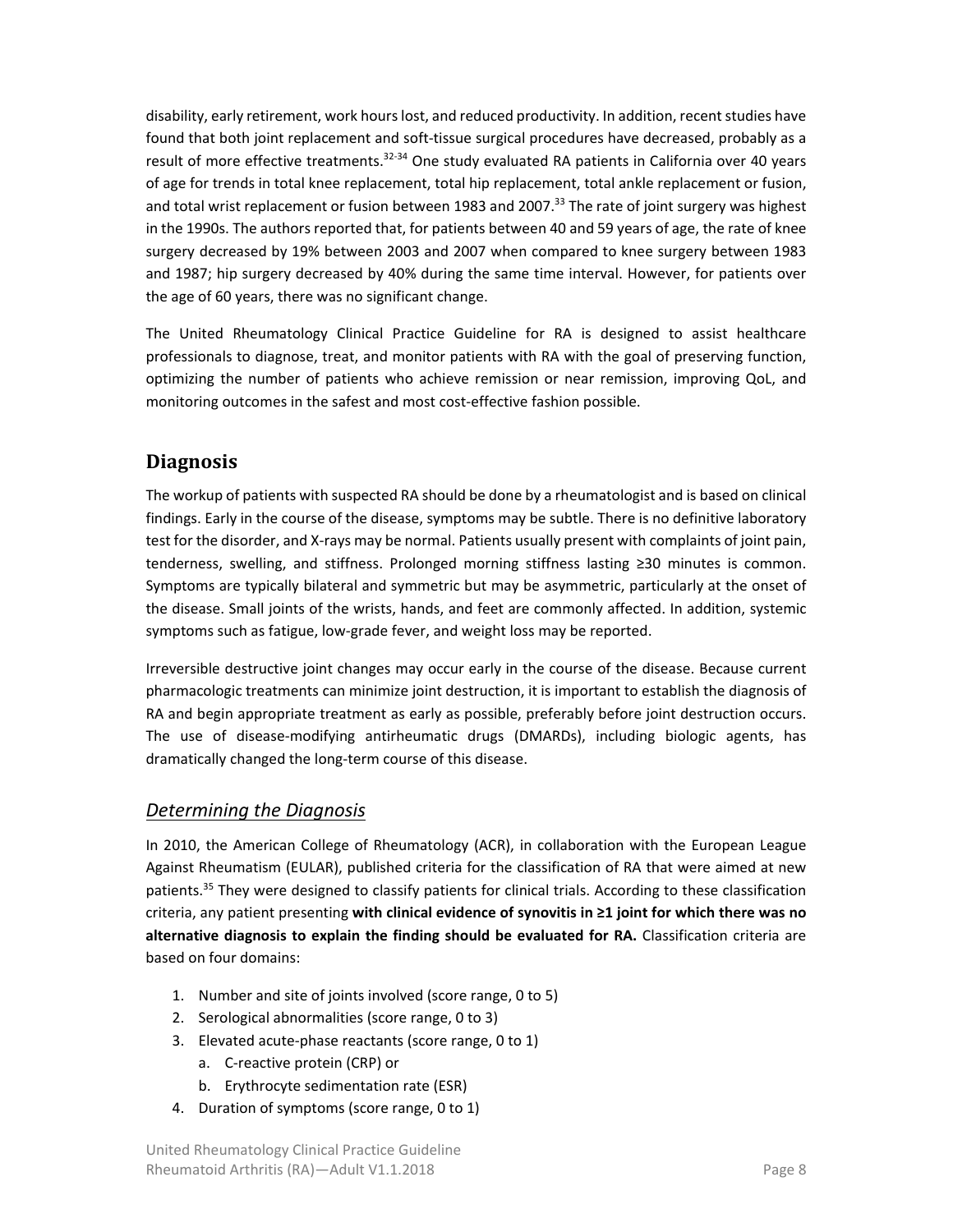Each of these domains is assigned a score. A total score of ≥6 is required to establish a classification of definite RA. A patient with a score of <6 does is not definitively classified as having RA but may reach a score of ≥6 at a future visit and therefore may be at risk for the disorder. The point allocation is shown in Table 2.

Using the ACR/EULAR classification system, a patient may score 6 points and be classified as having RA without any positive laboratory tests (e.g., ≥10 joints involved [5 points] and duration of symptoms for ≥6 weeks [1 point]).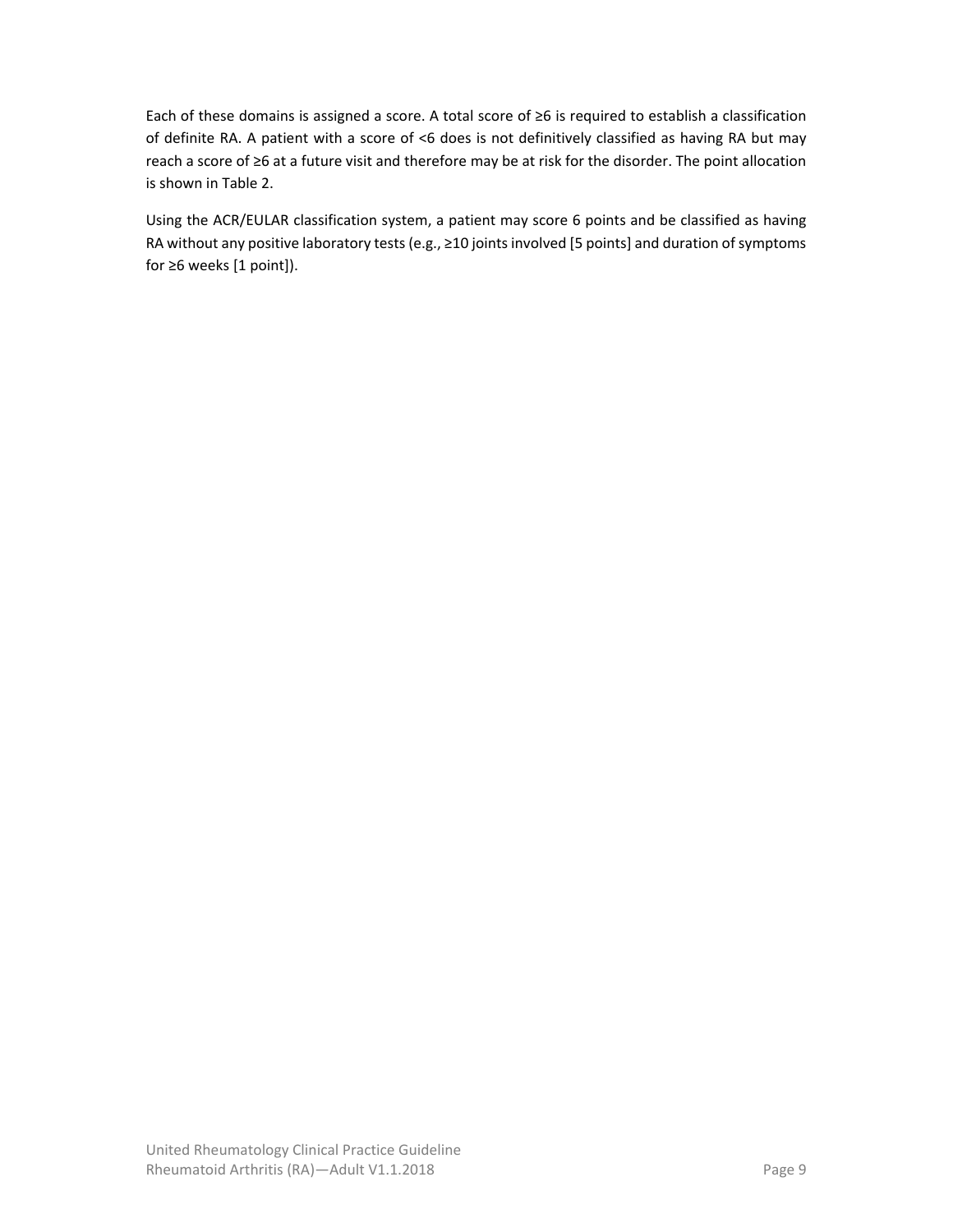| <b>Symptoms and Joint Count</b><br>(any swollen or tendon joint; excluding any: distal interphalangeal joints;<br>1 <sup>st</sup> metacarpophalangeal joints; and 1 <sup>st</sup> metatarsophalangeal joints)          | <b>Points</b>  |
|------------------------------------------------------------------------------------------------------------------------------------------------------------------------------------------------------------------------|----------------|
| 1 large joint<br>(Shoulder, elbow, hip, knee, or ankle)                                                                                                                                                                | 0              |
| 2 to 10 large joints<br>(Shoulder, elbow, hip, knee, or ankle)                                                                                                                                                         | 1              |
| 1 to 3 small joints (may also have large joints)<br>(Wrist; metacarpophalangeal, proximal interphalangeal, or 2 <sup>nd</sup> - 5 <sup>th</sup><br>metatarsophalangeal joints; or interphalangeal joint of the thumb)  | $\overline{2}$ |
| 4 to 10 small joints (may also have large joints)<br>(Wrist; metacarpophalangeal, proximal interphalangeal, or 2 <sup>nd</sup> - 5 <sup>th</sup><br>metatarsophalangeal joints; or interphalangeal joint of the thumb) | 3              |
| >10 joints with at least ≥1 small joint<br>(Sternoclavicular, temporomandibular, or acromioclavicular joints)                                                                                                          | 5              |
|                                                                                                                                                                                                                        |                |
| <b>Serologic Markers</b>                                                                                                                                                                                               | <b>Points</b>  |
| Negative RF and negative ACPA<br>(Results in IU are <uln for="" parameter)<="" td="" the=""><td>0</td></uln>                                                                                                           | 0              |
| Low positive RF or ACPA<br>(Results in IU are >ULN but <3 times ULN for the parameter)                                                                                                                                 | $\overline{2}$ |
| High positive RF or ACPA<br>(Results in IU are > 3 times ULN for the parameter)                                                                                                                                        | 3              |
| <b>Acute-phase Reactants</b>                                                                                                                                                                                           | <b>Points</b>  |
| Normal CRP and normal ESR                                                                                                                                                                                              | 0              |
| Abnormal CRP and/or abnormal ESR<br>(above ULN for the laboratory parameter)                                                                                                                                           | 1              |
| <b>Duration of Symptoms*</b>                                                                                                                                                                                           | <b>Points</b>  |
| <6 weeks                                                                                                                                                                                                               | 0              |

#### *Table 2. Point allocation for the classification of RA according to the ACR/EULAR criteria*

\*Duration is reported by patients.

ACPA, anti-citrullinated protein antibody or anti-CCP; ACR, American College of Rheumatology; CRP, C-reactive protein; ESR, erythrocyte sedimentation rate; EULAR, European League Against Rheumatism; IU, international units;

RA, rheumatoid arthritis; RF, rheumatoid factor; ULN, upper limit of normal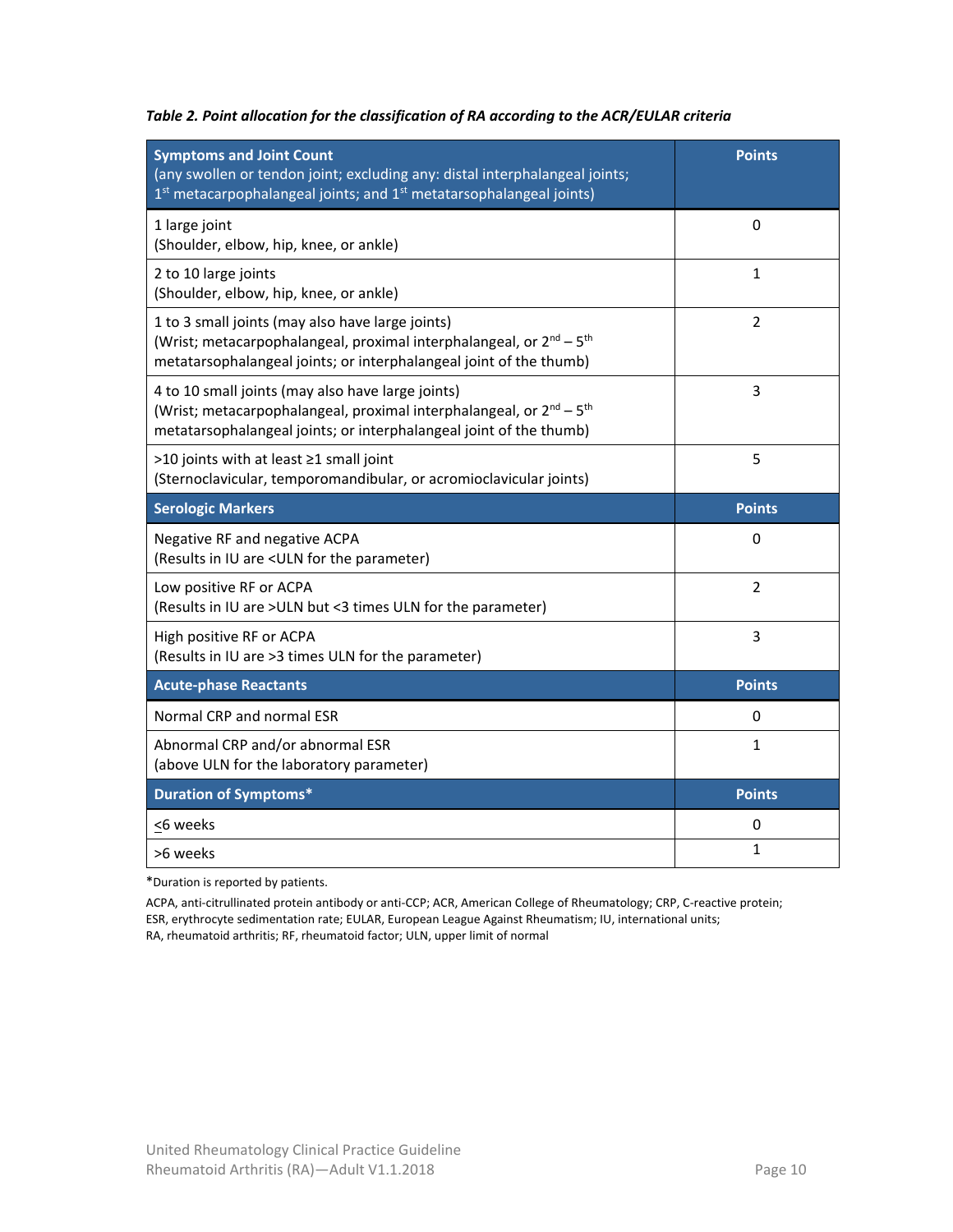#### *Laboratory Tests*

The following tests should be done if a patient is suspected of having RA:

- Acute-phase reactant(s) ESR and CRP
- Complete blood count (CBC)
- Serologic markers
	- o RF (consider RF isotypes)
	- o Antinuclear antibodies
	- o ACPA
		- $\blacksquare$  High specificity for RA
		- **•** Often associated with more aggressive disease
		- In combination with a positive RF, the diagnosis of RA is virtually certain

A positive RF test is not unique to RA. It is positive in 5% to 8% of the population, and its incidence increases with normal aging. It can also be seen in other autoimmune disorders (such as lupus or Sjögren's syndrome), in chronic infections (such as endocarditis, TB, or viral hepatitis), and in granulomatous diseases. Rheumatoid factor is positive in approximately 60% to 80% of patients with RA.36

There are three known isotypes of RF—IgM, IgG, and IgA—that may be present prior to the onset of RA symptoms.<sup>37</sup> The IgA isotype is found in 25%, the IgG isotype in 18%, and the IgM isotype in 26% of asymptomatic patients who will develop RA. At the time of diagnosis; IgA, IgG, and IgM isotypes were found in 64%, 57%, and 79% of patients, respectively.<sup>38</sup>

Houssien et al.<sup>39</sup> reported that patients who tested positive for IgA and IgM isotypes had higher disease activity scores and greater joint damage than those who tested negative for these immunoglobulins. The authors also reported that patients with RA who were positive for the IgA isotype alone (without the IgM isotype) had more severe disease than those positive for only the IgM isotype or for both IgA and IgM. Gioud-Paquet et al.<sup>40</sup> also found an association of elevated IgA and IgM with high disease activity (HDA).

Anti-citrullinated protein antibody is highly specific for  $RA^{41}$  It is associated with more aggressive disease and, when seen in combination with a positive RF, the diagnosis of RA is virtually certain. Both RF and ACPA may be positive before RA symptoms develop.<sup>41,42</sup> Patients with active RA can sometimes have normal acute‐phase reactants (ESR and CRP).

Antinuclear antibodies are present in about 40% of patients with RA. This test, however, is not specific for RA.

#### *Patient Assessment*

At the initial visit, the patient should be asked to complete a Patient Global Assessment (PtGA) form, a Routine Assessment of Patient Index Data 3 (RAPID 3) or a Multidimensional Health Assessment Questionnaire (MDHAQ; see Glossary). Irrespective of the form used, it should also be completed at subsequent visits, because serial measurements can assist rheumatologists in defining progress and adjusting treatment.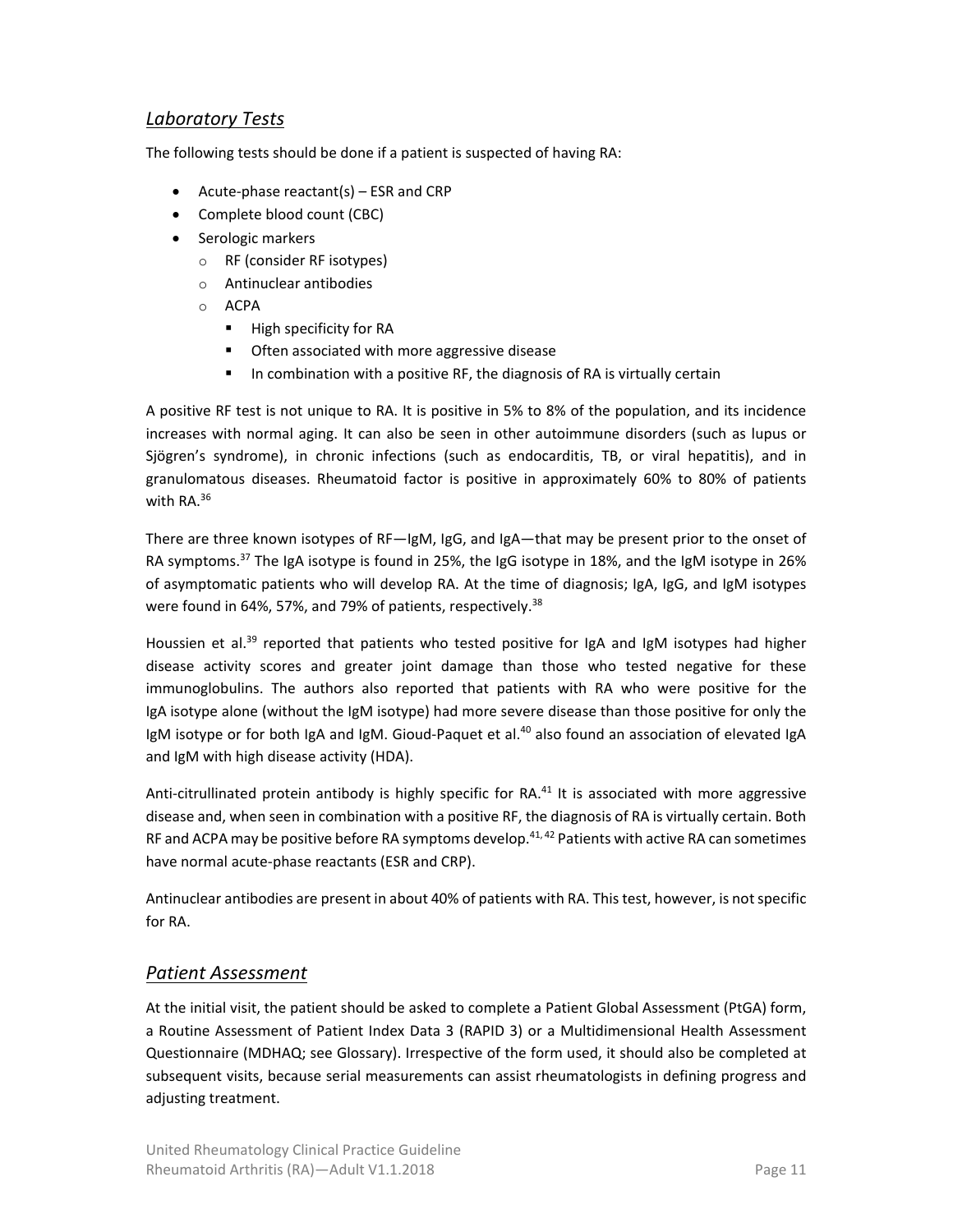Due to dysregulated immune function and exposure to immunomodulating medications, patients with RA have an increased risk of infection. Prior to starting pharmacologic therapy, it is important to obtain a detailed vaccination history. All patients with RA treated with biologics or biosimilars should have a pneumococcal vaccination according to the Centers for Disease Control and Prevention (CDC)‐recommended schedule, as well as an annual flu vaccination. Rheumatoid arthritis patients with risk factors for a hepatitis B virus (HBV) infection treated with conventional synthetic diseasemodifying antirheumatic drugs (csDMARDs), targeted synthetic disease-modifying antirheumatic drugs (tsDMARDs), originator biologic disease‐modifying antirheumatic drugs (boDMARDs), or biosimilar disease‐modifying antirheumatic drugs (bsDMARDs, see Glossary for definitions for all four types of DMARDs) should be vaccinated for HBV, if this has not been done already. The new herpes zoster vaccine (Shingrix) is a non-live subunit vaccine that is more effective than the previous live attenuated vaccine (Zostavax®).<sup>43</sup> As Zostavax contains live virus, it should not be given to patients who are currently treated with biologics, but it may be given prior to starting biologic therapy. Shingrix should not be given to pregnant or breast feeding women. At this time, the CDC does not recommend Shingrix for immunocompromised patients.<sup>44</sup> Additional studies are planned.

#### *Imaging*

Imaging is an important part of the overall workup of patients with RA. Radiographs are inexpensive and widely available, and currently, X-ray is the initial imaging test of choice. It can be helpful in establishing the diagnosis of RA, particularly in difficult or unclear cases, and it can demonstrate progression of the disease.

Plain radiographs are not used in the classification of RA according to the ACR/EULAR classification system described above, because they are frequently normal in patients with very early disease. However, radiographs can and should be used to establish the diagnosis of RA. For instance, if available, recent X‐rays of the hands and feet may be helpful in establishing a diagnosis for a patient who does not score ≥6 points in the ACR/EULAR classification system as some of the available radiographs may demonstrate typical RA erosions; the patient can then be diagnosed with RA.

When using radiographs to diagnose RA, it is important to be precise. In 2013, EULAR published a definition of typical RA erosions to assist physicians in diagnosing patients who do not fulfill the classification criteria but in whom a diagnosis of RA is suspected.<sup>34</sup> To establish the diagnosis of RA based on radiographs of the hands and feet, there must be an erosion (defined as a break in the cortex of bone) of any size in ≥3 different joints from the following list:

- Proximal interphalangeal joints
- Metacarpophalangeal joints
- Metatarsophalangeal joints
- Wrist (counts as one joint)

If a patient meets the classification criteria for RA, baseline radiographs of the hands and feet should be obtained, if not recently performed. The presence of X-ray evidence of erosions at the time of diagnosis is associated with a poor prognosis.

Baseline X-rays (postero-anterior, lateral, and ball-park or Norgaard views) of the hands and three views of the feet should be obtained in all patients with a definite or possible diagnosis of RA. Bone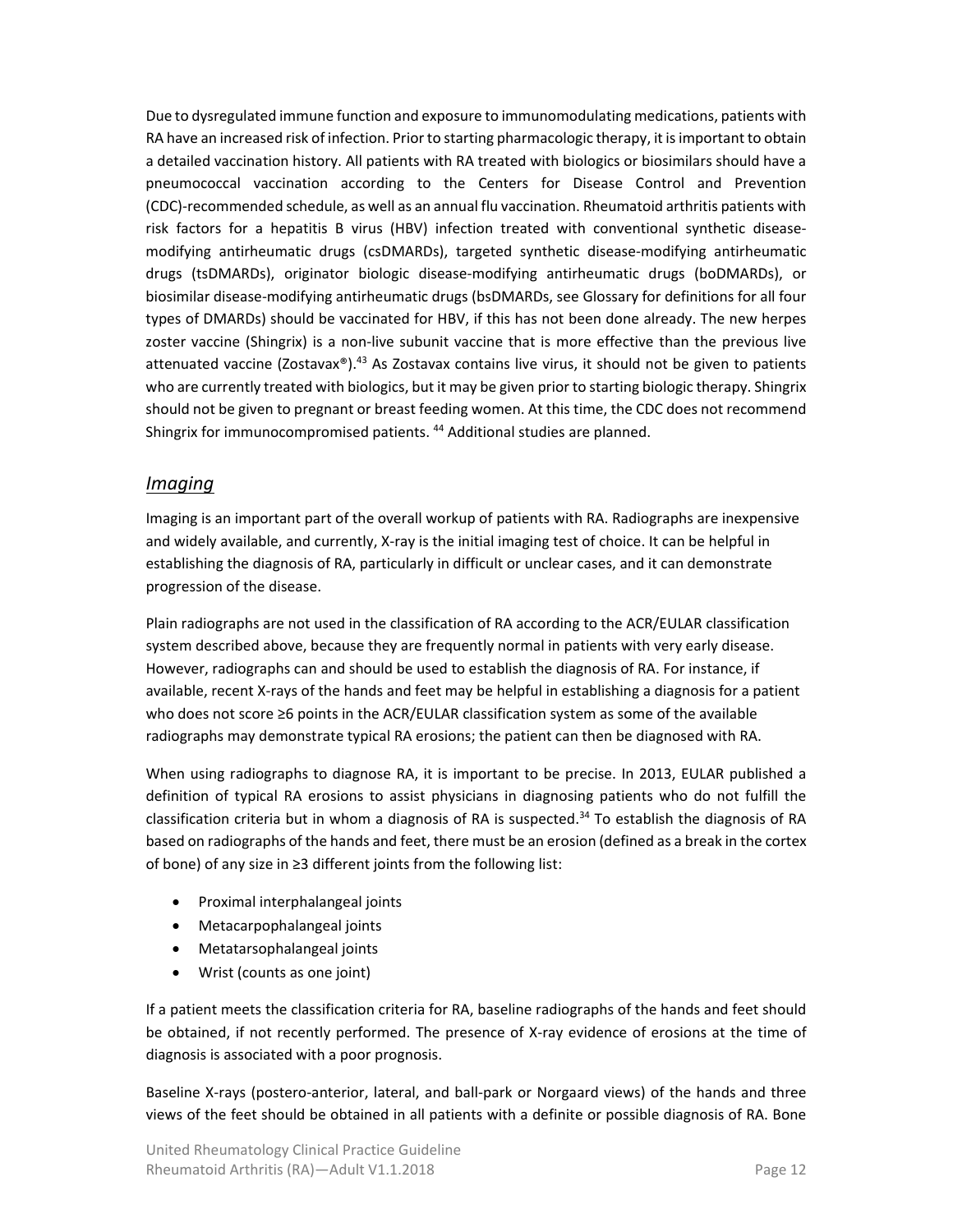changes may lag behind symptoms by as much as 6 to 12 months; baseline imaging is important to properly follow these patients.

Ultrasound of the hands and feet can be considered for patients with normal X‐rays, because bone erosions may be detected before they are seen on plain films.

If there is suspicion of cervical spine involvement, based on history or clinical evaluation, lateral radiographs of the cervical spine in neutral, flexion, and extension views should be obtained. Magnetic resonance imaging (MRI) of the cervical spine should be pursued in any patient with RA who has radiographic evidence of instability or clinical signs or symptoms of neurological involvement.<sup>45</sup>

The ACR recommends against the routine use of MRI for the evaluation of inflammatory arthritis.<sup>46</sup> United Rheumatology supports this recommendation.

### **Treatment**

It is important that the patient has a clear understanding of the goals of therapy, as well as the risks and benefits of the proposed treatment plan. The goal of treatment for RA is to maximize long‐term health-related QoL by controlling symptoms, preventing structural progression, preserving normal function, and improving patient‐reported outcomes.

United Rheumatology believes these goals are best accomplished by using the treat‐to‐target paradigm, with remission as the primary and ultimate clinical goal. Early and aggressive treatment is important because even a brief delay of therapy can adversely affect long-term outcomes. If a clinical remission cannot be achieved because of long‐standing disease or comorbidities, low disease activity (LDA) is an acceptable alternative. $47$ 

Treatment should be based on accepted, objective, consistently utilized metrics of disease activity. Drugs should be adjusted if the established targets are not achieved within the expected timeframe and should always be directed by a rheumatologist or under the supervision of a rheumatologist.

With the currently available drugs, it is possible to achieve remission in many patients. If treatment is started early, some patients may have no or minimal joint damage or disability. Without adequate treatment, approximately 60% of patients develop significant and irreversible joint damage within the first 2 years of diagnosis.<sup>48</sup> Progressive joint damage is often faster early in the course of the disease,<sup>49</sup> so that early and aggressive treatment is essential to minimize joint damage. Studies have demonstrated that this treatment approach is associated with better therapeutic outcomes including a decrease in disease activity score, more favorable radiographic outcomes, and improvement in physical function and QoL.<sup>50</sup>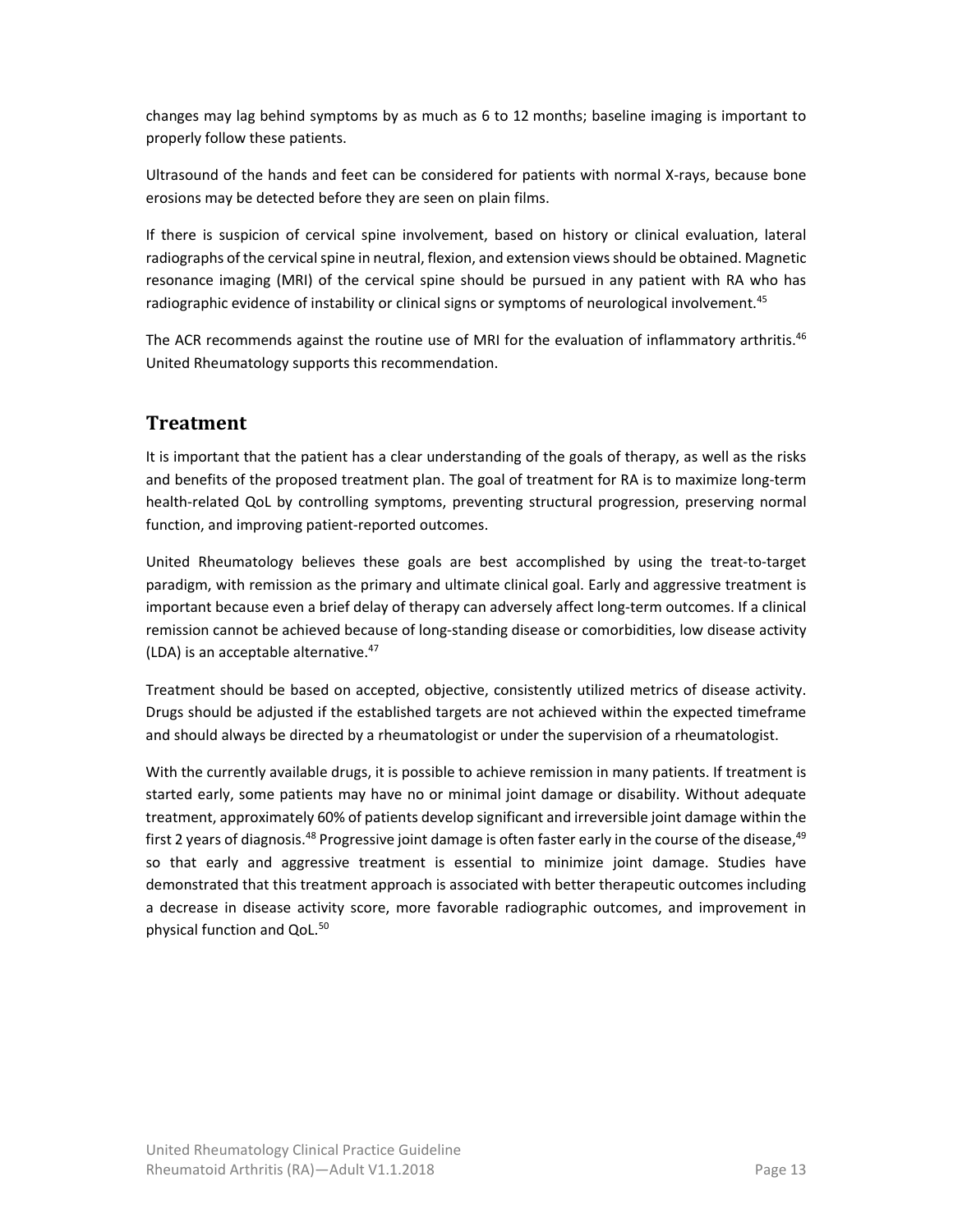A poor outcome increases with the number of risk factors such as: $51, 52$ 

- **HDA**
- Elevated acute‐phase reactants such as ESR and CRP
- High swollen joint count
- Auto‐antibodies at high levels (RF and ACPA)
- Extra‐articular disease
- Early erosions
- Moderate disease activity (MDA) to HDA after treatment with methotrexate (MTX) for at least 3 months, with therapeutic blood levels of the drug
- Multiple comorbidities

When treating patients with RA, objective measures of disease activity should be used. The most common measures for RA are based on clinical, laboratory, and imaging results. Currently, several validated tools are available. These include the Disease Activity Score 28 (DAS28), Clinical Disease Activity Index (CDAI), and the RAPID 3.

Although all of these tools are commonly used, United Rheumatology favors a composite score (that includes swollen and tender joints) such as the CDAI rather than evaluator-only or patient-only derived measures. The DAS28 has been reported to be insufficiently stringent for consistent identification of remission.<sup>53</sup> In a study involving 864 patients with RA receiving MTX monotherapy, DAS28 remission was comparable to remission based on the CDAI scores *only if* the patient did not have any residual swollen joints. The CDAI allows for a maximum of two swollen joints in remission but, according to the authors, DAS28 allowed for more than twelve swollen joints when the patient was said to be in remission.<sup>54</sup> Therefore, United Rheumatology supports the use of the CDAI as the best-validated method for determining disease activity in RA.

The CDAI scoring systems is built around five core disease-activity parameters, which include the following:

- Tender joint count (based on evaluation of 28 joints)
- Swollen joint count (based on evaluation of 28 joints)
- PtGA
- Patient Health Assessment
- Physician Global Assessment

Scores range from 0 to 76 (Table 3). A calculator for the CDAI can be found in the Appendix.

#### *Table 3. Disease activity categories according to the CDAI scoring system*

| <b>Disease Activity</b> | <b>Scores</b>   |
|-------------------------|-----------------|
| Remission               | ≤2.8            |
| <b>LDA</b>              | $\leq 10$       |
| <b>MDA</b>              | $>10.0$ to 22.0 |
| <b>HDA</b>              | >22.0           |

CDAI, Clinical Disease Activity Index; LDA, low disease activity; MDA, moderate disease activity; HAD, high disease activity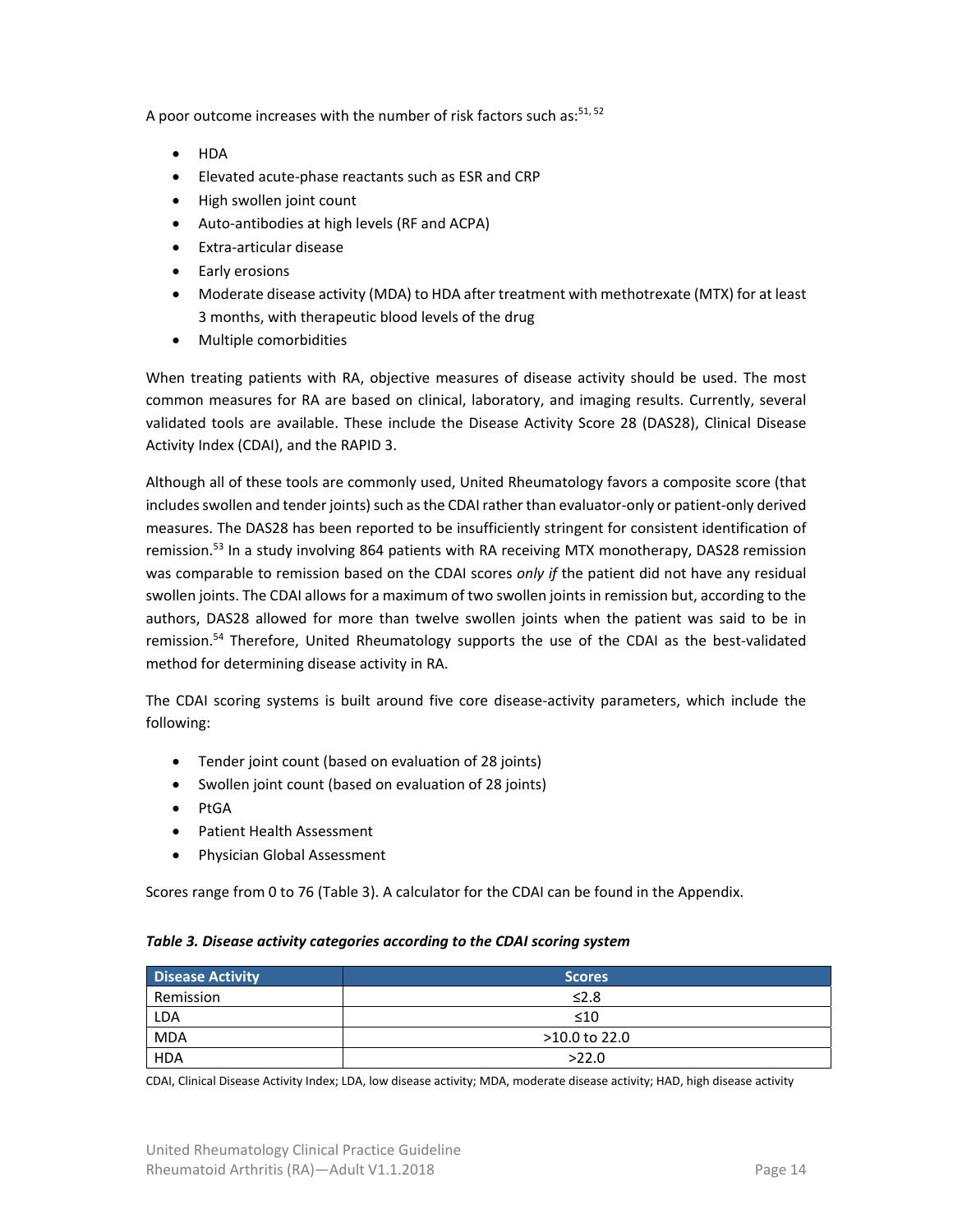There is no single gold standard disease‐activity laboratory marker for RA. Currently, ESR and CRP are used as markers of inflammation, although they are not specific for RA. In addition, isotypes of RF may be helpful, as discussed above. A study by Keenan et al.<sup>55</sup> that included 188 patients with RA found no strong relationship between ESR and CRP values and other measures of disease activity and suggested that these acute-phase reactants had limited usefulness for making treatment decisions. More recently, the Vectra® DA test has become a validated serologic marker of disease activity.<sup>56</sup> High Vectra DA scores have been predictive of radiographic disease progression.<sup>56</sup> A baseline Vectra DA can be considered in patients with RA, especially if this test will be used in conjunction with other data to monitor response to therapy or to support tapering of medications in a patient who has been in remission.

In remission, patients should have no evidence of radiographic progression and might even show healing of erosions.

When a validated scoring system is used and treatment adjusted, based on the results of an objective measure of disease activity, clinical outcomes improve.<sup>47</sup> For patients with HDA or MDA, scores should be calculated at 1‐ to 3‐month intervals; in those with sustained remission or LDA, scores should be calculated at 6- to 12-month intervals.<sup>53</sup> The measures used at each visit should always be the same to obtain an objective assessment of changes in disease activity. If desired, more than one measure can be calculated at each visit.

The consistent use of RA disease measurements is essential for quantitative comparisons of disease activity over time and for gauging response to treatment.

#### *Pharmacologic Therapy Overview*

Aggressive drug therapy should begin early. Disease‐modifying antirheumatic drugs (DMARDs) are a staple in the treatment of patients with RA (Table 4).

Until the desired treatment target is achieved, drug therapy should be assessed and adjusted as often as required. Disease activity should be calculated at each visit, and medications adjusted appropriately.

Unfortunately, noncompliance with prescribed drugs is a significant problem in the management of patients with RA. A recent study by Kan et al.<sup>57</sup> retrospectively reviewed electronic health records (EHRs) from more than 50 provider organizations in the US and looked at pharmacy claims, provider claims, and facility claims. The authors identified patients who were newly prescribed either oral or injectable MTX, a biologic, or tofacitinib. Primary nonadherence was defined as a new prescription of MTX or a new prescription or infusion of biologics or tofacitinib written by a physician (as recorded in EHRs) but not filled or administered within 2 months for MTX or 3 months for biologics/tofacitinib (based on claims). Approximately 36.8% of the MTX group was nonadherent within 2 months of the prescription and 40.6% of the patients in the biologic/tofacitinib group were nonadherent.

*Irrespective of the pharmacologic therapy prescribed, patients must be counselled regarding the importance of adherence with the medical program, especially since noncompliance may result in poor outcomes that could have been avoided. The importance of compliance should be re‐enforced*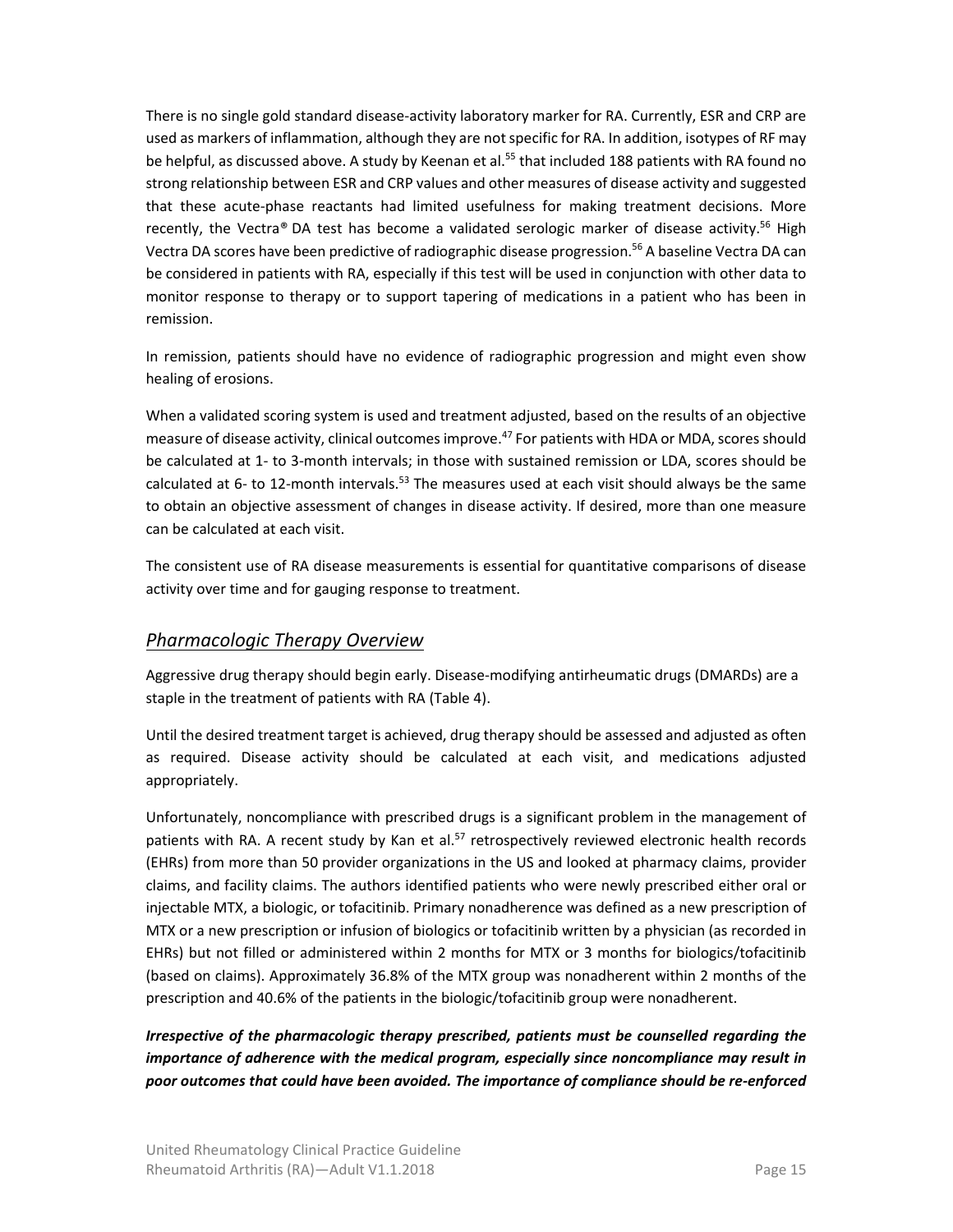*at every visit. As part of this discussion, a behavioral agreement between the patient and the physician may be considered for new patients as a way to encourage adherence with medications.* 

| <b>Drug</b>                                        | <b>Route of Administration</b> |
|----------------------------------------------------|--------------------------------|
| <b>csDMARDs</b>                                    |                                |
| Methotrexate (Rheumatrex®)                         | Oral                           |
| Methotrexate (Rasuvo®, Otrexup™)                   | SQ                             |
| Leflunomide (Arava®)                               | Oral                           |
| Sulfasalazine (Azulfidine®)                        | Oral                           |
| Hydroxychloroquine (Plaquenil®)                    | Oral                           |
| Azathioprine (Imuran®)                             | Oral                           |
| <b>boDMARDs</b>                                    |                                |
| <b>Non-TNF inhibitors</b>                          |                                |
| Abatacept (Orencia®)                               | IV or SQ                       |
| Rituximab (Rituxan®)                               | IV                             |
| <b>TNF inhibitors</b>                              |                                |
| Adalimumab (Humira®)                               | SQ                             |
| Certolizumab pegol (Cimzia®)                       | SQ                             |
| Etanercept (Enbrel®)                               | SQ                             |
| Golimumab (Simponi® and Simponi® Aria)             | SQ and IV                      |
| Infliximab (Remicade®)                             | IV                             |
| IL-6 inhibitors                                    |                                |
| Tocilizumab (Actemra®)                             | IV or SQ                       |
| Sarilumab (Kevzara®)                               | SQ                             |
| <b>bsDMARDs</b>                                    |                                |
| Erelzi (reference drug: etanercept-szzs [Enbrel®]) | SQ                             |
| Amjevita (reference drug: adalimumab [Humira®])    | SQ                             |
| Inflectra (reference drug: infliximab [Remicade®]) | IV                             |
| Renflexis (reference drug infliximab [Remicade®])  | IV                             |
| tsDMARDs (JAK inhibitors)                          |                                |
| Tofacitinib (Xeljanz®)                             | Oral                           |
| Baricitinib (Olumiant®)                            | Oral                           |
| Corticosteroids*                                   |                                |
| Short term                                         | Oral, IM, or IV                |

#### *Table 4. Drugs used in the management of RA*

\*Short‐term corticosteroids are taken for <3 months.

United Rheumatology does not recommend the use of bsDMARDs for patients already in good control with csDMARDs or boDMARDs or a combination of csDMARDs and boDMARDs.

boDMARDs, biologic disease-modifying antirheumatic drugs; bsDMARDs, biosimilar disease-modifying antirheumatic drugs; csDMARDs, conventional synthetic disease‐modifying antirheumatic drugs; IL‐6, interleukin 6; IM, intramuscular; IV, intravenous; JAK, Janus kinase; SQ, subcutaneous; tsDMARD, targeted synthetic disease‐modifying antirheumatic drug; TNF, tumor necrosis factor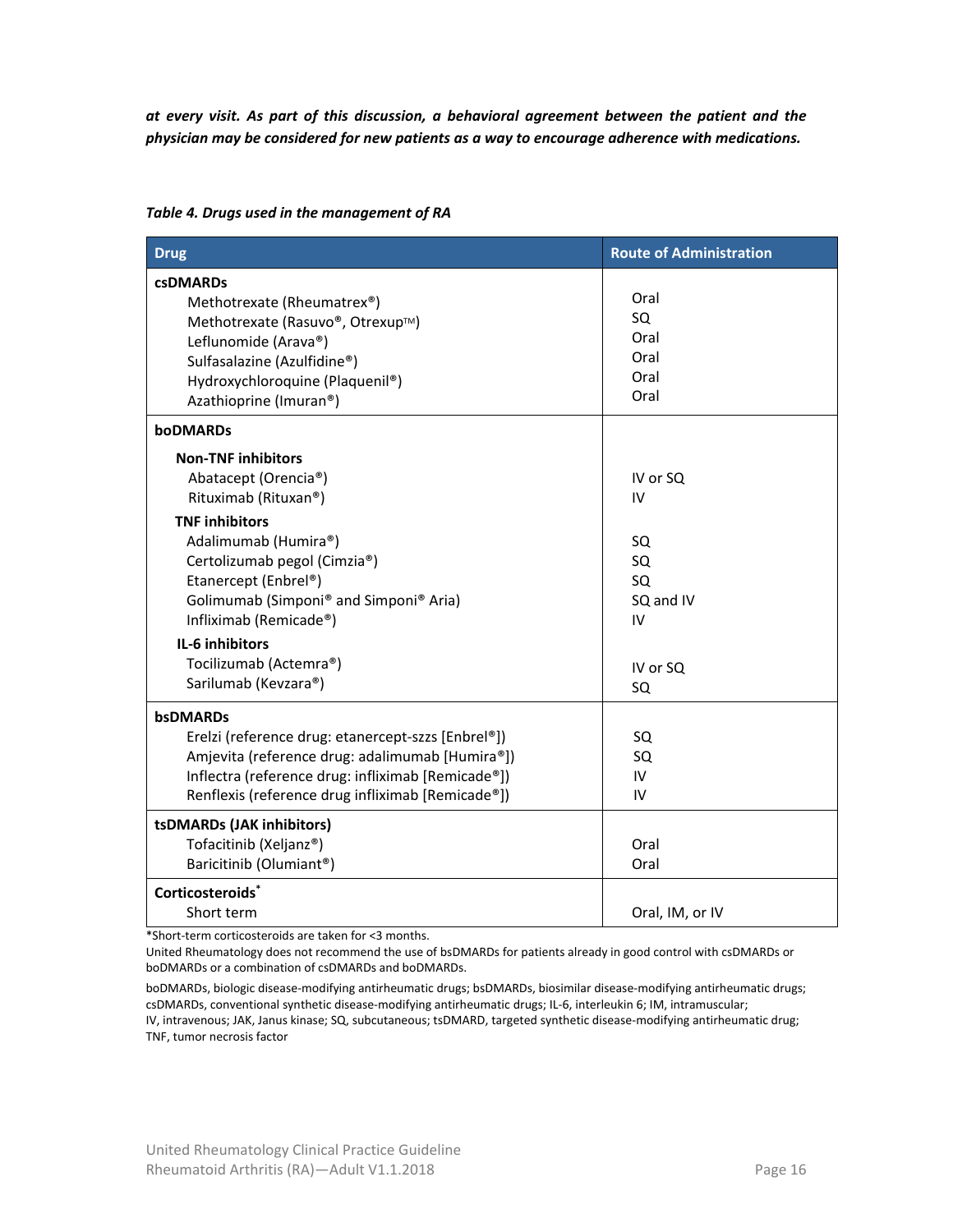Before pharmacologic therapy is initiated, laboratory tests, including but not limited to the following, should be considered:

- CBC with differential count
- Liver function test
- Electrolytes
- Blood urea nitrogen and creatinine
- Glomerular filtration rate
- TB testing for patients starting boDMARDs, bsDMARDs, or tsDMARDs

When selecting pharmacologic therapy, existing comorbidities must be considered.<sup>58</sup> Treatment modifications may be required in patients with a history of (but not limited to) any the following:

- Congestive heart failure Class 3 or 4 (TNF inhibitors should not be used until adequate restoration and stabilization of cardiac function is achieved.)
- Active HBV infection
- Prior exposure to HBV hepatitis C virus infection
- Previous serious infections
- Previously treated or untreated malignancy
- Skin cancer of any type
- Previously treated lymphoproliferative disorder
- Renal disease
- Anemia of chronic disease
- Thrombocytopenia
- Leukopenia
- Human immunodeficiency virus

All patients who will be treated with hydroxychloroquine should have a complete baseline ophthalmologic evaluation within the first year of starting therapy. Annual ophthalmologic examinations should be obtained while the patient remains on this drug. One of the major complications associated with hydroxychloroquine therapy is the development of problems with the cornea and/or macula of the eye. The cornea can develop cornea verticillate which is usually reversible after stopping the drug. A more serious potential problem is the development of pigment deposits in the macula resulting in irreversible vision loss.

Physicians must also be aware of possible drug interactions with other medications taken by the patient.

#### *Initial Treatment of DMARD‐naïve Patients*

For DMARD‐naïve patients with RA, csDMARD monotherapy should be started as soon as possible. Unless contraindicated, MTX, taken orally or subcutaneously, is the initial drug of choice (Figure 1).

A 2013 Cochrane review<sup>59</sup> reported that the use of folic or folinic acid by patients taking MTX for RA can reduce some of the adverse effects of the drug; including but not limited to nausea, abdominal pain, abnormal liver function, and oral ulcers. The report also stated that taking either folic or folinic acid helped patients to continue taking MTX for the management of their RA. Taking either of these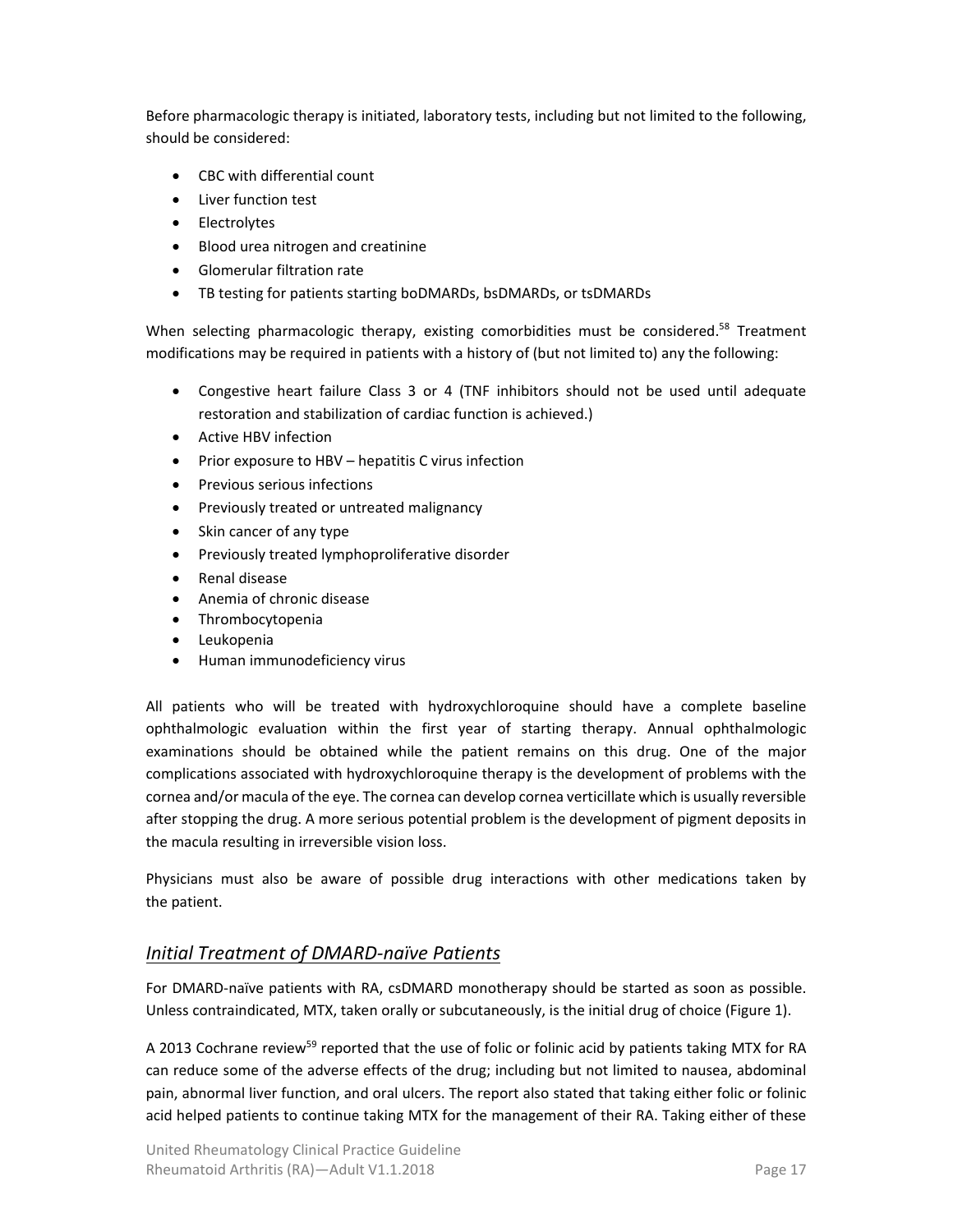supplements did not appear to decrease the efficacy of MTX. Every patient taking MTX, regardless of whether orally or subcutaneously, should be taking folic or folinic acid.

#### *Methotrexate (MTX)*

Based on the 2016 EULAR recommendations,<sup>51</sup> MTX can be given either orally or subcutaneously. The ACR briefly addresses the subcutaneous administration of MTX (SQ MTX) in the 2015 update of their RA guideline but does not expand on its use.<sup>58</sup> Most patients are started on 10 mg to 15 mg of oral MTX per week. If there is no improvement in disease activity within a few weeks, then the dose should be rapidly escalated up to 25 mg per week until there is either an adequate response (remission or LDA) or the maximum or highest tolerable dose has been reached.<sup>51, 58</sup> For patients on ≥15 mg of oral MTX per week, split‐dosing should be considered, because this can increase the bioavailability of the drug. Split doses should be given 8 hours apart. Renal and liver function tests, and CBC results should be closely followed in all patients on MTX, regardless of dose or route of administration. In some cases, it may be necessary to change medications based on the results of hematologic, renal, and/or liver function tests. Patients should be monitored for uncommon but potentially serious adverse events, including pulmonary toxicity. Monitoring also requires thorough patient education relating to side effects and adverse events. Methotrexate must be given for 3 months before maximum efficacy can be determined.

Although MTX is approved in the US for both oral and subcutaneous use, the latter route, which has been shown to be very effective and less costly than biologics or tsDMARDs, is under-utilized.<sup>60</sup> In one study of only about 38% of commercially insured and Medicare patients received doses of oral MTX exceeding 20 mg per week.<sup>60</sup> This study also found that patients who advanced to a biologic rarely had a trial of SQ MTX.

Only about 70% of orally administered MTX is absorbed. The efficacy of MTX can be limited by several factors; however, the most important one is inadequate absorption, especially at doses over 15 mg per week.61, 62 It has been well documented that the **bioavailability of oral MTX is not as reliable as**  that of SQ MTX. Increasing the oral dose to augment the amount of drug available also increases adverse events and toxicity, which is an important limiting factor for the orally administered drug.<sup>63</sup>

In a study by Hazlewood et al.,<sup>64</sup> SQ MTX was associated with a lower failure rate (49%) than with oral administration (77%). There was no difference in treatment failure due to toxicity between the two routes of administration, but there was a significant difference in failure secondary to lack of efficacy, which was higher in patients treated orally. These findings were consistent with those of an earlier study in which SQ MTX had been shown to be more effective than oral administration at the same dose.<sup>65</sup>

A retrospective review of 196 patients with RA who had been changed from oral to SQ MTX was reported in 2014.<sup>66</sup> Half of the patients in this study were changed to SQ MTX, because they had an inadequate response to oral MTX. Of those who were changed to SQ MTX, approximately 44% did not tolerate the drug orally. Of this group, 83% continued with SQ MTX for 1 year, 75% for 2 years, and 47% were still using SQ MTX at 5 years. Less than 10% of this group required a biologic in addition to MTX during the first 2 years of the study because of an inadequate response.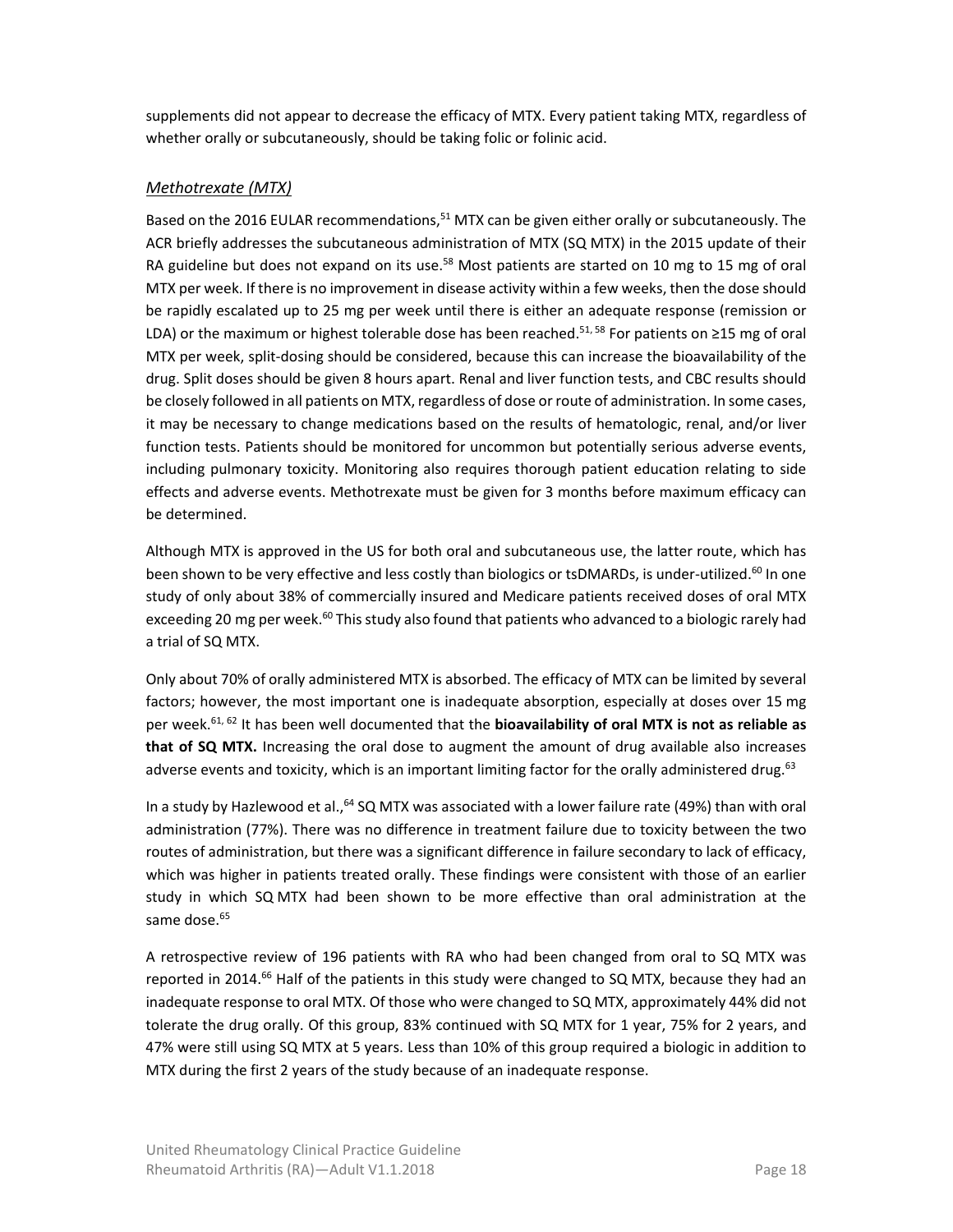Rohr et al.<sup>67</sup> looked at a large population of DMARD-naive RA patients diagnosed in 2009 and 2012. The patients were followed for 3 (2012 group) to 5 years (2009 group). The authors looked at initial treatment in these patients and for any evidence of change in prescribing habits of their providers.

In the 2009 group, 25% received a biologic before a trial of MTX; 7% were initially started on SQ MTX, and 68% were initially started on oral MTX. Of those started on oral MTX, 44% remained on it for the 5 years of the study. The average dose of MTX was 15.3 mg before either a biologic was introduced or a change to SQ MTX was initiated. In 41% of the patients who had a change in medication, the change occurred in within the first 3 months after starting MTX. Interestingly, 72% of the group that switched from oral MTX to SQ MTX remained on it for the duration of the study. The 2012 group had a modest increase in oral MTX dose (15.9 mg) before changing treatment. This group had a small but significant increase in their use of SQ MTX (16% vs 13%).

The authors concluded that treatment of RA patients with oral MTX may be suboptimal, both in dose and duration, before a change is initiated. They also reported that a significant number of patients started on or changed to SQ MTX did NOT require biologic therapy.

In 2011, the Canadian Rheumatology Association published recommendations for pharmacological management of RA.<sup>68</sup> Recommendation 11 (Page 6) states the following:

> *Dosing of methotrexate (MTX) should be individualized to the patient (IV). MTX should be started oral or parenteral and titrated to a usual maximum dose of 25 mg per week by rapid dose escalation. In patients with an inadequate response or intolerance to oral MTX, parenteral administration should be considered (I). (Level I, IV, Strength A).*

United Rheumatology strongly encourages the use of SQ MTX, either initially or if the response to oral MTX is insufficient, to achieve remission or LDA. **Subcutaneous methotrexate has been demonstrated to achieve better bioavailability than oral MTX, without an increase in adverse effects.**

Whenever conventional synthetic disease-modifying antirheumatic drugs (csDMARDs) are started or changed, short-term steroids should be considered according to the 2016 update of the EULAR recommendations.<sup>51</sup> Steroids can be administered orally, as a single intramuscular injection, or as a single intravenous infusion. If oral short-term steroids are used, they should be tapered as rapidly as possible (within 3 months). In some patients, it may not be possible to completely stop oral steroids; however, the dose should be as low as possible.<sup>51</sup> In the 2015 update of their RA treatment guidelines, the ACR suggests that patients with ≤6 months of symptoms prior to starting csDMARDs (usually monotherapy with MTX) can also be started on low-dose steroids  $(\leq 10 \text{ mg of prednisone or }$ equivalent) if they have MDA or HDA.<sup>58</sup> For patients who have failed csDMARD monotherapy (usually MTX), have MDA or HDA, and will start combination csDMARDs with either a boDMARD or, if appropriate, a bsDMARD, added to MTX monotherapy, short-term (<3 months) steroids should be considered.51

If MTX is contraindicated or not tolerated, then leflunomide at 20 mg daily and/or sulfasalazine at up to 3 g daily and/or hydroxychloroquine can be considered as monotherapy or in combination (Figure 2). $51$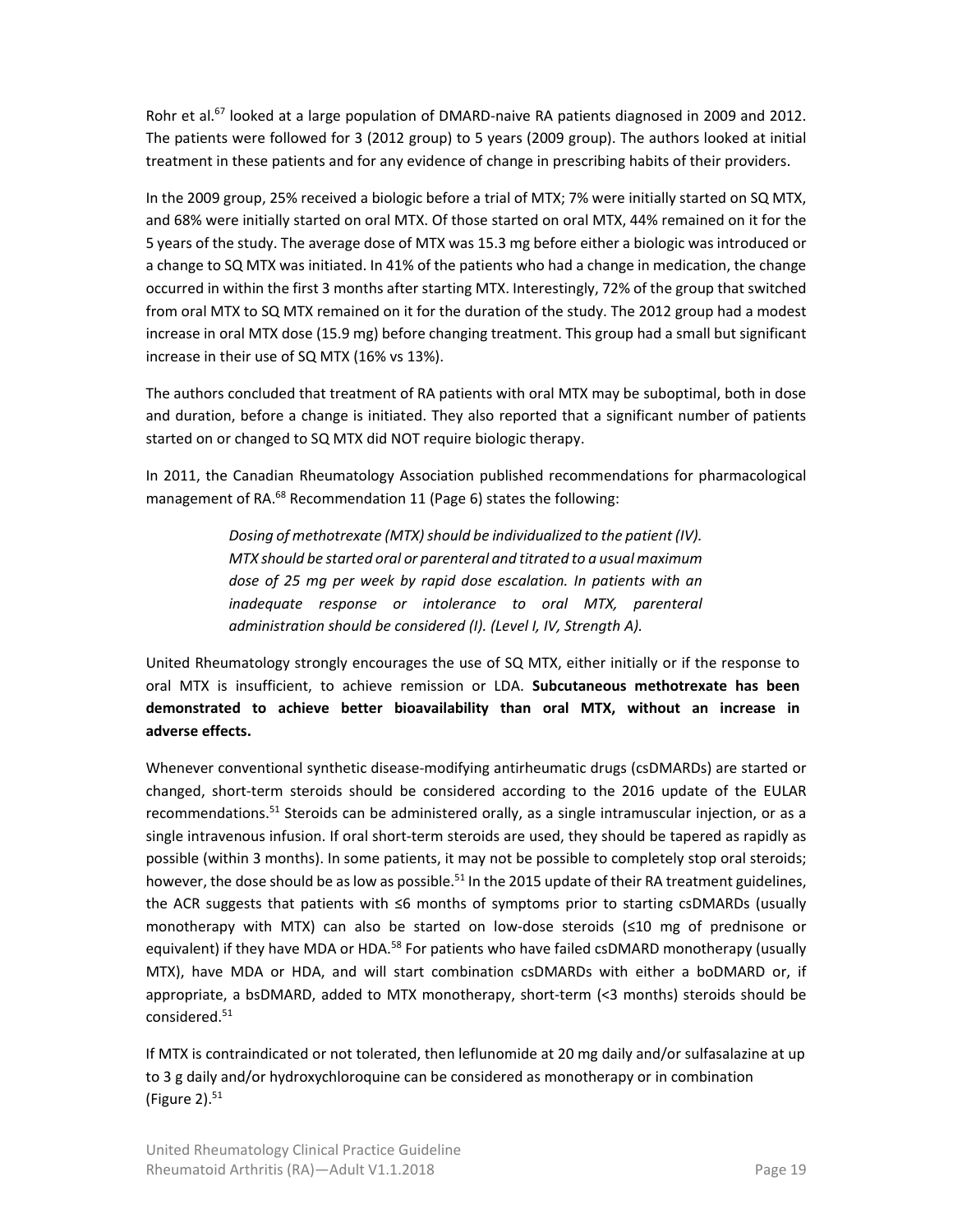

#### *Figure 1. Initial pharmacologic management of DMARD‐naïve patients with RA and no contraindication to MTX*

\*In some patients with comorbidities, LDA may be the treatment target; when LDA is reached, continue the same regimen and do not consider tapering. In other patients with very significant or multiple comorbidities, it may not be possible to escalate treatment to reach LDA.

#### **When using MTX, folic acid supplementation at 1 mg to 5 mg per day is needed. Folinic acid at an equivalent dose may also be used.**

Admin, administration; CDAI, Clinical Disease Activity Index; DMARD, disease‐modifying antirheumatic drug; LDA, low disease activity; mo., months; MTX, methotrexate; RA, rheumatoid arthritis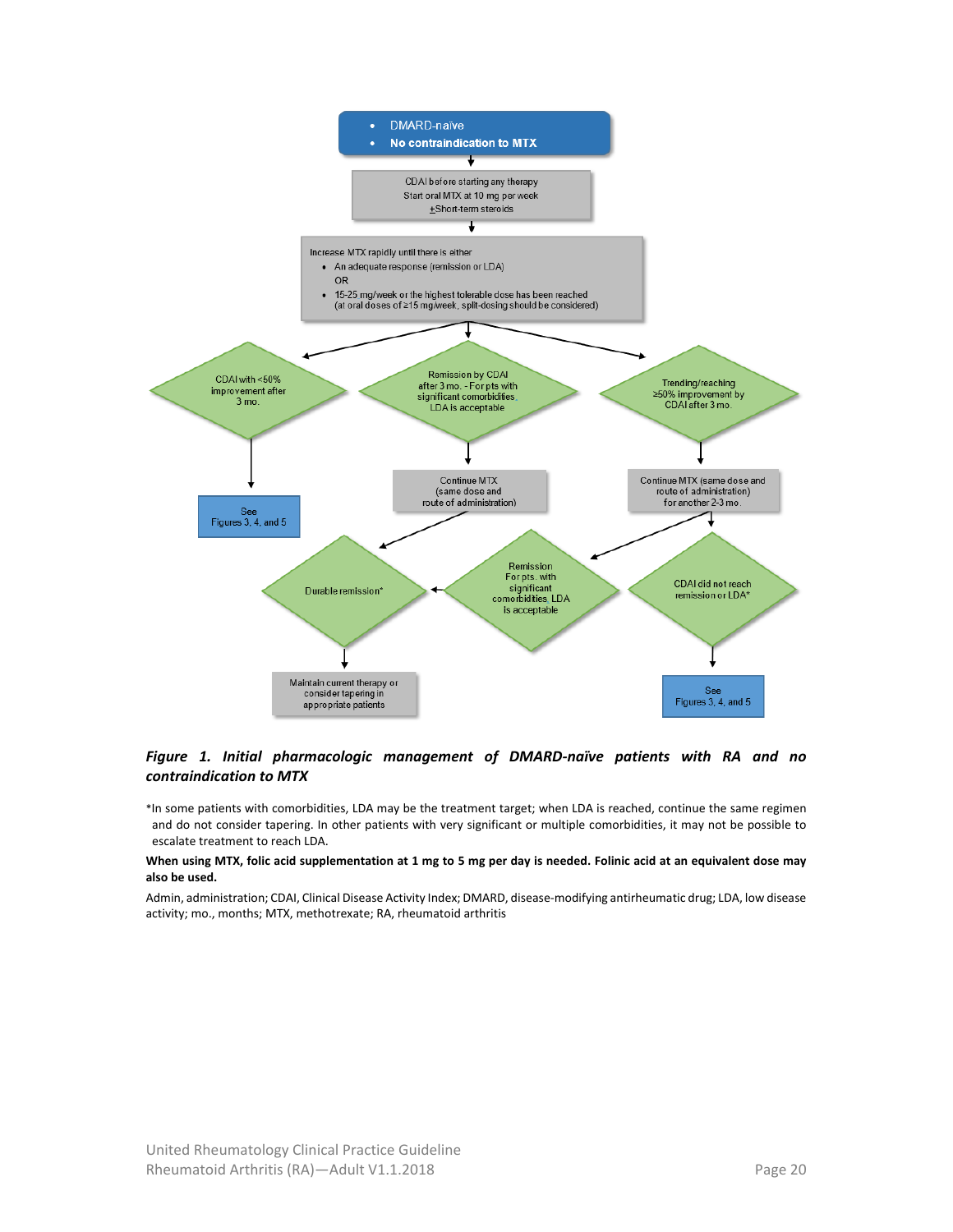

#### *Figure 2. Initial pharmacologic management of DMARD‐naïve patients with RA and a contraindication to MTX*

\*In some patients, LDA is the treatment target; when LDA is reached, continue the same regimen and do not consider tapering.

boDMARD, biologic originator disease-modifying antirheumatic drug; bsDMARD, biosimilar disease-modifying antirheumatic drug; CDAI, Clinical Disease Activity Index; DMARD, disease-modifying antirheumatic drug; LDA, low disease activity; mo., months; MTX, methotrexate; pts., patients; RA, rheumatoid arthritis; tsDMARD, target-specific disease-modifying antirheumatic drug

United Rheumatology Clinical Practice Guideline Rheumatoid Arthritis (RA) ‐ Adult V1.1.2018 Page 21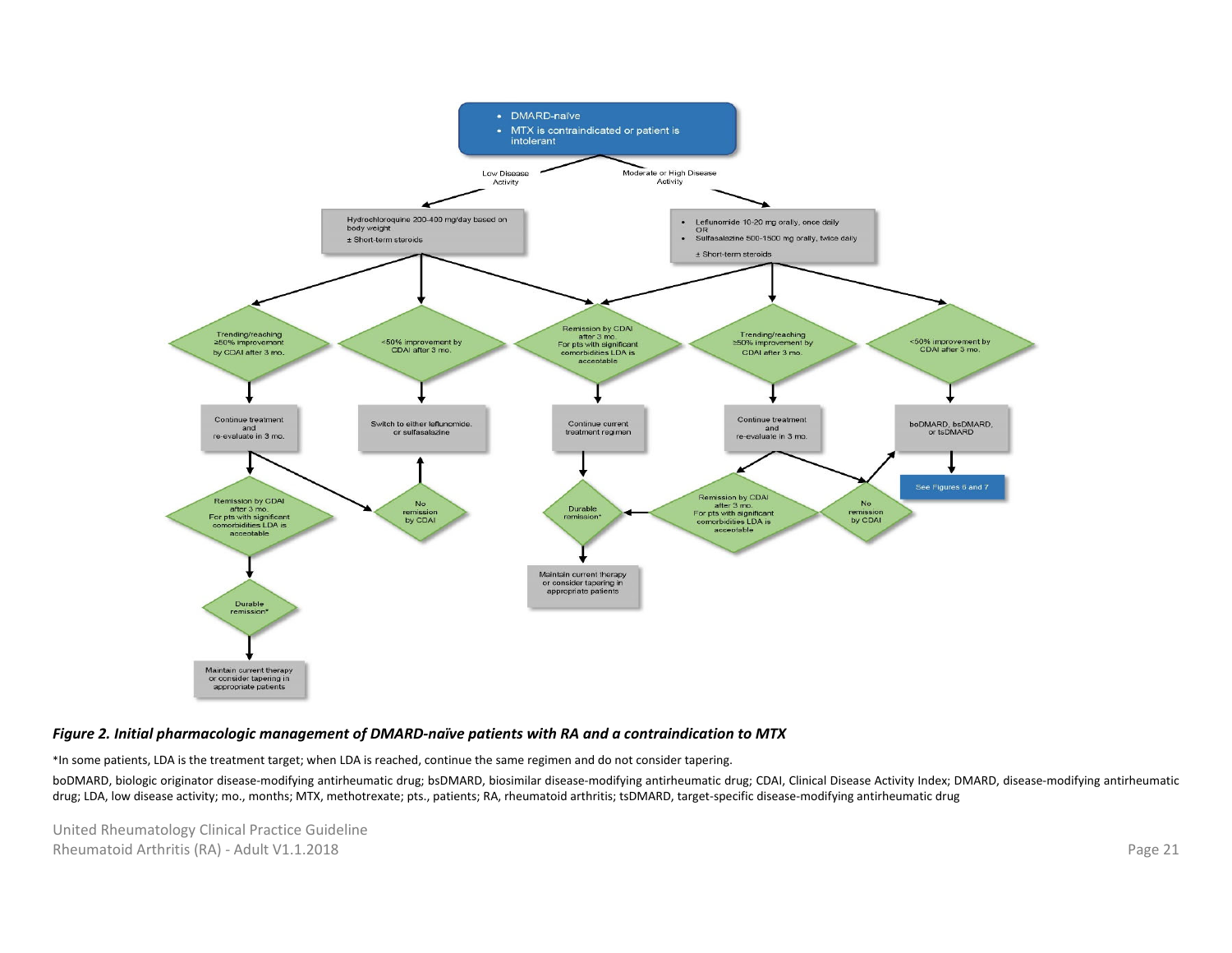In DMARD-naïve patients with early RA, the response to treatment should be carefully re-evaluated at 3 months using an objective measure (CDAI). Based on their pooled analysis of clinical trial data, Aletaha et al.<sup>69</sup> considered 3 months after initiating treatment to be a critical decision point. They reported that patients demonstrating an improvement of at least 50% in disease activity had a very good likelihood of reaching remission in another 3 months on the current dose. Patients who demonstrated a less-than-50% improvement in their disease activity scores were not likely to achieve remission after an additional 3 months on the same medication regimen.

After the initiation of csDMARD therapy, the patient should be seen as often as necessary for re‐evaluation and dose adjustment or until a stable drug regimen is established. The initial trial of oral MTX should last at least 3 months to see the maximum effect of the drug. During that time, the dose should be escalated rapidly until either the patient reaches remission by CDAI, the maximum tolerated dose is reached, or an oral dose of 25mg a week is reached.

#### *Patients with an Adequate Response to Methotrexate (MTX) at 3 Months*

For patients who have reached either remission or LDA at the end of 3 months, the dose and route of administration of MTX should not be adjusted. These patients should be monitored for any change in disease activity, flares, or signs of drug toxicity that may require modification of drug therapy.

In general, once a patient is stable on MTX, re-evaluation is usually needed on a quarterly basis. For those with no comorbidities, less frequent evaluation may be appropriate. Repeat disease activity scoring should be performed at each visit, and drug doses should be adjusted based on a combination of disease activity score and clinical evaluation.

The importance of reaching a durable state of remission and the need for continued follow‐up should be stressed to all patients at every visit. Unfortunately, *30% to 40% of patients may not have an adequate response to MTX*70 despite a trial of SQ MTX.

#### *Patients with an Inadequate Response to Methotrexate (MTX) at 3 Months*

Patients who have achieved an improvement of at least 50% in disease activity but are not yet in remission or at LDA after 3 months of MTX have a very good chance of achieving that target at the end of another 2 to 3 months using the same dose and route of administration, or they may be changed to SQ MTX at the same dose to improve bioavailability of the drug.

United Rheumatology recognizes that there are patients who have not completely reached the 50% improvement target but are close to it at the end of 3 months. Additional consideration may be given to the trajectory of improvement for these individuals. For example, if a patient is close to the 50% threshold of improvement in CDAI, and there is more improvement toward the end of the 3‐month trial, the provider may decide to maintain this patient on the current medication level for another 2 months as he/she may not yet have reached a steady state with MTX; alternatively, the provider may decide to switch the patient to SQ MTX at the same dose. If this patient does not reach remission or LDA at the end of the additional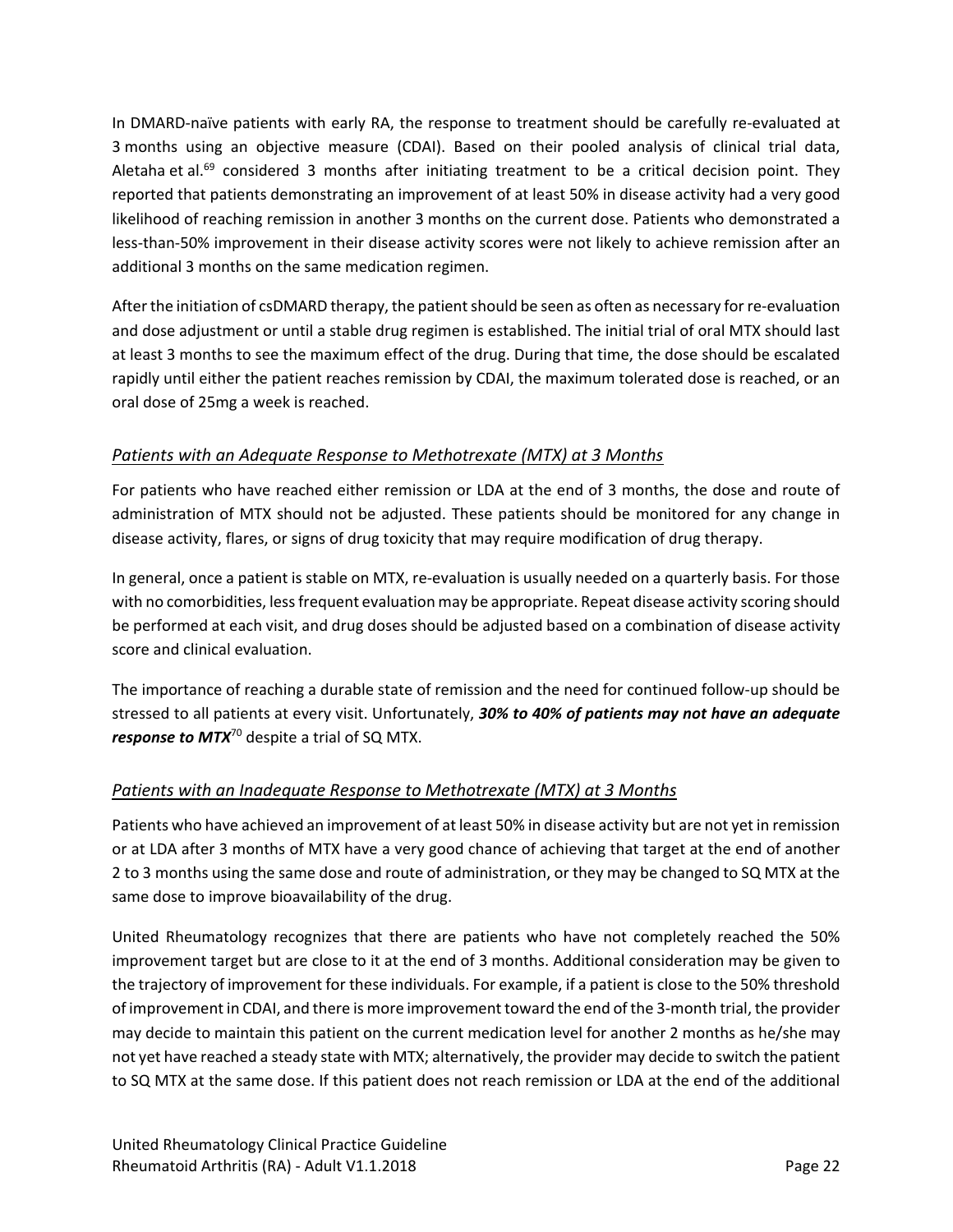2 to 3 months, a boDMARD or bsDMARD (if appropriate), or a tsDMARD (Figure 3) should be started. Methotrexate should be continued, if appropriate.

A patient on oral MTX who has reached slightly more than a 50% improvement in disease level at the 3‐month mark but with a considerably slowed rate of improvement in the last few weeks may be less likely to reach the target of remission or LDA in another 2 to 3 months at the same dose. The provider may consider keeping the patient on the same dose of MTX for another 2 to 3 months or switching to subcutaneous MTX at the same dose for 2 to 3 months and then re-evaluating disease activity. If there is a remission or LDA, the patient may be kept on the same dose and route of administration of MTX. If remission or LDA has not been reached, the patient should be changed to a boDMARD or bsDMARD (if appropriate), or a tsDMARD (Figure 3) should be started. Methotrexate should be continued, if appropriate.

For patients who have achieved a less-than-50% improvement in disease activity at the end of 3 months of oral MTX, measuring the MTX polyglutamate (MTX PG) level should be considered (see discussion below). A MTX PG level <20 nmol/L may indicate that the patient is either not compliant with the drug regimen or not adequately absorbing or metabolizing the drug.

#### *Methotrexate Polyglutamate (MTX PG) Levels*

Methotrexate is the initial drug of choice for treating DMARD‐naïve patients with RA. Methotrexate is a folate antagonist, and the doses required to obtain an adequate response (remission or LDA) vary from patient to patient and therefore are unpredictable. Methotrexate may also be associated with numerous adverse events such as but not limited to nausea, vomiting, fatigue, hair loss, elevated liver function test results, rising creatinine levels, infection, and cytopenias.

After MTX is ingested or parenterally administered, the serum concentration falls rapidly. The biochemical reactions that occur when MTX enters a cell are very complex. If the reader is interested in more information on this subject he/she is referred to the following:

- Danila MI, Hughes LB, Brown EE, Morgan SL, Baggott JE, et al. Measurement of erythrocyte methotrexate polyglutamate levels: ready for clinical use.<sup>71</sup>
- **•** Kremer JM. Toward a better understanding of methotrexate.<sup>72</sup>
- Goodman S. Measuring methotrexate polyglutamates.<sup>70</sup>

When MTX enters a cell, it forms polyglutamate (PG). Many different forms of MTX PG are synthesized over time. The MTX PG test measures the level of MTX PG in circulating erythrocytes. The results are reported as one of three categories: therapeutic (>60 nmol/L), intermediate (20 to 60 nmol/L), or subtherapeutic  $\left($  <20 nmol/L).<sup>71, 73</sup> According to Exagen Diagnostics, one of the providers of this test, patients falling into the subtherapeutic group were three times more likely to have a poor response to MTX than those with a level >20 nmol/L; patients with a MTX PG level >60 nmol/L were five times more likely to have a good response to MTX than those with a level of ≤60 nmol/L.<sup>73</sup>

#### *Patients with Therapeutic Methotrexate Polyglutamate (MTX PG) Levels*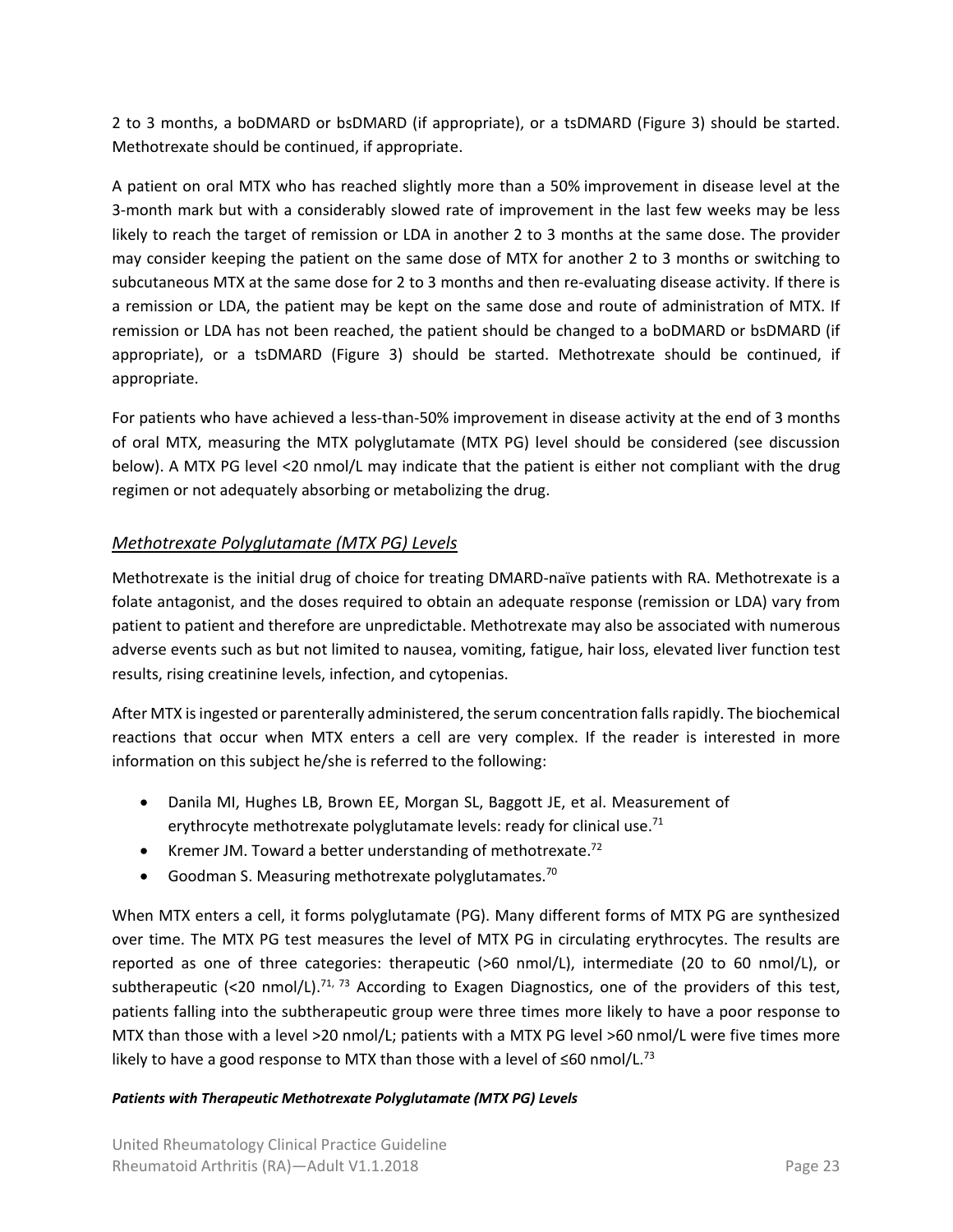A patient who has a therapeutic level of MTX PG at 3, 5, or 6 months but failed to reach remission or LDA should not continue with MTX monotherapy. This patient should be switched to a boDMARD, bsDMARD, or tsDMARD. Methotrexate may be continued, if appropriate.

Patients with a less‐than‐50% improvement in disease activity level at the end of the first 3 months despite a therapeutic MTX PG level should also be started on a boDMARD or bsDMARD (if appropriate), or a tsDMARD (Figure 3). Methotrexate should be continued, if appropriate.

#### *Patients with Subtherapeutic Methotrexate Polyglutamate (MTX PG) Levels*

If, at the 3‐month decision point, response to oral MTX is inadequate by CDAI and the MTX PG level is subtherapeutic, switching the patient to SQ MTX should be strongly considered (see discussion on SQ MTX below) (Figure 4). If there is concern that the patient is non‐compliant, this should also be addressed and a second trial of oral can be considered or the patient can be switched to SQ MTX.

Two to 3 months after switching to SQ MTX, the patient should be re‐evaluated. If there is less‐than‐50% improvement in the disease activity score and the patient has been taking the medication, a boDMARD or bsDMARD (if appropriate), or a tsDMARD should be started. Methotrexate should be continued, if appropriate.

If the patient has reached remission or LDA at the end of the additional 2 to 3 months of oral or SQ MTX, the current medication regimen should be maintained. These patients should be monitored for any change in disease activity, flares, or signs of drug toxicity that may require modification of drug therapy.

Patients achieving remission or LDA with a subtherapeutic MTX PG level should be maintained on the dose and route of administration that has achieved the treatment target. They should be followed for evidence of increasing disease activity, flares, and signs of MTX toxicity.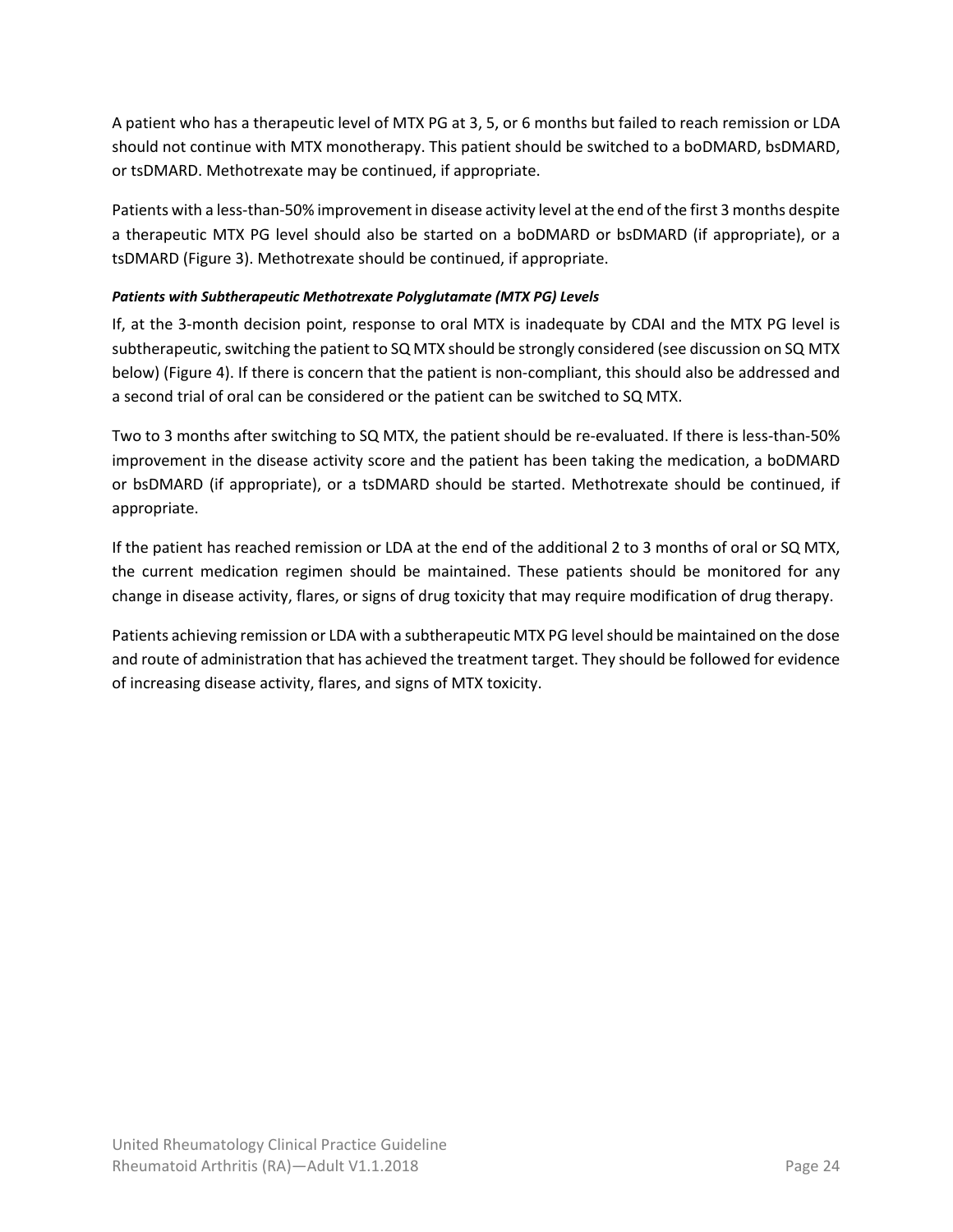

#### *Figure 3. Pharmacologic management of patients with RA and therapeutic levels of MTX PG and either <50% improvement in CDAI after 3 months of treatment with MTX or failure to attain remission after 6 months of MTX*

boDMARD, biologic originator disease‐modifying antirheumatic drug; bsDMARD, biosimilar disease‐modifying antirheumatic drug; CDAI, Clinical Disease Activity Index; DMARD, disease-modifying antirheumatic drug; mo., months; HAD, high disease activity; MDA, moderate disease activity; MTX, methotrexate; MTX PG, methotrexate polyglutamate; RA, rheumatoid arthritis; tsDMARD, target‐specific disease‐modifying antirheumatic drug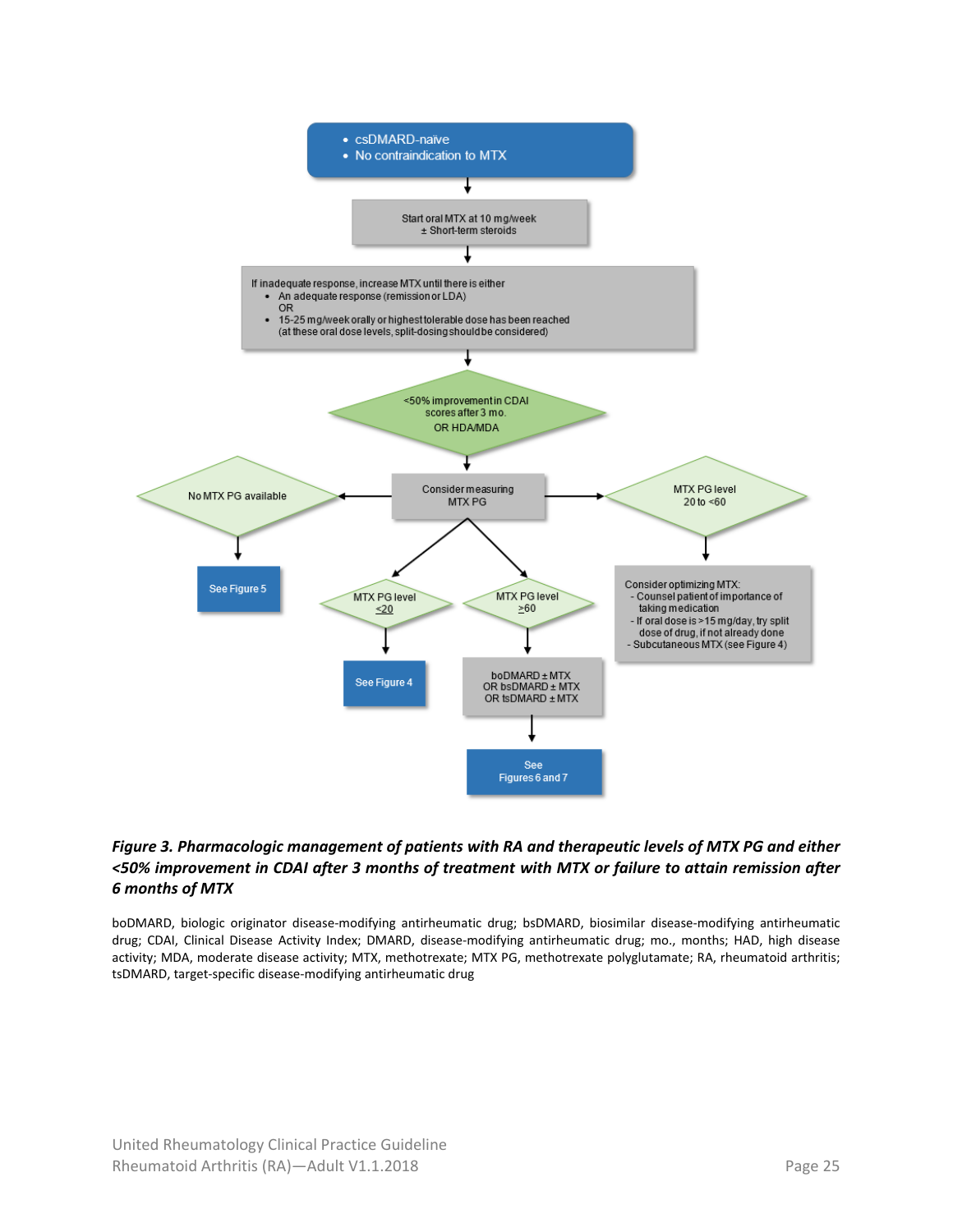

#### *Figure 4. Pharmacologic management of patient with RA and subtherapeutic levels MTX PG who have had either <50% improvement in CDAI after 3 months of treatment with oral MTX or failure to attain remission after 5 months of oral MTX.*

**For patients treated initially with SQ MTX with subtherapeutic levels of MTX PG, go to Figure 6.** 

\*In some patients, LDA is the treatment target; when LDA is reached, continue the same regimen and do not consider tapering.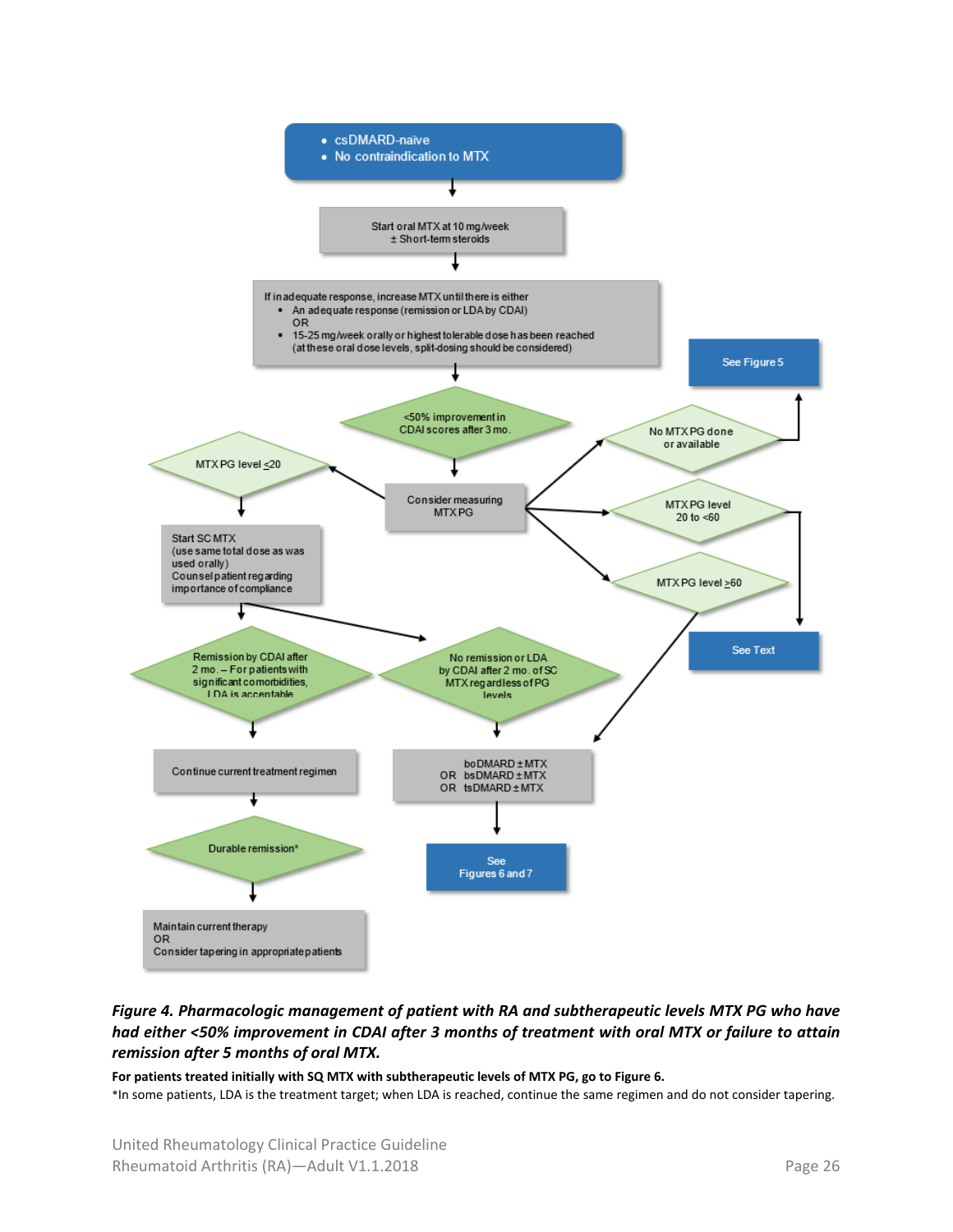boDMARD, biologic originator disease‐modifying antirheumatic drug; bsDMARD, biosimilar disease‐modifying antirheumatic drug; CDAI, Clinical Disease Activity Index; DMARD, disease-modifying antirheumatic drug; mo., months; MTX, methotrexate; MTX PG, methotrexate polyglutamate; PG, polyglutamate; RA, rheumatoid arthritis; tsDMARD, target‐specific disease‐modifying antirheumatic drug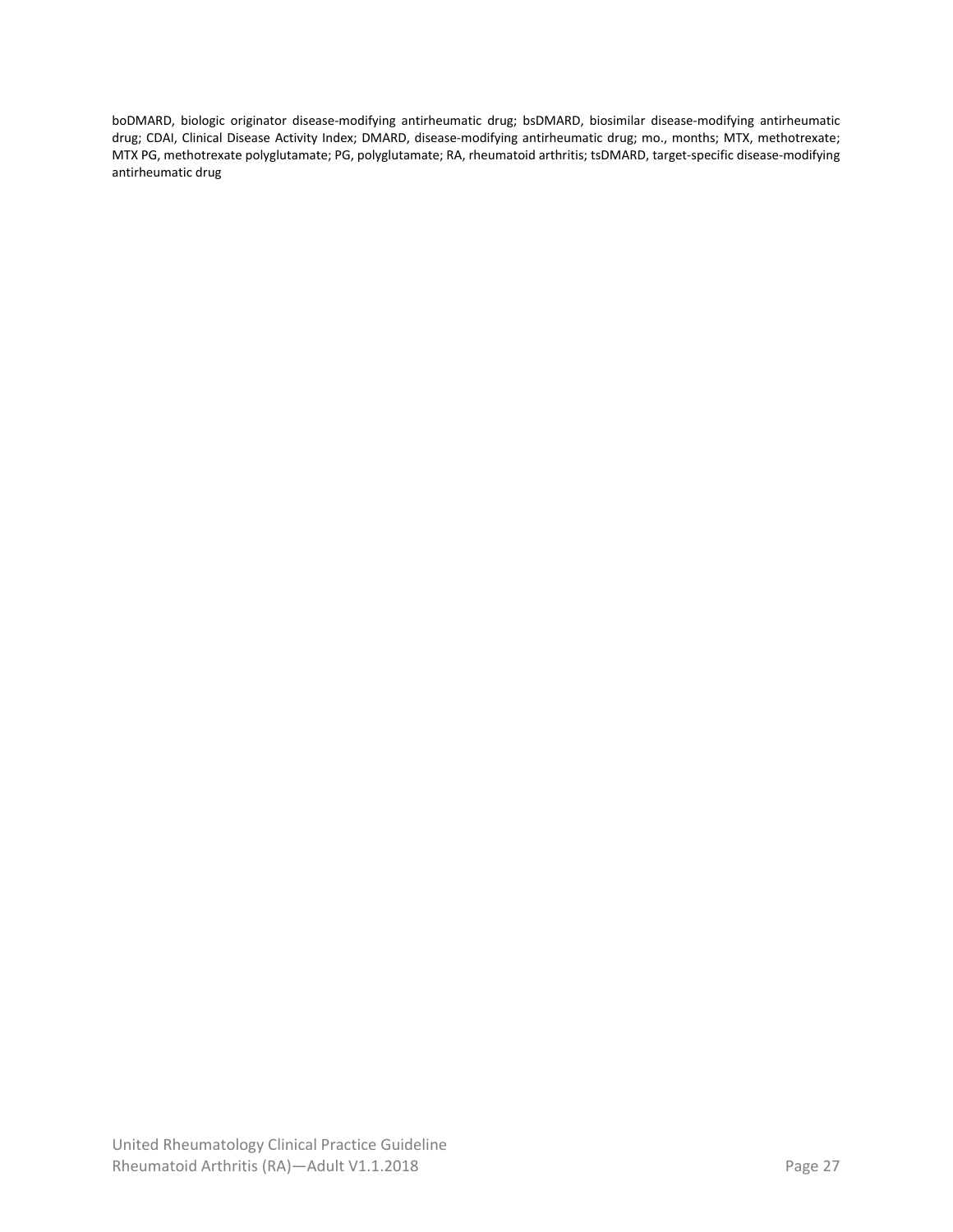#### *Patients with Intermediate Methotrexate Polyglutamate (MTX PG) Levels*

Management of patients with MTX PG levels in the intermediate category range after 3 months of oral MTX is not as clear as for those in the subtherapeutic or therapeutic range who have not reached remission or LDA. Those who fall into the intermediate range of MTX PG and have reached remission or LDA should be kept on the current dose and administration route and be monitored carefully for evidence of flares or an increase in disease activity.

There is no conclusive evidence that higher MTX PG levels correlate with better patient response, especially in the intermediate range. Approximately one third of patients will never respond to MTX, regardless of dose or mode of delivery, and regardless of the MTX PG level.<sup>70</sup> According to Goodman,<sup>70</sup> "There is no absolute correlation of MTX PG levels with beneficial effect, although efficacy is more likely at higher levels. Patients with MTX PG levels above 60 nmol/L are more likely to have a therapeutic benefit than those patients with lower levels. There is considerable overlap between the groups. Moreover, the lag to steady state equilibrium diminishes the timeliness necessary if this were to be used to guide dose escalations." (Page S24).<sup>70</sup> Dervieux et al.<sup>74</sup> stated that well designed prospective studies are needed to determine how MTX PG may be used to determine the effectiveness of MTX in a particular patient. In addition, pharmacogenetic factors must be looked at to understand how these might influence an individual's response to MTX.74

There have been several published studies trying to determine if higher levels of MTX PG correlate with better response to MTX. The results are inconsistent. The demographics and study designs are highly variable, and these two factors may be partly responsible for the inconsistent results.

In a study published by Murosaki et al.<sup>75</sup> in 2017, the authors state that MTX PG may have the potential to assist providers in determining the efficacy of MTX and help them to determine doses and mode of administration. However, although this study was promising, even the authors acknowledge that the protocol for the study was not followed rigorously but that, instead, it was conducted under the conditions of routine clinical practice and that more rigorous studies are needed before MTX PG can be used to determine dosing. Another study published in 2013, demonstrated that higher MTX PG levels were associated with LDA, after 3 months and continued to improve at 6 months and 9 months.<sup>76</sup> No specific correlations with disease activity scores and MTX PG levels were provided. Additional studies were recommended by these authors as well.

A 76-week study with 79 MTX-naïve patients using a more rigorous protocol than Murosaki et al.<sup>77</sup> found that dose escalation of MTX resulted in higher levels of MTX PG and a decrease in disease activity scores. The MTX PG concentrations were found to be affected by both body mass index and serum albumin level. The researchers found that patients with a good EULAR response at 12 and 24 weeks had higher MTX PG levels than those who had not achieved a good response, but they were not able to provide guidance as to which numbers were significant. Some of their patients had a poor response despite increased doses of MTX. In addition, some patients experienced adverse events that required either stopping MTX or decreasing the dose. The authors noted that "despite the dosages of MTX used being largely similar, the MTX‐PG concentrations in our patients were markedly higher than those observed in other studies from Europe or the USA." (Page 8). This demonstrates that patient characteristics can significantly affect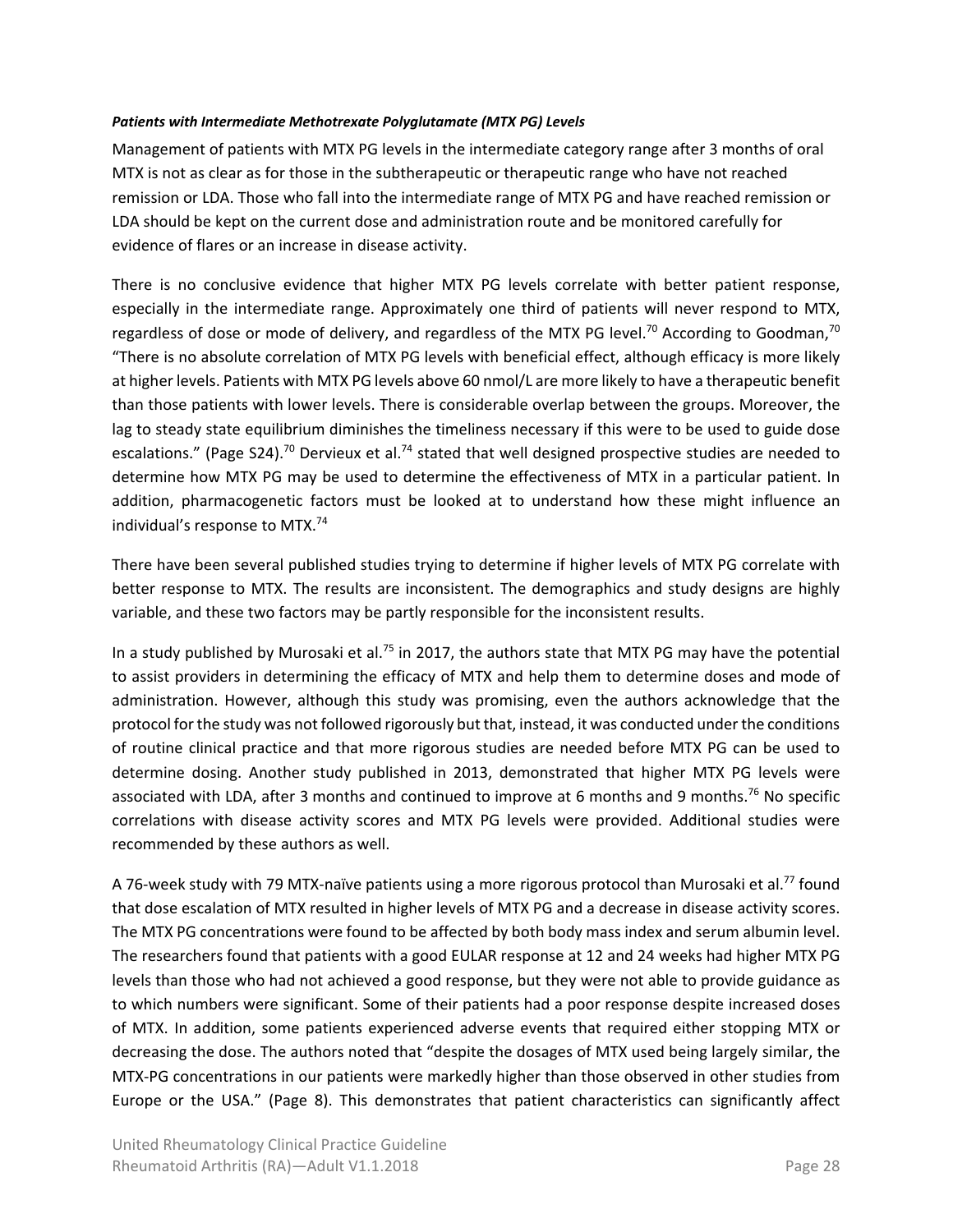MTX PG levels and the response to MTX, suggesting that studies performed on different patient populations may not be comparable.

Patients in the intermediate group who have not reached remission or LDA, may benefit from a change to SQ MTX, because this has the potential of increasing the bioavailability of the drug. If, after 2 to 3 months of SQ MTX, the patient is in remission or has LDA, then the same dose and administration route should be continued, regardless of the MTX PG level. For those patients who do not reach an acceptable disease activity level after 2 to 3 months of SQ MTX, adding a biologic, biosimilar, or tsDMARD should be considered.

#### *When Methotrexate Polyglutamate (MTX PG) Levels Are Not Feasible or Available*

If, at the end of 3 months on oral MTX, a serum MTX PG level is not available, and the patient has not reached either a clinical remission or LDA by CDAI, then a change to SQ MTX should be strongly considered (Figure 5).

If there is a less-than-50% improvement in disease activity after 2 to 3 months of SQ MTX, the patient should be switched to either a boDMARD or, if appropriate, a bsDMARD or a tsDMARD. Methotrexate should be continued as appropriate. If the patient has an improvement of at least 50% in disease activity level after 2 to 3 months of SQ MTX, then the patient should be kept on the same drug regimen and re-evaluated in another 2 to 3 months. If the patient has not achieved remission at the end of the second 2 to 3‐month trial, then the patient should be switched to a boDMARD or, if appropriate, a bsDMARD or a tsDMARD. Methotrexate should be continued as appropriate.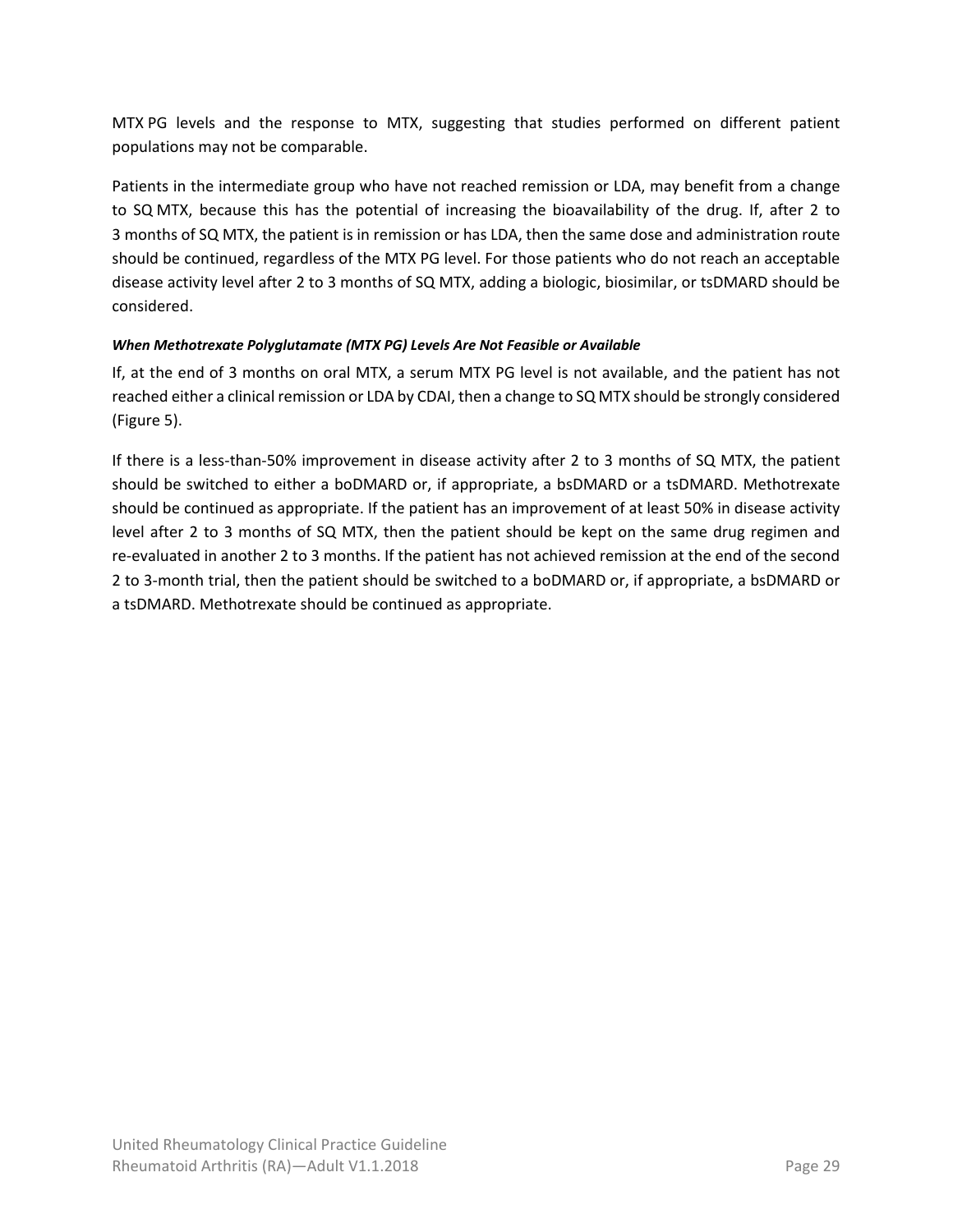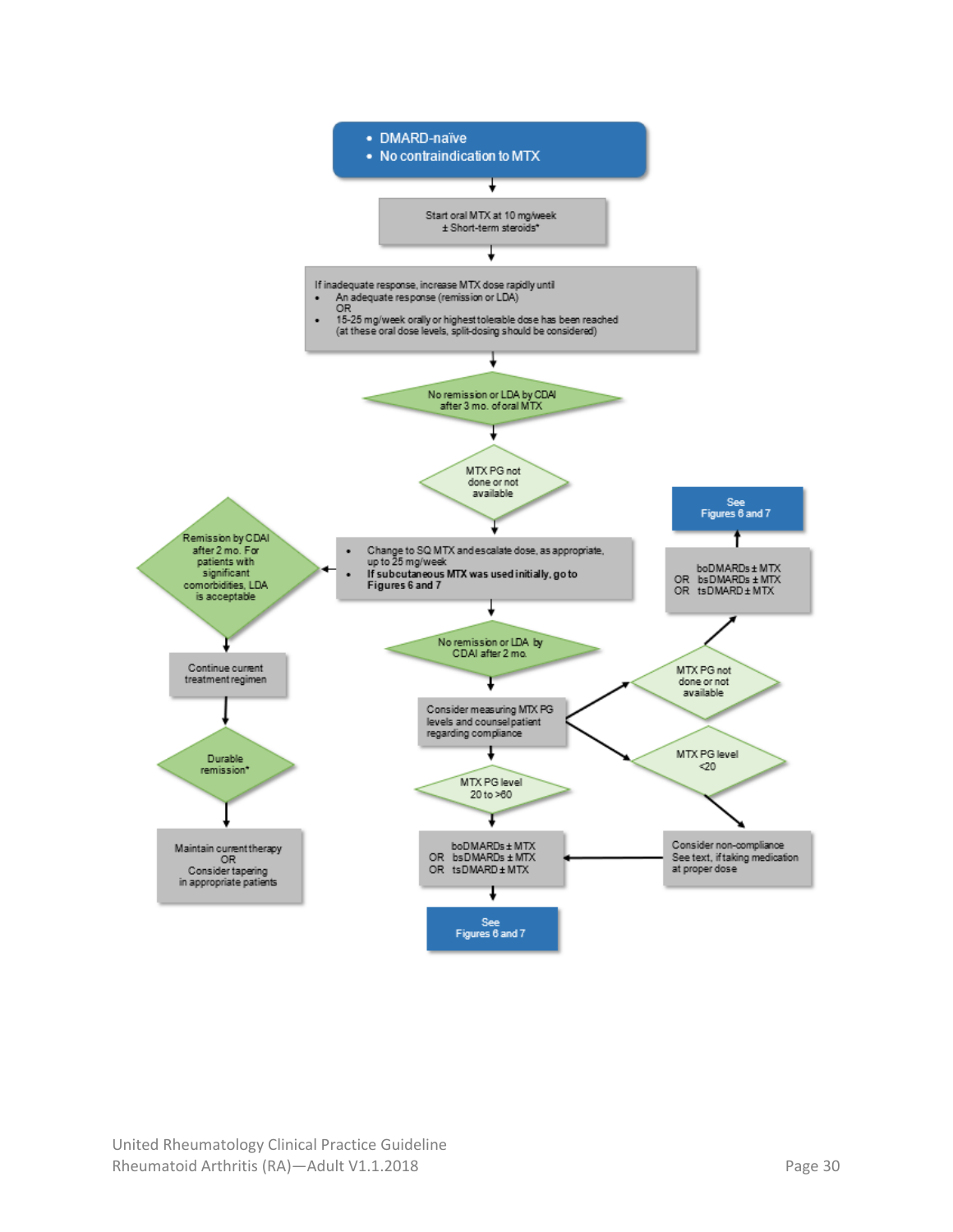#### *Figure 5. Pharmacologic management of patients with RA and no MTX PG levels with either <50% improvement in CDAI after 3 months of treatment with oral MTX or failure to attain remission after 5‐ 6 months treatment with oral MTX.*

**For patients treated initially with SQ MTX with subtherapeutic levels of MTX PG, go to Figure 6.** 

\*In some patients, LDA is the treatment target; when LDA is reached, continue the same regimen and do not consider tapering. boDMARDs, biologic originator disease‐modifying antirheumatic drugs; bsDMARDs, biosimilar disease‐modifying antirheumatic drugs; CDAI, Clinical Disease Activity Index; DMARD, disease‐modifying antirheumatic drug; MDA, mo., months; MTX, methotrexate; MTX PG, methotrexate polyglutamate; LDA, low disease activity; PG, polyglutamate; RA, rheumatoid arthritis; tsDMARD, target‐specific disease‐modifying antirheumatic drug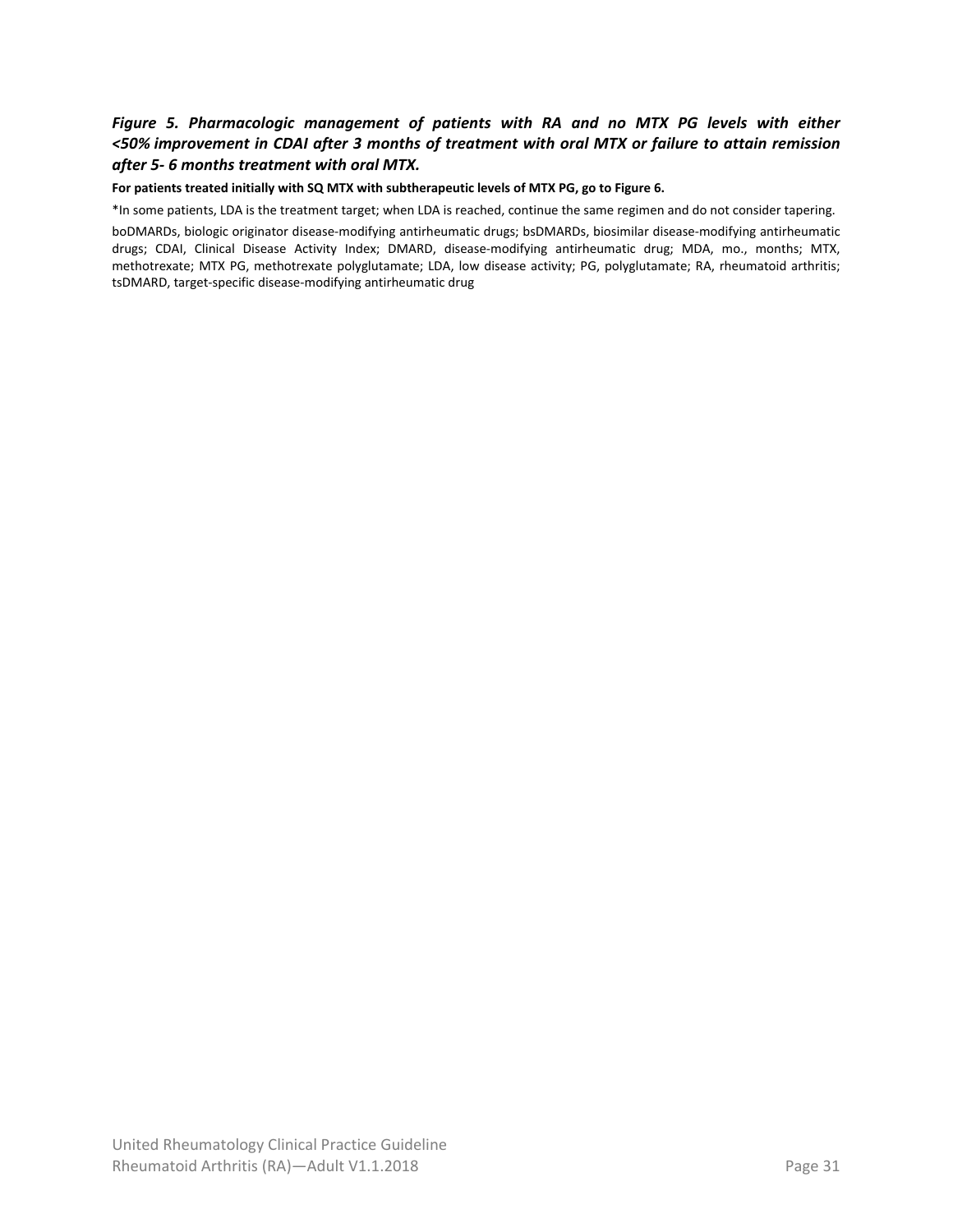#### *Patients Receiving Subcutaneous Methotrexate (SQ MTX) Initially*

If, at the 3‐month decision point, there has been an improvement of at least 50% in disease activity score (based on CDAI), the dose may be maintained for an additional 3 months. At the end of a total of 6 months, many patients will have reached the treatment target of remission or LDA. If remission is not achieved at the end of a total of 6 months, then a boDMARD or bsDMARD (if appropriate), or a tsDMARD should be started and MTX continued as appropriate. The considerations of the improvement trajectory described above can also be applied to this patient group.

In patients who have shown a less-than-50% improvement in disease activity score (based on CDAI) at the end of 3 months, a boDMARD or bsDMARD (if appropriate), or a tsDMARD should be started and MTX continued as appropriate.

#### *Patients with a Contraindication to Methotrexate (MTX)*

For patients with LDA or a contraindication to MTX, who received leflunomide, hydroxychloroquine, or sulfasalazine but did not achieve remission at the 3-month decision point, the use of a boDMARD or bsDMARD (if appropriate), or a tsDMARD should be considered (Figure 2).

### *Treatment with boDMARDs, bsDMARDs, or a tsDMARD*

If disease activity remains unacceptably high despite optimizing oral or SQ MTX (possibly in combination with short-term steroids) for an adequate time interval, then a boDMARD or bsDMARD (if appropriate), or a tsDMARD should be started. In general, the combination of MTX with a biologic is more effective than a biologic alone. However, in some cases, monotherapy with a biologic or tsDMARD is appropriate. The patient should be re-evaluated in 3 months and, if the target is achieved, the treatment should be continued (Figure 6).

If after 3 months of a biologic the patient stills fails to achieve the treatment target then a change in medication should be made. If the second‐choice boDMARD or bsDMARD (if appropriate), or tsDMARD also fails to achieve the treatment target, a different class of boDMARD, bsDMARD, or a tsDMARD should be tried until a combination is found that achieves the lowest disease activity score possible, with the ideal target remaining remission or LDA (Figure 7).

The drugs used for the treatment of RA have been associated with a number of potentially serious adverse events. Physicians should be familiar with the FDA‐approved package inserts for the medications listed in Table  $4,78-81$  and with the management of potential complications.

Patient adherence to medication is critical for achieving the targeted outcome of remission or LDA. Some of the biologics can be self‐administered by the patients at home. Drugs that are administered intravenously should be given at an in-office infusion center under the direct supervision of a rheumatologist. Intravenous infusions prevent missed doses and assure compliance. When infusions are given, the provider must be familiar with known adverse events and their management; and with contraindications such as allergies, current infections, or congestive heart failure. Because there are many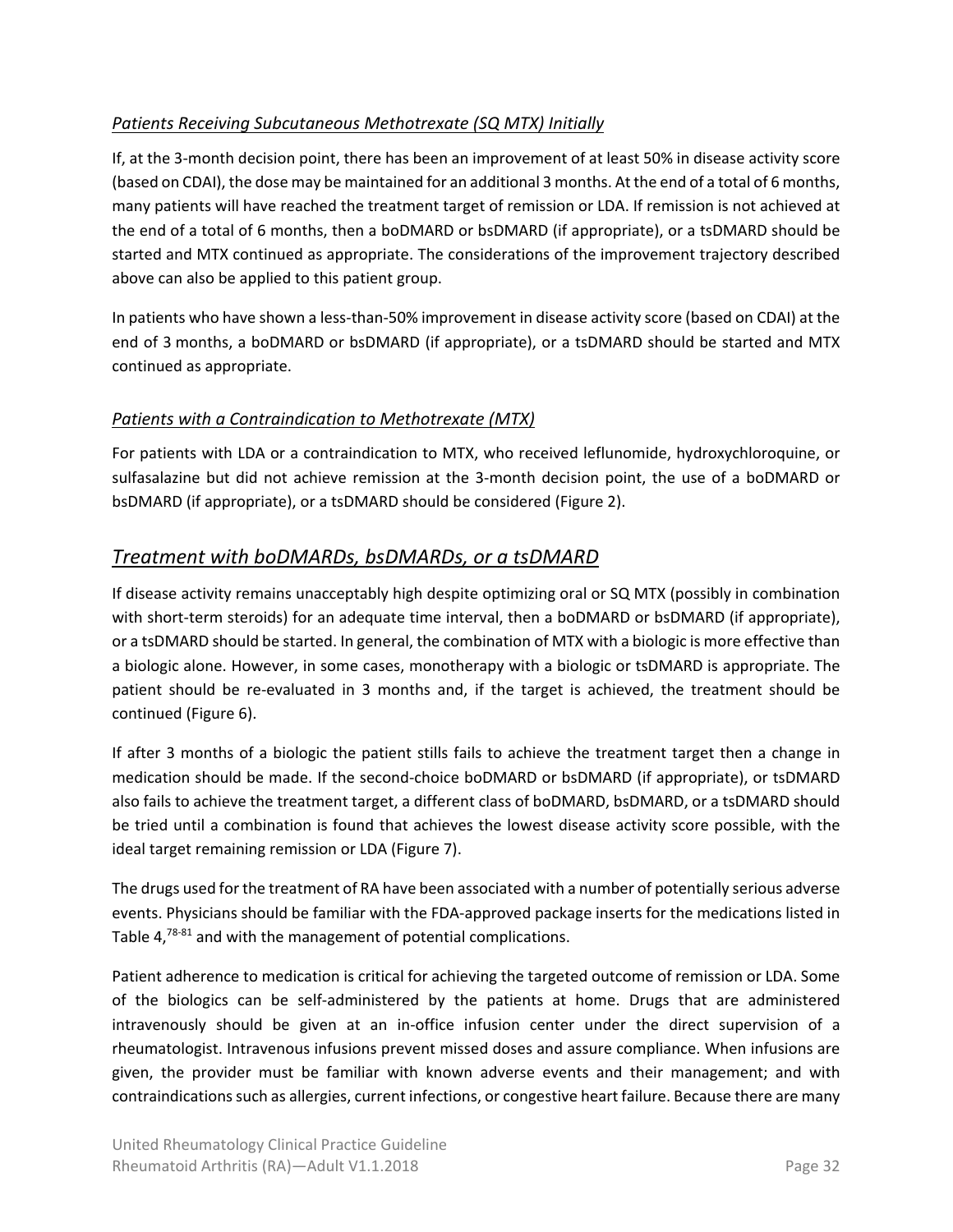potentially serious infusion reactions, United Rheumatology considers home infusions to be unsafe and not in the best interest of the patient.

When a patient requires a biologic (boDMARD or bsDMARD) or a tsDMARD, United Rheumatology believes that the decision of which drug is the most appropriate choice should be made in consultation with the patient.

United Rheumatology does not support changing a patient who has attained remission or LDA on a boDMARD or tsDMARD to treatment with a bsDMARD. At this time, the bsDMARDs recently approved by the FDA are not considered to be interchangeable with the reference biologic.

United Rheumatology does not support the requirement to change medications in a stable patient (durable remission or LDA) when health insurance coverage changes. This can put a stable patient at risk for flares and the possibility of failure to achieve or regain remission or LDA.

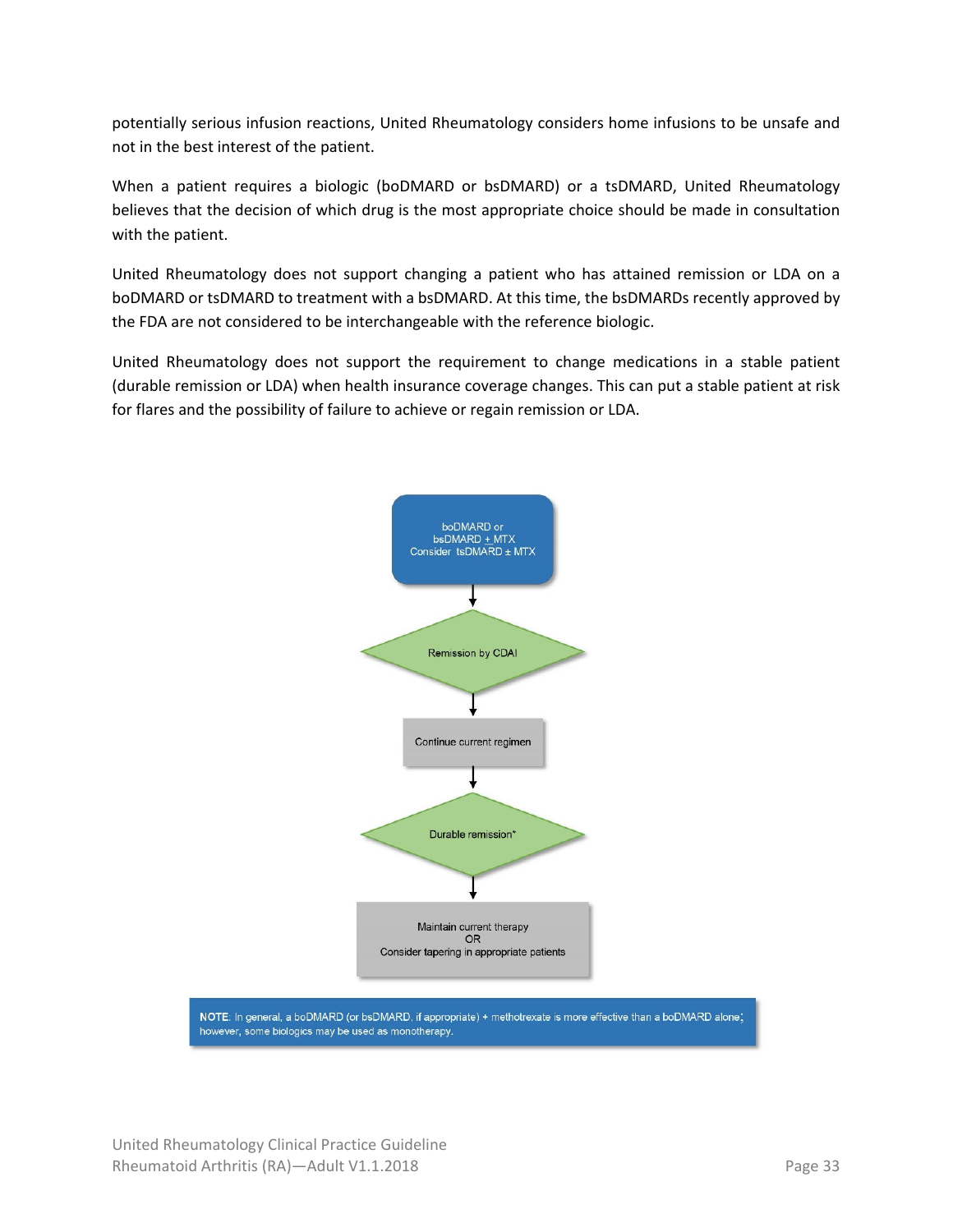#### *Figure 6. Pharmacologic management of patients with RA who failed oral or parenteral MTX, leflunomide or hydroxychloroquine, or sulfasalazine but had an adequate response to either a boDMARD, bsDMARD, or a tsDMARD*

\*In some patients, LDA is the treatment target; when LDA is reached, continue the same regimen and do not consider tapering.

boDMARD, biologic originator disease‐modifying antirheumatic drug; bsDMARD, biosimilar disease‐modifying antirheumatic drug; CDAI, Clinical Disease Activity Index; MTX, methotrexate; RA, rheumatoid arthritis; tsDMARD, target-specific diseasemodifying antirheumatic drug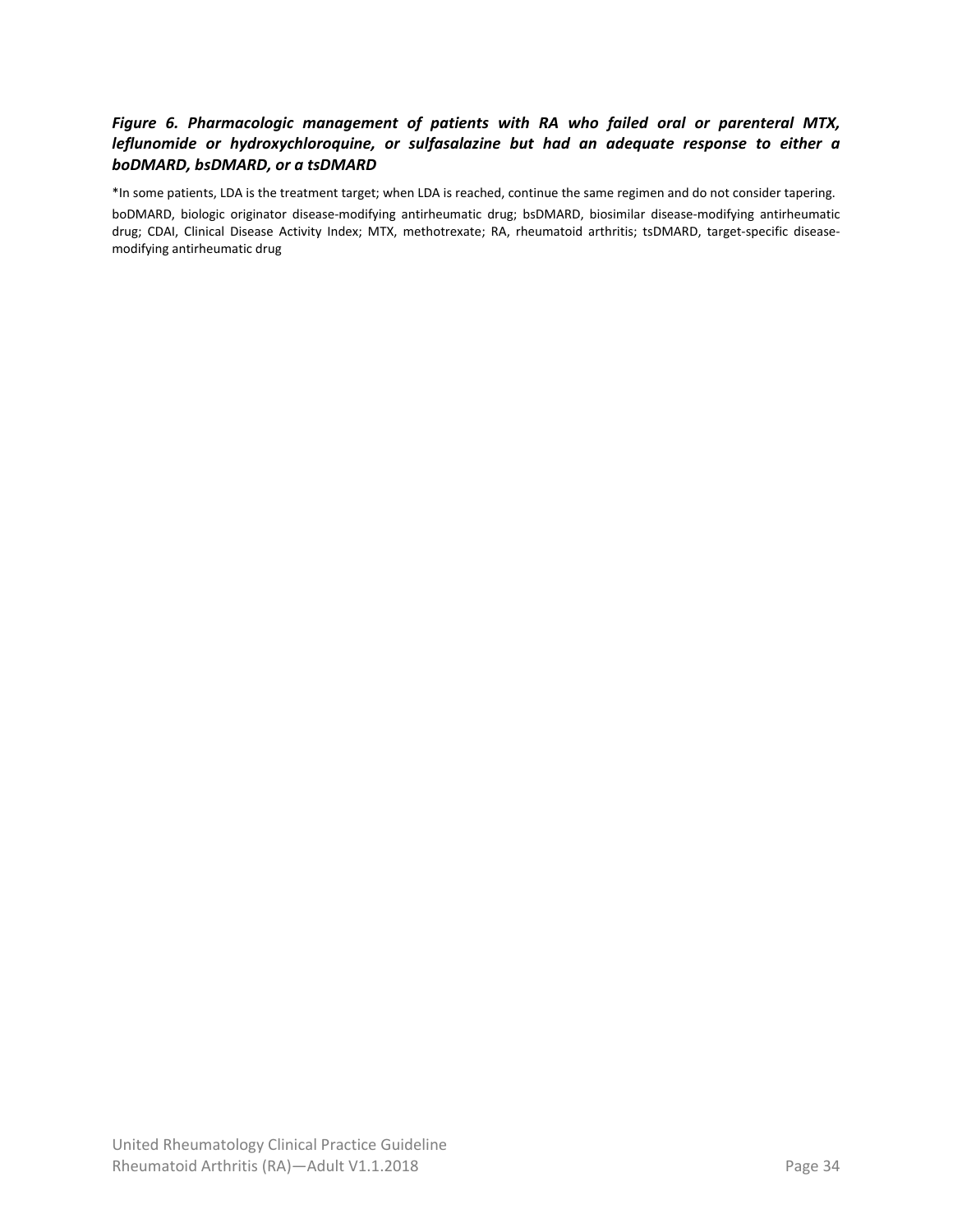

#### *Figure 7. Pharmacologic management of patients with RA who failed conventional DMARDs and did not have an adequate response to combination DMARDs or a biologic*

\*In some patients, LDA is the treatment target; when LDA is reached, continue the same regimen and do not consider tapering. boDMARD, biologic originator disease-modifying antirheumatic drug; bsDMARD, biosimilar disease-modifying antirheumatic drug; CDAI, Clinical Disease Activity Index; mo., months; MTX, methotrexate; RA, rheumatoid arthritis; tsDMARD, target‐specific disease‐modifying antirheumatic drug

 $\overline{\phantom{a}}$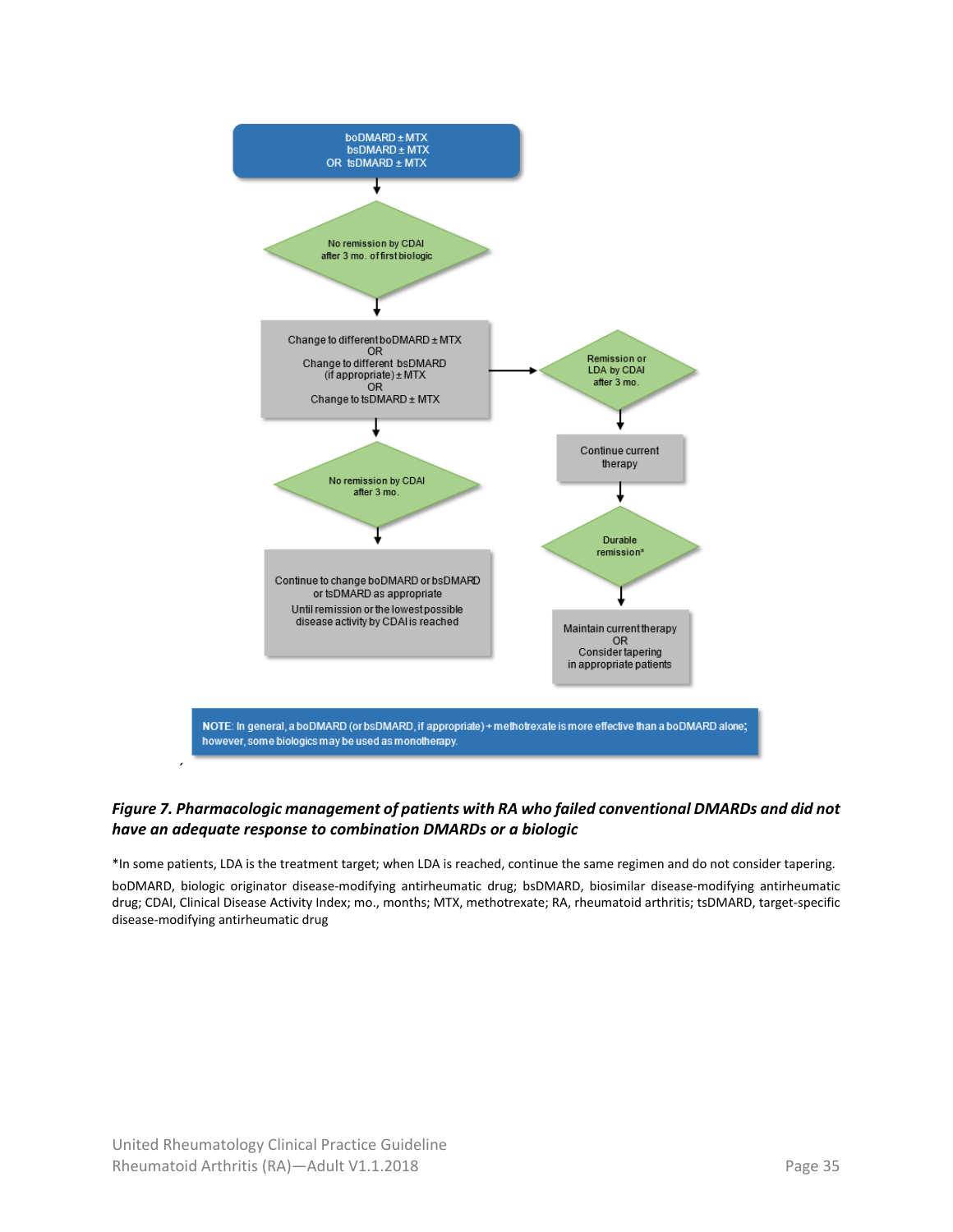# **Monitoring**

Until the desired treatment target is achieved, drug therapy should be continually assessed, initially at fairly frequent intervals. Drug doses or combinations should be appropriately adjusted until remission or the lowest disease activity possible is reached. A CDAI score, MDHAQ or RAPID3, PtGA (only if MDHAQ or RAPID3 are not done), and Physician Global Assessment should be completed at each visit. Some patients with HDA scores and/or comorbidities may require more frequent monitoring, calculation of disease activity scores, and adjustment of medications. Once remission or LDA is reached, patients are usually seen every 3 to 6 months. However, if patients experience any change in symptoms or develop flares, they should be seen as soon as possible.

In stable patients, the MDHAQ or RAPID3, and PtGA (only if MDHAQ or RAPID3 are not done) should be completed at each visit, together with a the CDAI and Physician Global Assessment. Monitoring of blood tests should be performed as needed, based on a patient's overall medical status and the medications used.

Annual radiographic evaluation is not necessary for patients with normal initial X‐rays and remission or LDA. In these patients, X‐rays can be performed every 2 to 4 years. If erosions are seen on initial X‐rays, an annual radiographic examination of the hands and feet can be used to determine disease progression. If baseline X‐rays are normal, regardless of disease activity, ultrasound may be helpful in detecting erosions or clinically undetected synovitis.

Ultrasound is increasingly used in the diagnosis and management of RA. However, there are currently no firm guidelines that address either the frequency of ultrasound or its use in scoring of disease activity. According to EULAR, ultrasound may be helpful in establishing a diagnosis of RA in a patient who does not meet RA classification criteria by demonstrating active synovial inflammation on power Doppler examination.<sup>45</sup> In addition, the presence of synovitis on power Doppler studies can be helpful in predicting which patients with undifferentiated inflammatory arthritis may progress to RA. The EULAR imaging recommendations<sup>45</sup> also suggest that ultrasound may be helpful in demonstrating inflammation and/or early joint damage in patients with normal X-rays at initial diagnosis. However, the recommendations do not support the use of ultrasound as a substitute for plain films at this time. Together, EULAR‐OMERACT have recently published the results of a joint ultrasound task force regarding the development of a "consensus‐based scoring system" for the use of ultrasound in RA. However, the system has not yet been validated, and additional clinical studies are needed to see how this system will assist providers in caring for patients with RA.82

United Rheumatology supports the use of ultrasound as an adjunctive test for the diagnosis of RA when the diagnosis is confusing. The reader is referred to the United Rheumatology Guideline for Musculoskeletal Ultrasound for a discussion of the role of ultrasound in monitoring patients.

Rheumatoid arthritis is a chronic inflammatory disease. With proper management, patients can achieve periods of complete or near‐complete remission, and stabilization of symptoms and function. However, episodes of flare do occur despite previously good control. Flares or acute worsening of inflammation are manifested by increased joint pain and systemic complaints such as fatigue and difficulty with activities of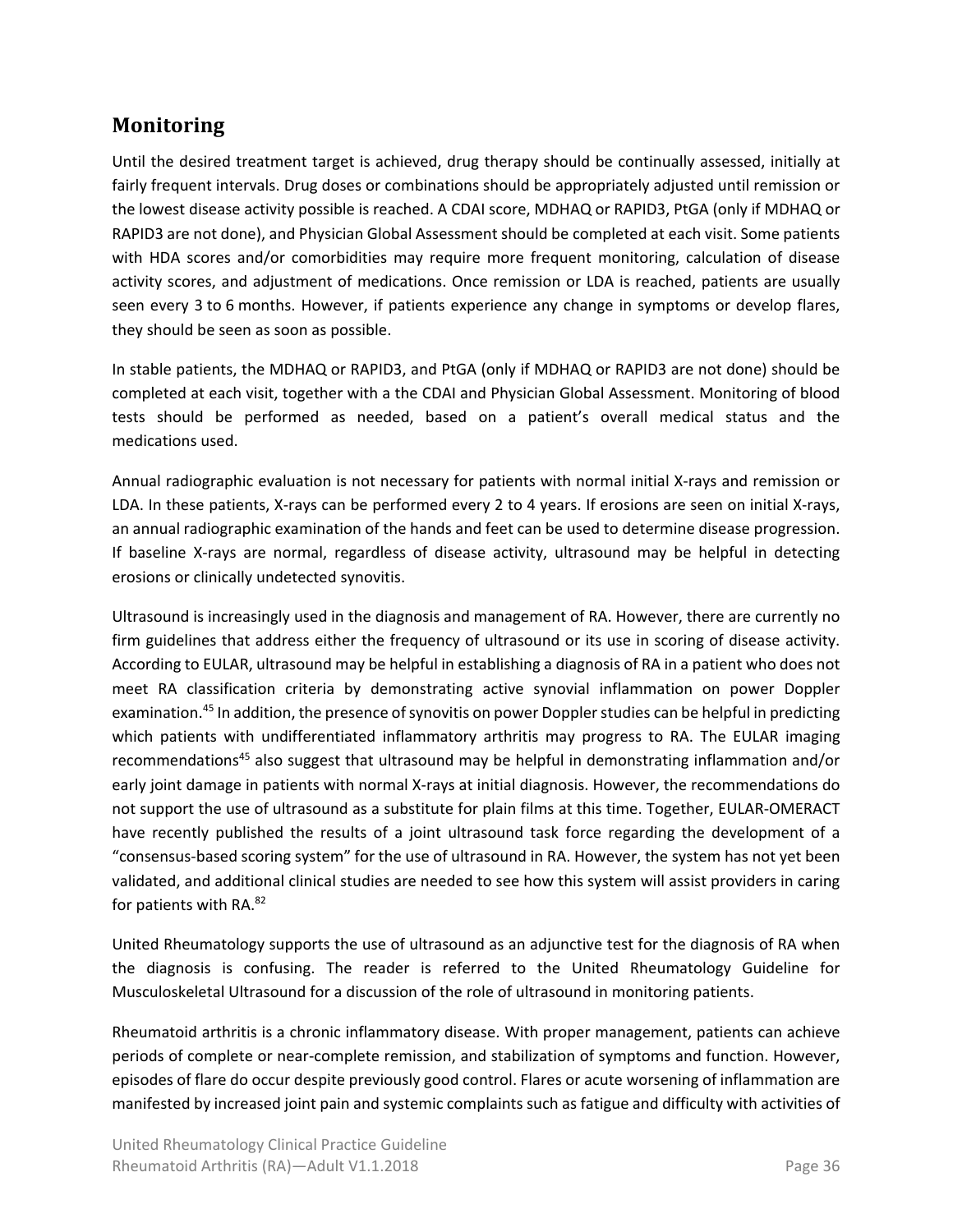daily living. When flares occur, changes in medication are often indicated, and these patients should be seen and re‐evaluated quickly.

If a patient achieves a stable, durable remission, the current drug(s) should not be abruptly discontinued; instead, slow tapering (one drug at a time) may be considered, but only after a discussion with the patient that should address the risk of flares and the possibility of disease progression.

Follow‐up evaluation of patients with RA should include at least the following:

- $\bullet$  PtGA
- Patient Pain Assessment
- Physician Global Assessment
- MDHAQ or RAPID3
- Laboratory data, as appropriate
- CDAI
- Information about any change in medical history since the prior visit, including but not limited to hospitalizations or surgery
- Change in current medication list

The patient global, pain, and health assessments are covered with Questions 1, 2, and 4 of the MDHAQ (see Glossary).

Serious adverse events can occur with the use of boDMARDs and bsDMARDs. Therefore, it is important to monitor patients taking these medications carefully. All patients on boDMARDs, bsDMARDs, or tsDMARDs should have an annual TB evaluation and a flu vaccination. If patients on these drugs have an exposure to TB, then a screening should be performed, regardless of most recent test. An annual skin examination is also recommended.

#### *Depression*

Patients with RA have a higher incidence of depression than the general population.<sup>83</sup>

The prevalence of depression in RA patients reported in the literature is inconsistent, but it is more common in women with RA than in men. One study reported depression to occur in 36.5% of women and 23.7% of men within 5 years of an RA diagnosis.<sup>84</sup> Others reported depression in 16.8% of RA patients.<sup>85</sup>

Another recent study followed 469 patients (73% women) with early RA over 8 vears.<sup>86</sup> The mean CDAI score of the entire group was consistent with high disease activity at the time of enrollment. Twenty‐ six percent of the patients reported depression at baseline; these patients had more comorbidities than the group not reporting depression. As expected, more women than men reported depression. The authors postulated that quickly controlling disease activity to the lowest possible level may limit depression in RA patients.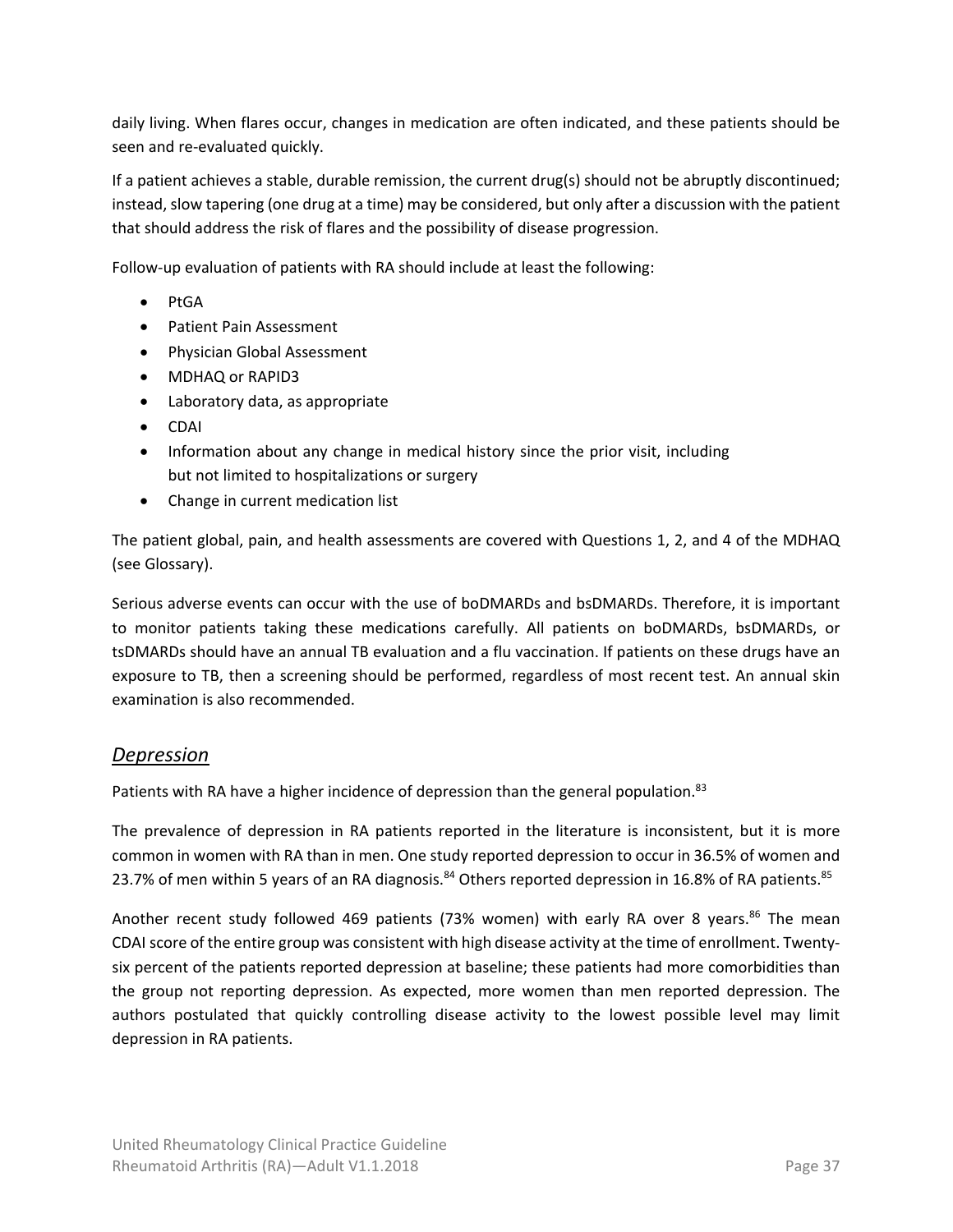## *Patient Reported Outcomes (PRO)*

United Rheumatology suggests the use of two patient reported outcomes (PRO) questionnaires at baseline and at each follow‐up visit—the MDHAQ or RAPID3, and the PtGA. These patient questionnaires are only three of many PRO tools available. In a busy office, it is important to use patient questionnaires that are simple to understand, straightforward to answer, and not too time consuming. Both the MDHAQ and the RAPID3 include the PtGA and can be answered quickly by most patients.

The PtGA is answered using a visual acuity scale (VAS) place on a 10‐cm line. Each centimeter corresponds to a number from 1 to 10 and can be used for the calculation of CDAI.

A sample of the single question asked in the PtGA taken from a 2017 article is: "Considering all of the ways your disease affects you, how well are you doing in the past week?" (Page 203).<sup>87</sup> The wording of the question for the PtGA is not standardized resulting in some differences in patient interpretation and response. However, a score of  $\leq 2$  (on a scale ranging from 1 to 10) is considered to be consistent with a global assessment of low disease activity.<sup>88</sup>

Neither the MDHAQ nor the RAPID3 is used to calculate the CDAI disease activity scale recommended in this guideline. However, it is possible to use the MDHAQ or RAPID3 to obtain the PtGA required to calculate the CDAI score. These PRO tools can be completed by the patient in the waiting room or online prior to the visit. Occasionally, it may be necessary to have the questions asked by staff in the office or over the phone. These forms evaluate.<sup>89</sup>

- Multiple activities of daily living, including advanced activities
- Sleep
- Mental and emotional health
- $\bullet$  Pain
- Limits on physical activity
- Ability to walk 2 miles
- Physical function
- PtGA

The use of PRO questionnaires is important because it provides the physician with a more complete evaluation of the patient's perception of his/her disease. The patient's perspective on overall well‐being is at times discordant with that of the provider, especially if the patient has not achieved the target of remission or LDA. According to Grossec,<sup>90</sup> a patient's perspective of overall well-being relates more to his/her perception of the burden of disease (which includes subjective aspects such as social support, function, mood, sleep, ability to perform activities of daily living, and disability) than to an improved disease activity score based on physical findings and laboratory data. Physicians, on the other hand, tend to evaluate how a patient is doing based on treatment targets such as disease activity scores that include clinical information such as swollen and/or tender joints, erosions, joint deformities, acute-phase reactants, PtGA, and a Physician Global Assessment.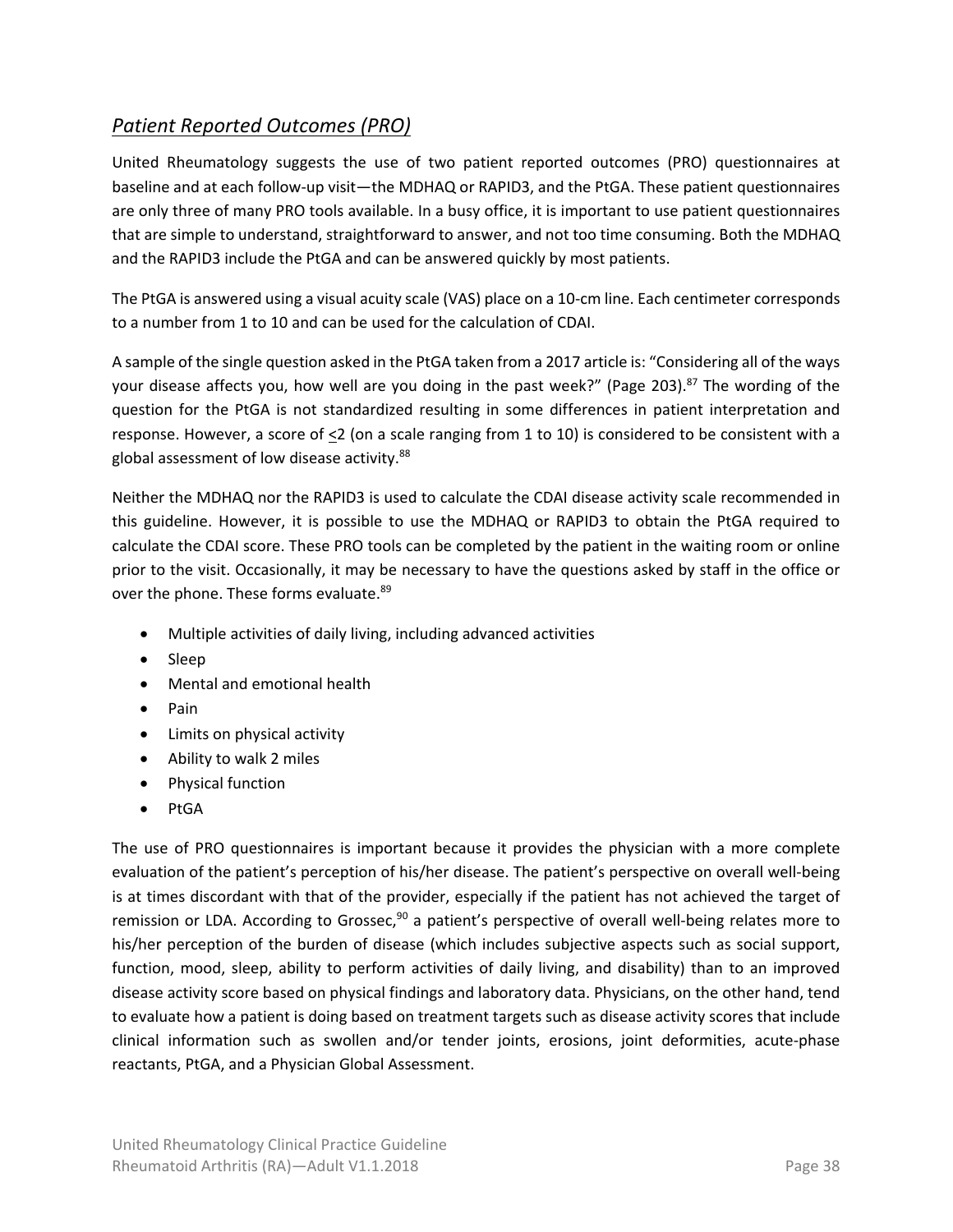The patient's response to the questions in either the MDHAQ or RAPID3 and the physician's response to the Physician Global Assessment and disease activity score should be considered to be complementary. If patient and physician responses are discordant, it is important to discuss the differences with the patient and suggest additional treatment such as physical therapy or anti-depressants to improve the patient's perception of the burden of his/her disease.

# **Glossary**

| <b>Biologics</b>                                                             | Include TNF inhibitors or non-TNF inhibitors (excluding anakinra).                                                                                                                                                                                                                                                                                                                                                                                                                                                                                                                                                                                                                                                                                                                                                                                                               |  |  |  |  |  |  |  |
|------------------------------------------------------------------------------|----------------------------------------------------------------------------------------------------------------------------------------------------------------------------------------------------------------------------------------------------------------------------------------------------------------------------------------------------------------------------------------------------------------------------------------------------------------------------------------------------------------------------------------------------------------------------------------------------------------------------------------------------------------------------------------------------------------------------------------------------------------------------------------------------------------------------------------------------------------------------------|--|--|--|--|--|--|--|
| csDMARD monotherapy                                                          | The use of a single csDMARD, usually MTX; however, any csDMARD such<br>as leflunomide, sulfasalazine, or hydroxychloroquine can be used as<br>monotherapy.                                                                                                                                                                                                                                                                                                                                                                                                                                                                                                                                                                                                                                                                                                                       |  |  |  |  |  |  |  |
| Disease-modifying<br>antirheumatic drugs<br>(DMARDs)                         | A number of different types of DMARDs have become available in recent<br>years. To enable precise reference to these medications, Smolen et al. <sup>91</sup><br>have proposed the following nomenclature:<br>Conventional synthetic DMARDs (csDMARDs) include MTX,<br>$\bullet$<br>leflunomide, sulfasalazine, hydroxychloroquine, and azathioprine.<br><b>Biologic DMARDs (boDMARDs)</b> include TNF biologics such as<br>$\bullet$<br>adalimumab, certolizumab pegol, etanercept, golimumab, and<br>infliximab; non-TNF biologics such as abatacept and rituximab; and<br>IL-6 inhibitors such as tocilizumab and sarilumab.<br>Biosimilar DMARDs (bsDMARDs) include the biosimilars Erelzi,<br>$\bullet$<br>Amjevita, Inflectra, and Renflexis.<br>Targeted synthetic DMARD (tsDMARD) include the Janus kinase<br>$\bullet$<br>(JAK) inhibitors tofacitinib and baricitinib. |  |  |  |  |  |  |  |
| Interleukin-6 (IL-6)<br>inhibitors                                           | Tocilizumab and sarilumab.                                                                                                                                                                                                                                                                                                                                                                                                                                                                                                                                                                                                                                                                                                                                                                                                                                                       |  |  |  |  |  |  |  |
| <b>Multidimensional Health</b><br><b>Assessment Questionnaire</b><br>(MDHAQ) | The MDHAQ is a practical patient self-report tool assessing that patients<br>can complete in the waiting room.                                                                                                                                                                                                                                                                                                                                                                                                                                                                                                                                                                                                                                                                                                                                                                   |  |  |  |  |  |  |  |
| <b>Non-TNF inhibitors</b>                                                    | Abatacept and rituximab.                                                                                                                                                                                                                                                                                                                                                                                                                                                                                                                                                                                                                                                                                                                                                                                                                                                         |  |  |  |  |  |  |  |
| <b>TNF inhibitors</b>                                                        | Adalimumab,<br>certolizumab pegol,<br>etanercept, golimumab,<br>and<br>infliximab.                                                                                                                                                                                                                                                                                                                                                                                                                                                                                                                                                                                                                                                                                                                                                                                               |  |  |  |  |  |  |  |
| <b>Vectra DA</b>                                                             | Measure of 12 biomarkers for RA that provides a score indicating disease<br>activity.                                                                                                                                                                                                                                                                                                                                                                                                                                                                                                                                                                                                                                                                                                                                                                                            |  |  |  |  |  |  |  |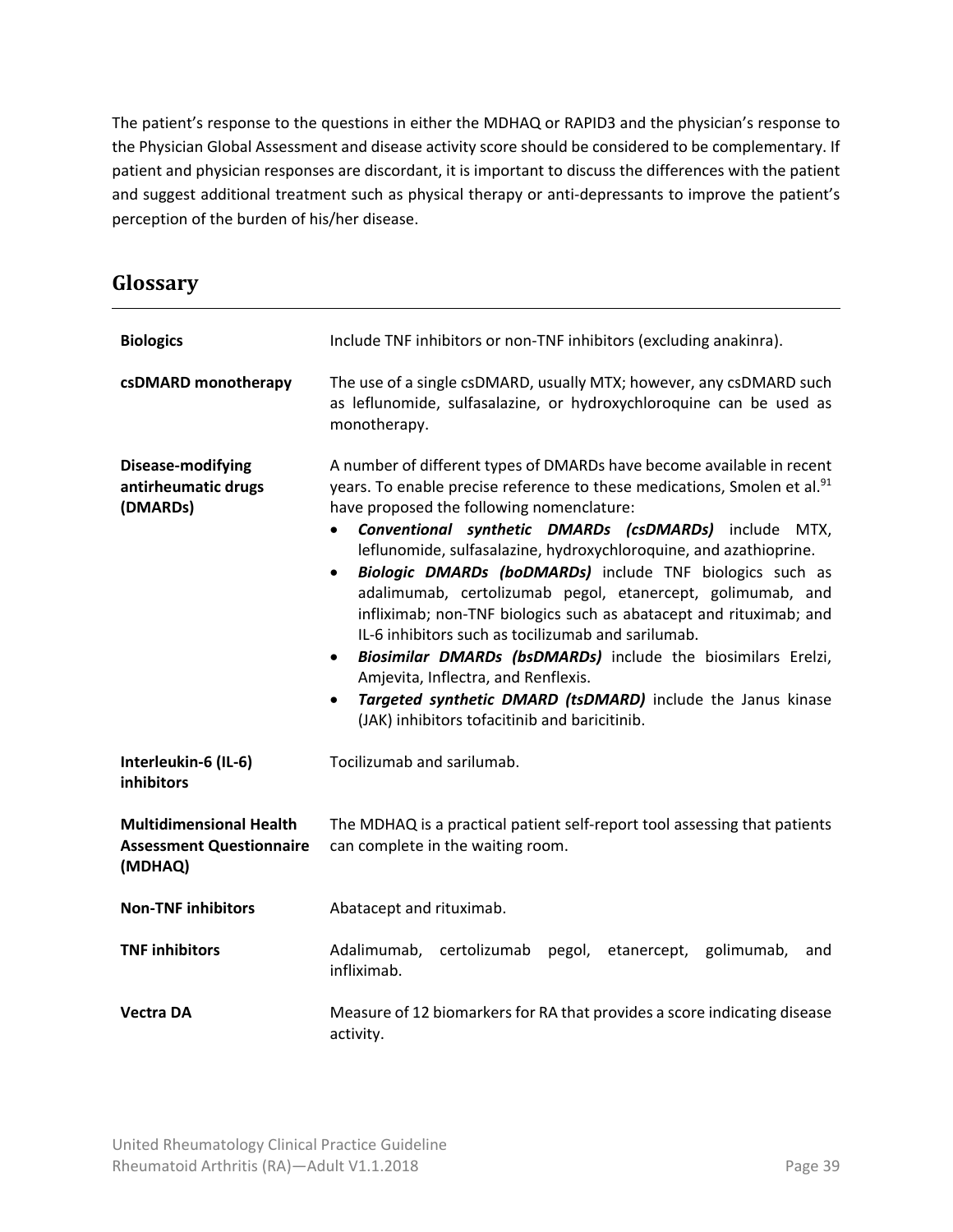# **Appendix**

# *CDAI Calculator*

| <b>Clinical Variable</b>             | Value    |
|--------------------------------------|----------|
| Tender Joint Count (0-28)            | $\Omega$ |
| Swollen Joint Count (0-28)           | 0        |
| Patient Global Activity (0-10.0 cm)  | 0        |
| Provider Global Activity (0-10.0 cm) | $\Omega$ |

| Tool        | Result |
|-------------|--------|
| <b>CDAI</b> | 0.0    |

### **Disease Activity**

| Tool | <b>Result</b> |          | Range <b>Remission</b> | Low | Moderate                             | High |
|------|---------------|----------|------------------------|-----|--------------------------------------|------|
| CDAI | 0.0           | $0 - 76$ | $\leq$ 2.8             |     | $>2.8 - 10.0$   >10.0 - 22.0   >22.0 |      |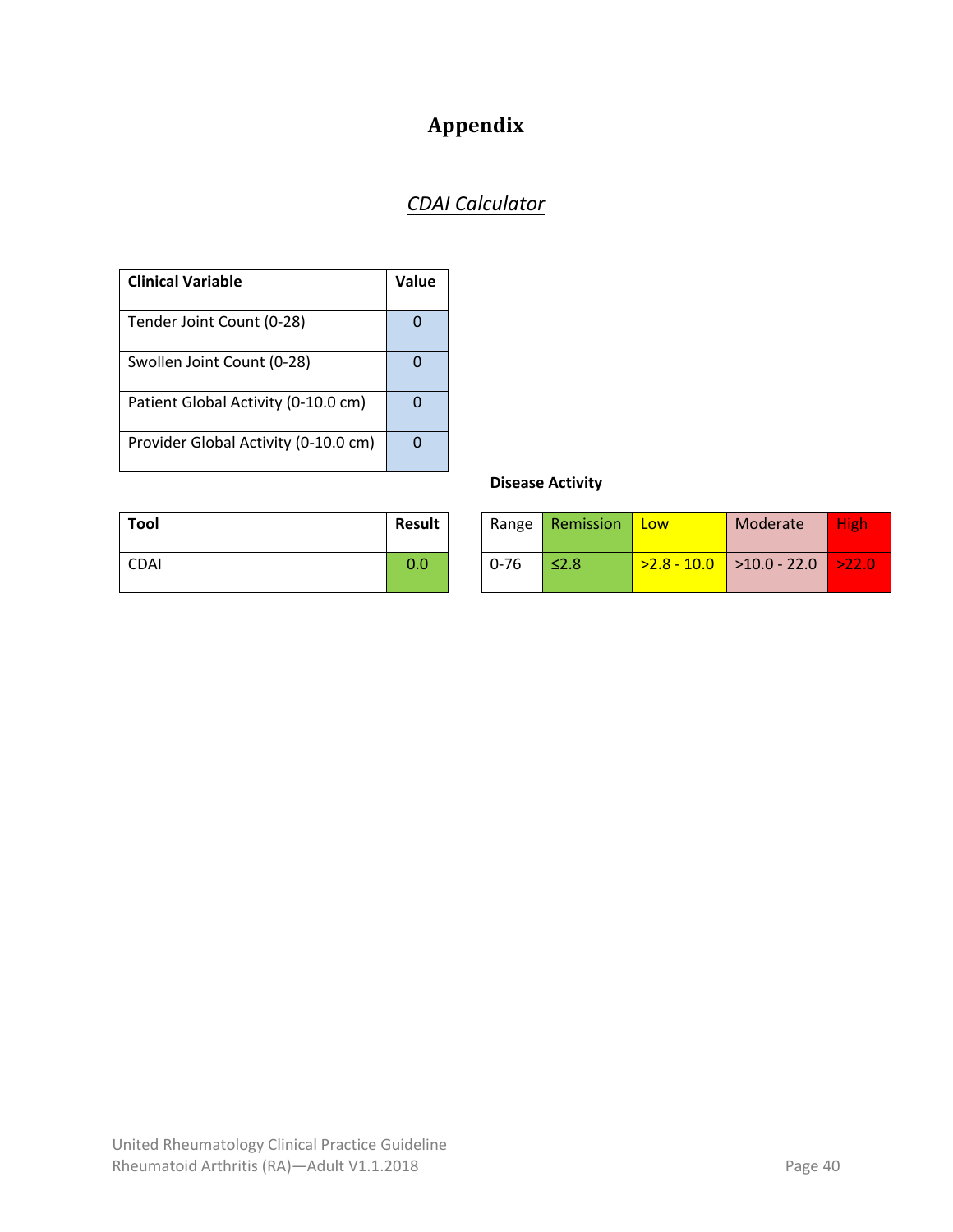### **References**

- 1. Helmick CG, Felson DT, Lawrence RC, Gabriel S, Hirsch R, et al. Estimates of the prevalence of arthritis and other rheumatic conditions in the United States. Part I. *Arthritis Rheum*  2008;58:15‐25.
- 2. Mikuls TR, Saag KG. Comorbidity in rheumatoid arthritis. *Rheum Dis Clin North Am* 2001;27:283‐303.
- 3. Brooks PM. The burden of musculoskeletal disease‐‐a global perspective. *Clin Rheumatol*  2006;25:778‐781.
- 4. Jawaheer D, Lum RF, Gregersen PK, Criswell LA. Influence of male sex on disease phenotype in familial rheumatoid arthritis. *Arthritis Rheum* 2006;54:3087‐3094.
- 5. Arthritis Foundation. What is Rheumatoid Arthritis?; http://www.arthritis.org/about‐ arthritis/types/rheumatoid‐arthritis/what‐is‐ rheumatoid‐arthritis.php. Accessed June 26, 2017.
- 6. Choy EH, Isenberg DA, Garrood T, Farrow S, Ioannou Y, et al. Therapeutic benefit of blocking interleukin‐6 activity with an anti‐ interleukin‐6 receptor monoclonal antibody in rheumatoid arthritis: a randomized, double‐blind, placebo‐controlled, dose‐ escalation trial. *Arthritis Rheum*  2002;46:3143‐3150.
- 7. Scott DL, Wolfe F, Huizinga TW. Rheumatoid arthritis. *Lancet* 2010;376:1094‐1108.
- 8. Arvikar SL, Collier DS, Fisher MC, Unizony S, Cohen GL, et al. Clinical correlations with Porphyromonas gingivalis antibody responses in patients with early rheumatoid arthritis. *Arthritis Res Ther* 2013;15:R109.
- 9. Hart JE, Kallberg H, Laden F, Bellander T, Costenbader KH, et al. Ambient air pollution exposures and risk of rheumatoid arthritis: results from the Swedish EIRA case‐control study. *Ann Rheum Dis* 2013;72:888‐894.
- 10. Hart JE, Laden F, Puett RC, Costenbader KH, Karlson EW. Exposure to traffic pollution and

increased risk of rheumatoid arthritis. *Environ Health Perspect* 2009;117:1065‐1069.

- 11. Padyukov L, Silva C, Stolt P, Alfredsson L, Klareskog L. A gene‐environment interaction between smoking and shared epitope genes in HLA‐DR provides a high risk of seropositive rheumatoid arthritis. *Arthritis Rheum*  2004;50:3085‐3092.
- 12. Rosenstein ED, Greenwald RA, Kushner LJ, Weissmann G. Hypothesis: the humoral immune response to oral bacteria provides a stimulus for the development of rheumatoid arthritis. *Inflammation* 2004;28:311‐318.
- 13. Stolt P, Kallberg H, Lundberg I, Sjogren B, Klareskog L, et al. Silica exposure is associated with increased risk of developing rheumatoid arthritis: results from the Swedish EIRA study. *Ann Rheum Dis* 2005;64:582‐586.
- 14. Vaahtovuo J, Munukka E, Korkeamaki M, Luukkainen R, Toivanen P. Fecal microbiota in early rheumatoid arthritis. *J Rheumatol*  2008;35:1500‐1505.
- 15. MacGregor AJ, Snieder H, Rigby AS, Koskenvuo M, Kaprio J, et al. Characterizing the quantitative genetic contribution to rheumatoid arthritis using data from twins. *Arthritis Rheum* 2000;43:30‐37.
- 16. Barton A, Worthington J. Genetic susceptibility to rheumatoid arthritis: an emerging picture. *Arthritis Rheum*  2009;61:1441‐1446.
- 17. Kallberg H, Padyukov L, Plenge RM, Ronnelid J, Gregersen PK, et al. Gene‐gene and gene‐ environment interactions involving HLA‐ DRB1, PTPN22, and smoking in two subsets of rheumatoid arthritis. *Am J Hum Genet*  2007;80:867‐875.
- 18. Maksymowych WP, Naides SJ, Bykerk V, Siminovitch KA, van Schaardenburg D, et al. Serum 14-3-3eta is a novel marker that complements current serological measurements to enhance detection of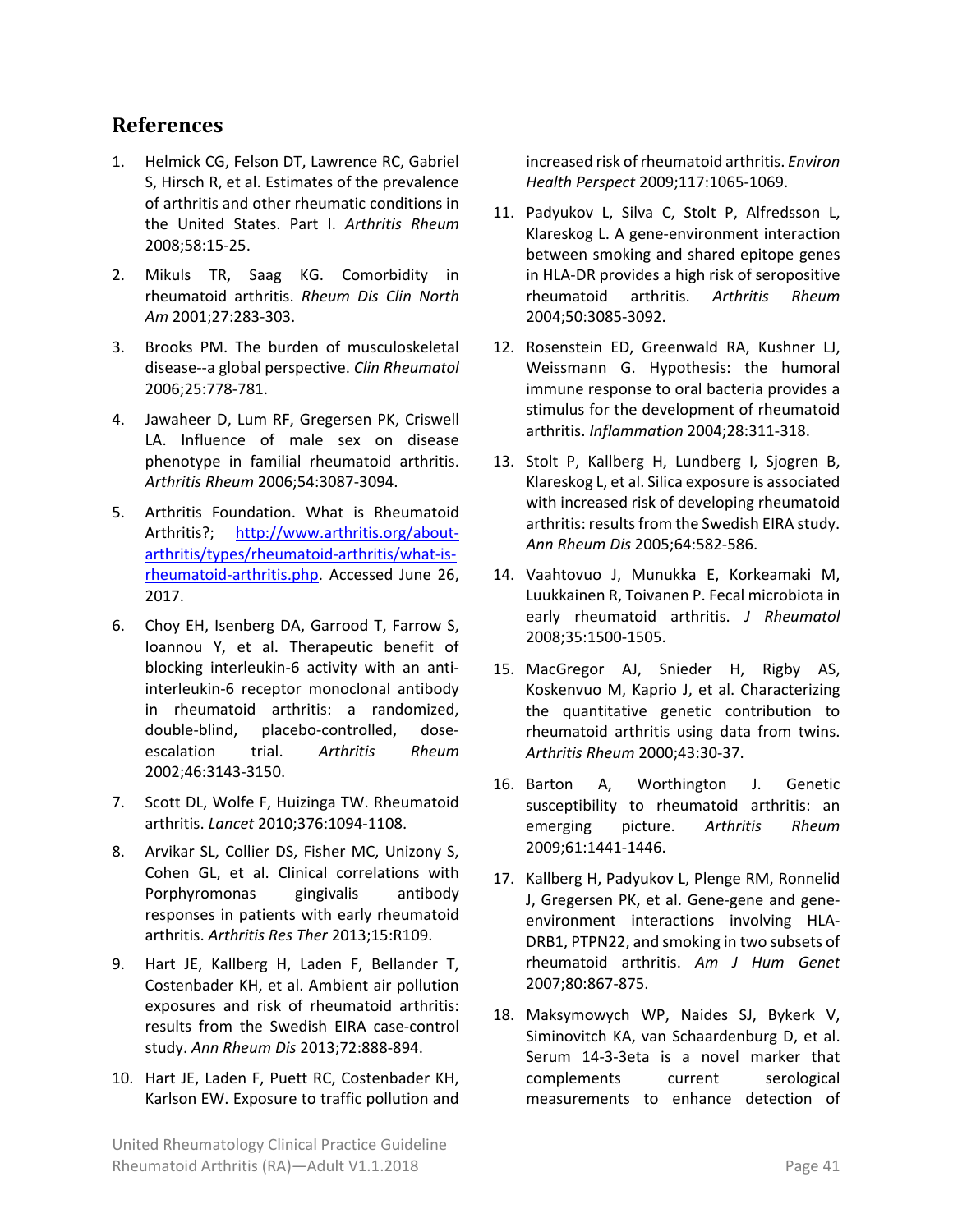patients with rheumatoid arthritis. *J Rheumatol* 2014;41:2104‐2113.

- 19. Mielants H, Van den Bosch F. Extra-articular manifestations. *Clin Exp Rheumatol*  2009;27:S56‐61.
- 20. Turesson C, O'Fallon WM, Crowson CS, Gabriel SE, Matteson EL. Extra‐articular disease manifestations in rheumatoid arthritis: incidence trends and risk factors over 46 years. *Ann Rheum Dis* 2003;62:722‐ 727.
- 21. Lacaille D, Avina‐Zubieta JA, Sayre EC, Abrahamowicz M. Improvement in 5‐year mortality in incident rheumatoid arthritis compared with the general population‐ closing the mortality gap. *Ann Rheum Dis*  2017;76:1057‐1063.
- 22. del Rincon ID, Williams K, Stern MP, Freeman GL, Escalante A. High incidence of cardiovascular events in a rheumatoid arthritis cohort not explained by traditional cardiac risk factors. *Arthritis Rheum*  2001;44:2737‐2745.
- 23. Maradit‐Kremers H, Crowson CS, Nicola PJ, Ballman KV, Roger VL, et al. Increased unrecognized coronary heart disease and sudden deaths in rheumatoid arthritis: a population‐based cohort study. *Arthritis Rheum* 2005;52:402‐411.
- 24. Simon TA, Thompson A, Gandhi KK, Hochberg MC, Suissa S. Incidence of malignancy in adult patients with rheumatoid arthritis: a meta‐ analysis. *Arthritis Res Ther* 2015;17:212.
- 25. Doran MF, Crowson CS, Pond GR, O'Fallon WM, Gabriel SE. Predictors of infection in rheumatoid arthritis. *Arthritis Rheum*  2002;46:2294‐2300.
- 26. Gabriel SE, Crowson CS, Campion ME, O'Fallon WM. Indirect and nonmedical costs among people with rheumatoid arthritis and osteoarthritis compared with nonarthritic controls. *J Rheumatol* 1997;24:43‐48.
- 27. Dominick KL, Ahern FM, Gold CH, Heller DA. Health-related quality of life among older

United Rheumatology Clinical Practice Guideline Rheumatoid Arthritis (RA)—Adult V1.1.2018 Page 42

adults with arthritis. *Health Qual Life Outcomes* 2004;2:5.

- 28. Kawatkar AA, Jacobsen SJ, Levy GD, Medhekar SS, Venkatasubramaniam KV, Herrinton LJ. Direct medical expenditure associated with rheumatoid arthritis in a nationally representative sample from the medical expenditure panel survey. *Arthritis Care Res (Hoboken)* 2012;64:1649‐1656.
- 29. Burton W, Morrison A, Maclean R, Ruderman E. Systematic review of studies of productivity loss due to rheumatoid arthritis. *Occup Med (Lond)* 2006;56:18‐27.
- 30. Wolfe F, Michaud K, Choi HK, Williams R. Household income and earnings losses among 6,396 persons with rheumatoid arthritis. *J Rheumatol* 2005;32:1875‐1883.
- 31. Hallert E, Husberg M, Bernfort L. The incidence of permanent work disability in patients with rheumatoid arthritis in Sweden 1990‐2010: before and after introduction of biologic agents. *Rheumatology (Oxford)*  2012;51:338‐346.
- 32. Shourt CA, Crowson CS, Gabriel SE, Matteson EL. Orthopedic surgery among patients with rheumatoid arthritis 1980‐2007: a population‐based study focused on surgery rates, sex, and mortality. *J Rheumatol*  2012;39:481‐485.
- 33. Louie GH, Ward MM. Changes in the rates of joint surgery among patients with rheumatoid arthritis in California, 1983‐2007. *Ann Rheum Dis* 2010;69:868‐871.
- 34. Jamsen E, Virta LJ, Hakala M, Kauppi MJ, Malmivaara A, Lehto MU. The decline in joint replacement surgery in rheumatoid arthritis is associated with a concomitant increase in the intensity of anti-rheumatic therapy: a nationwide register‐based study from 1995 through 2010. *Acta Orthop* 2013;84:331‐337.
- 35. Aletaha D, Neogi T, Silman AJ, Funovits J, Felson DT, et al. 2010 rheumatoid arthritis classification criteria: an American College of Rheumatology/European League Against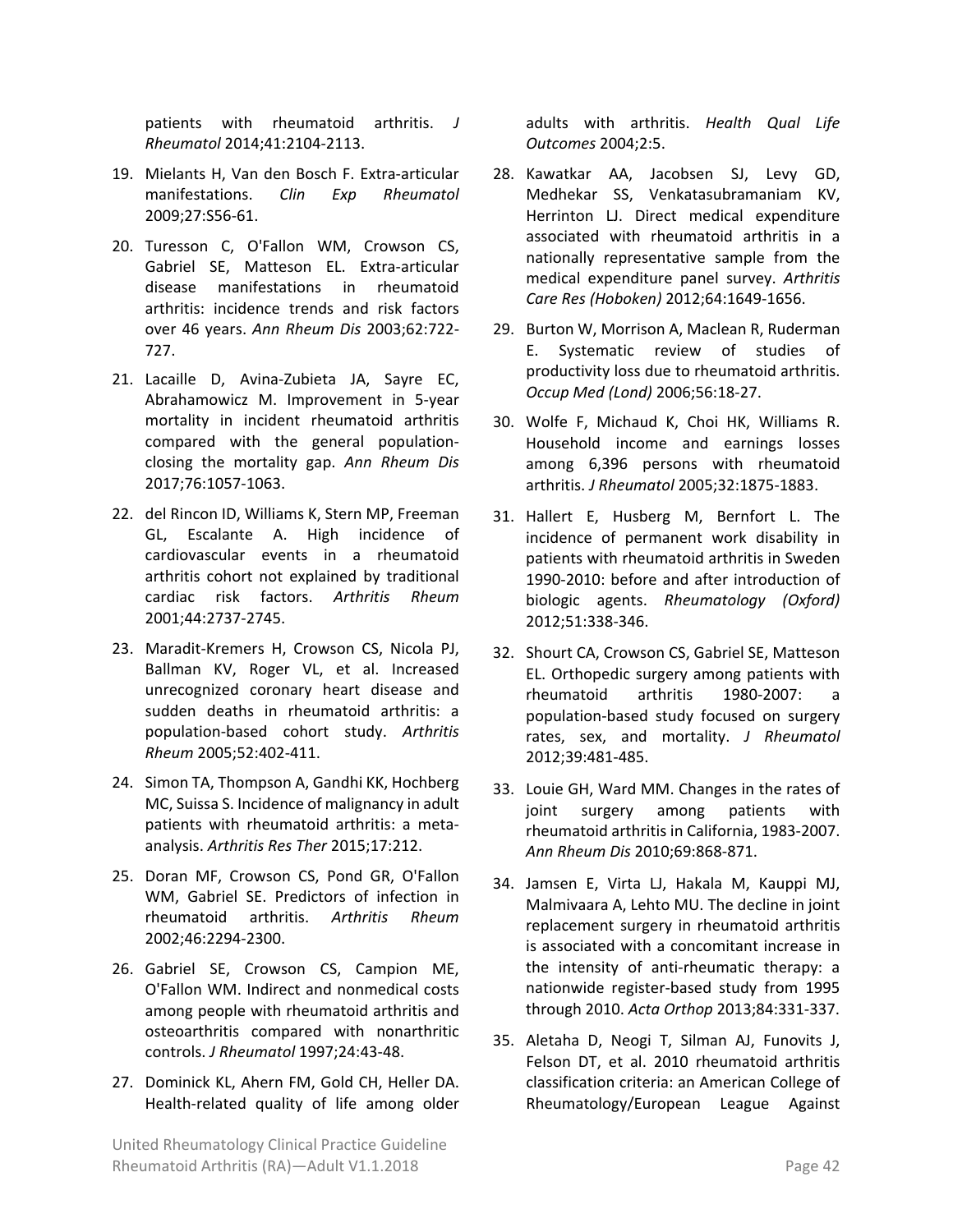Rheumatism collaborative initiative. *Ann Rheum Dis* 2010;69:1580‐1588.

- 36. Ates A, Kinikli G, Turgay M, Akay G, Tokgoz G. Effects of rheumatoid factor isotypes on disease activity and severity in patients with rheumatoid arthritis: a comparative study. *Clin Rheumatol* 2007;26:538‐545.
- 37. Nielen MM, van Schaardenburg D, Reesink HW, van de Stadt RJ, van der Horst‐Bruinsma IE, et al. Specific autoantibodies precede the symptoms of rheumatoid arthritis: a study of serial measurements in blood donors. *Arthritis Rheum* 2004;50:380‐386.
- 38. Brink M, Hansson M, Mathsson‐Alm L, Wijayatunga P, Verheul MK, et al. Rheumatoid factor isotypes in relation to antibodies against citrullinated peptides and carbamylated proteins before the onset of rheumatoid arthritis. *Arthritis Res Ther*  2016;18:43.
- 39. Houssien DA, Jonsson T, Davies E, Scott DL. Rheumatoid factor isotypes, disease activity and the outcome of rheumatoid arthritis: comparative effects of different antigens. *Scand J Rheumatol* 1998;27:46‐53.
- 40. Gioud‐Paquet M, Auvinet M, Raffin T, Girard P, Bouvier M, et al. IgM rheumatoid factor (RF), IgA RF, IgE RF, and IgG RF detected by ELISA in rheumatoid arthritis. *Ann Rheum Dis*  1987;46:65‐71.
- 41. Nishimura K, Sugiyama D, Kogata Y, Tsuji G, Nakazawa T, et al. Meta‐analysis: diagnostic accuracy of anti‐cyclic citrullinated peptide antibody and rheumatoid factor for rheumatoid arthritis. *Ann Intern Med*  2007;146:797‐808.
- 42. Aho K, Heliovaara M, Maatela J, Tuomi T, Palosuo T. Rheumatoid factors antedating clinical rheumatoid arthritis. *J Rheumatol*  1991;18:1282‐1284.
- 43. Lal H, Cunningham AL, Godeaux O, Chlibek R, Diez-Domingo J, et al. Efficacy of an adjuvanted herpes zoster subunit vaccine in

older adults. *N Engl J Med*  2015;372:2087‐ 2096.

- 44. Centers for Disease Control and Prevention. Vaccines and Preventable Diseases. Shingles Vaccination. August 22, 2018. https://www.cdc.gov/vaccines/vpd/shingles/ public/shingrix/index.html. Accessed August 14, 2018.
- 45. Colebatch AN, Edwards CJ, Ostergaard M, van der Heijde D, Balint PV, et al. EULAR recommendations for the use of imaging of the joints in the clinical management of rheumatoid arthritis. *Ann Rheum Dis*  2013;72:804‐814.
- 46. American College of Rheumatology. Five Things Physicians and Patients Should Question; https://www.rheumatology.org/portals/0/fil es/Adult%20Rheumatology%20Five%20Thin gs.pdf. Accessed June 26, 2017.
- 47. Smolen JS, Aletaha D, Bijlsma JW, Breedveld FC, Boumpas D, et al. Treating rheumatoid arthritis to target: recommendations of an international task force. *Ann Rheum Dis*  2010;69:631‐637.
- 48. Saleem B, Nizam S, Emery P. Can remission be maintained with or without further drug therapy in rheumatoid arthritis? *Clin Exp Rheumatol* 2006;24:S‐33‐36.
- 49. van der Heijde DM. Joint erosions and patients with early rheumatoid arthritis. *Br J Rheumatol* 1995;34 Suppl 2:74‐78.
- 50. Grigor C, Capell H, Stirling A, McMahon AD, Lock P, et al. Effect of a treatment strategy of tight control for rheumatoid arthritis (the TICORA study): a single‐blind randomised controlled trial. *Lancet* 2004;364:263‐269.
- 51. Smolen JS, Landewe R, Bijlsma J, Burmester G, Chatzidionysiou K, et al. EULAR recommendations for the management of rheumatoid arthritis with synthetic and biological disease‐modifying antirheumatic drugs: 2016 update. *Ann Rheum Dis*  2017;76:960‐977.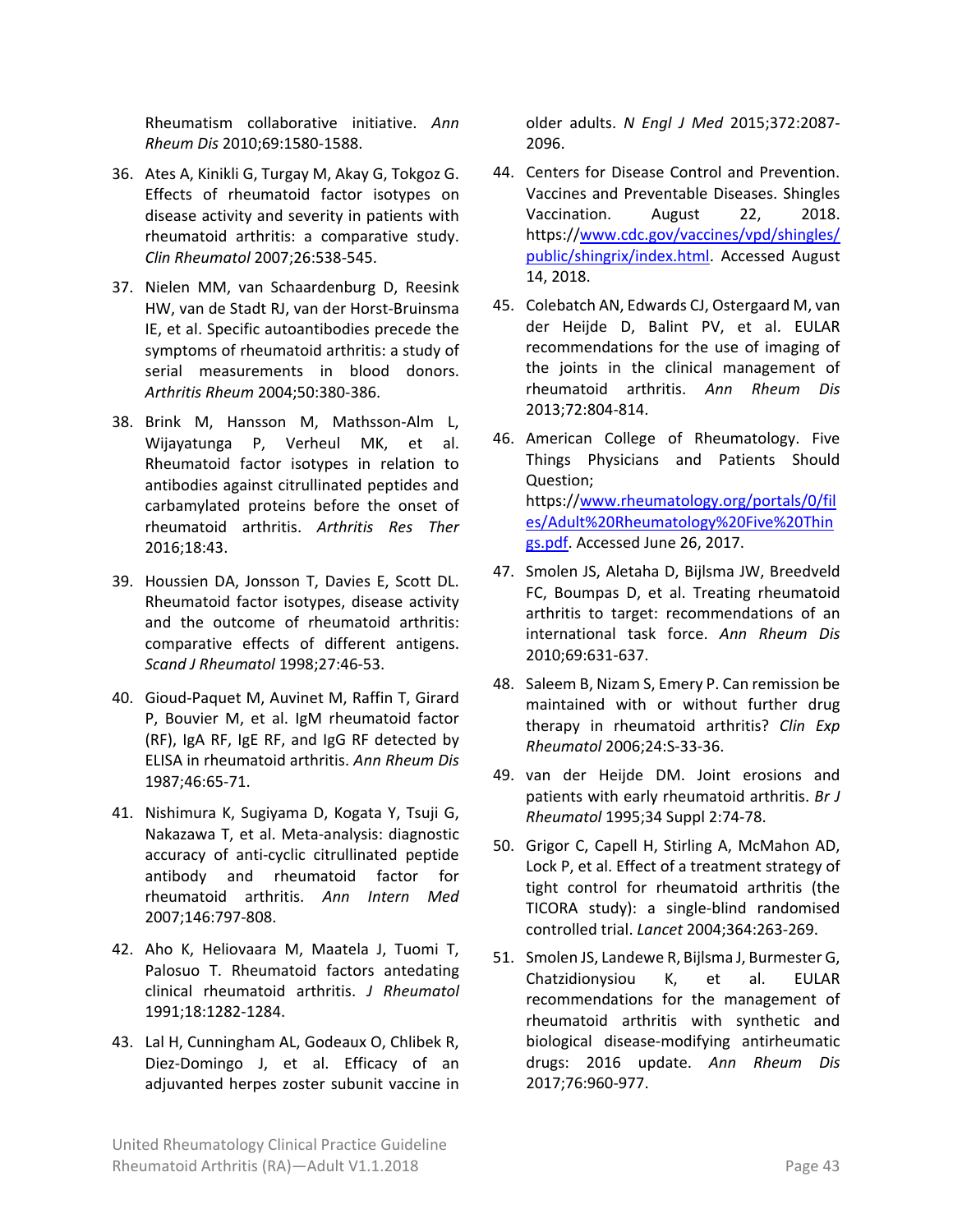- 52. Albrecht K, Zink A. Poor prognostic factors guiding treatment decisions in rheumatoid arthritis patients: a review of data from randomized clinical trials and cohort studies. *Arthritis Res Ther* 2017;19:68.
- 53. Smolen JS, Aletaha D. The assessment of disease activity in rheumatoid arthritis. *Clin Exp Rheumatol* 2010;28:S18‐27.
- 54. Aletaha D, Smolen JS. Joint damage in rheumatoid arthritis progresses in remission according to the Disease Activity Score in 28 joints and is driven by residual swollen joints. *Arthritis Rheum* 2011;63:3702‐3711.
- 55. Keenan RT, Swearingen CJ, Yazici Y. Erythrocyte sedimentation rate and C‐ reactive protein levels are poorly correlated with clinical measures of disease activity in rheumatoid arthritis, systemic lupus erythematosus and osteoarthritis patients. *Clin Exp Rheumatol* 2008;26:814‐819.
- 56. Segurado OG, Sasso EH. Vectra DA for the objective measurement of disease activity in patients with rheumatoid arthritis. *Clin Exp Rheumatol* 2014;32:S‐29‐34.
- 57. Kan HJ, Dyagilev K, Schulam P, Saria S, Kharrazi H, et al. Factors associated with physicians' prescriptions for rheumatoid arthritis drugs not filled by patients. *Arthritis Res Ther* 2018;20:79‐90.
- 58. Singh JA, Saag KG, Bridges SL, Jr., Akl EA, Bannuru RR, et al. 2015 American College of Rheumatology Guideline for the Treatment of Rheumatoid Arthritis. *Arthritis Care Res (Hoboken)* 2016;68:1‐25.
- 59. Shea B, Swinden MV, Tanjong Ghogomu E, Ortiz Z, Katchamart W, et al. Folic acid and folinic acid for reducing side effects in patients receiving methotrexate for rheumatoid arthritis. *Cochrane Database Syst Rev* 2013;CD000951.
- 60. Curtis JR, Zhang J, Xie F, Beukelman T, Chen L, et al. Use of oral and subcutaneous methotrexate in rheumatoid arthritis

patients in the United States. *Arthritis Care Res (Hoboken)* 2014;66:1604‐1611.

- 61. Braun J. Optimal administration and dosage of methotrexate. *Clin Exp Rheumatol*  2010;28:S46‐51.
- 62. Herman RA, Veng‐Pedersen P, Hoffman J, Koehnke R, Furst DE. Pharmacokinetics of low‐dose methotrexate in rheumatoid arthritis patients. *J Pharm Sci*  1989;78:165‐ 171.
- 63. Hoekstra M, Haagsma C, Neef C, Proost J, Knuif A, van de Laar M. Bioavailability of higher dose methotrexate comparing oral and subcutaneous administration in patients with rheumatoid arthritis. *J Rheumatol*  2004;31:645‐648.
- 64. Hazlewood GS, Thorne JC, Pope JE, Lin D, Tin D, et al. The comparative effectiveness of oral versus subcutaneous methotrexate for the treatment of early rheumatoid arthritis. *Ann Rheum Dis* 2016;75:1003‐1008.
- 65. Braun J, Kastner P, Flaxenberg P, Wahrisch J, Hanke P, et al. Comparison of the clinical efficacy and safety of subcutaneous versus oral administration of methotrexate in patients with active rheumatoid arthritis: results of a six‐month, multicenter, randomized, double‐blind, controlled, phase IV trial. *Arthritis Rheum* 2008;58:73‐81.
- 66. Scott DG, Claydon P, Ellis C. Retrospective evaluation of continuation rates following a switch to subcutaneous methotrexate in rheumatoid arthritis patients failing to respond to or tolerate oral methotrexate: the MENTOR study. *Scand J Rheumatol*  2014;43:470‐476.
- 67. Rohr MK, Mikuls TR, Cohen SB, Thorne JC, O'Dell JR. Underuse of methotrexate in the treatment of rheumatoid arthritis: a national analysis of prescribing practices in the US. *Arthritis Care Res (Hoboken)*  2017;69:794‐ 800.
- 68. Bykerk VP, Akhavan P, Hazlewood GS, Schieir O, Dooley A, et al. Canadian Rheumatology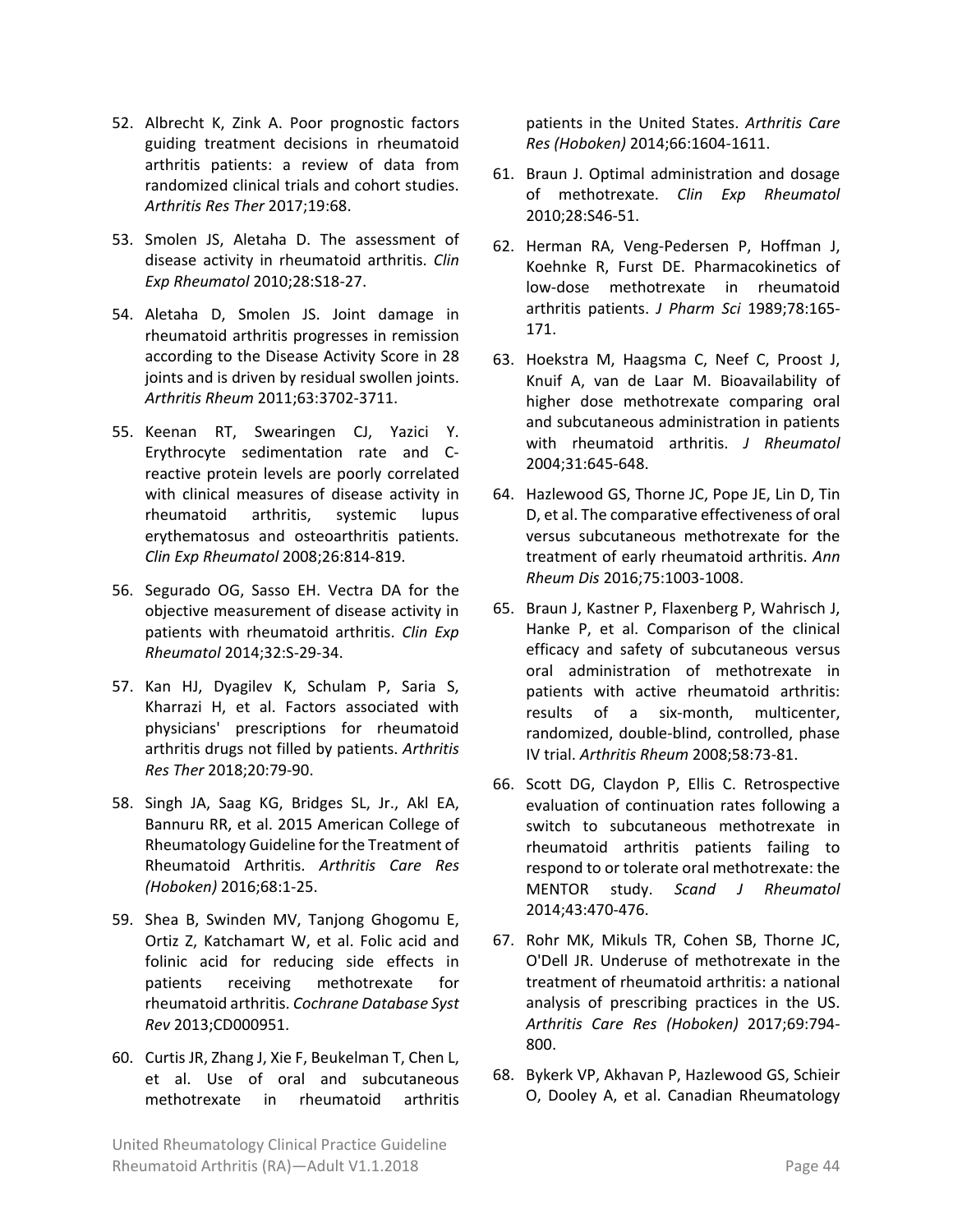Association recommendations for pharmacological management of rheumatoid arthritis with traditional and biologic disease‐ modifying antirheumatic drugs. *J Rheumatol*  2012;39:1559‐1582.

- 69. Aletaha D, Alasti F, Smolen JS. Optimisation of a treat‐to‐target approach in rheumatoid arthritis: strategies for the 3‐month time point. *Ann Rheum Dis* 2016;75:1479‐1485.
- 70. Goodman S. Measuring methotrexate polyglutamates. *Clin Exp Rheumatol*  2010;28:S24‐26.
- 71. Danila MI, Hughes LB, Brown EE, Morgan SL, Baggott JE, et al. Measurement of erythrocyte methotrexate polyglutamate levels: ready for clinical use in rheumatoid arthritis? *Curr Rheumatol Rep* 2010;12:342‐347.
- 72. Kremer JM. Toward a better understanding of methotrexate. *Arthritis Rheum*  2004;50:1370‐1382.
- 73. AVISE MTX Test Report. https://www.exagen.com/wp‐ content/uploads/AVISE\_MTX\_Sample\_Test Report.pdf. Accessed June 6, 2018.
- 74. Dervieux T, Furst D, Lein DO, Capps R, Smith K, et al. Pharmacogenetic and metabolite measurements are associated with clinical status in patients with rheumatoid arthritis treated with methotrexate: results of a multicentred cross sectional observational study. *Ann Rheum Dis* 2005;64:1180‐1185.
- 75. Murosaki T, Nagatani K, Sato T, Akiyama Y, Ushijima K, et al. Prediction of the therapeutic response to methotrexate at 24 weeks by methotrexate‐polyglutamates concentration in erythrocytes at 8 weeks in patients with rheumatoid arthritis. *Mod Rheumatol*  2017;27:411‐416.
- 76. de Rotte MC, den Boer E, de Jong PH, Pluijm SM, Calasan MB, et al. Methotrexate polyglutamates in erythrocytes are associated with lower disease activity in

patients with rheumatoid arthritis. *Ann Rheum Dis* 2015;74:408‐414.

- 77. Takahashi C, Kaneko Y, Okano Y, Taguchi H, Oshima H, et al. Association of erythrocyte methotrexate‐polyglutamate levels with the efficacy and hepatotoxicity of methotrexate in patients with rheumatoid arthritis: a 76‐ week prospective study. *RMD Open*  2017;3:e000363.
- 78. Agency for Healthcare Research and Quality (AHRQ). Choosing Medications for Rheumatoid Arthritis. Clinician's Guide. April 8, 2008. http://effectivehealthcare.ahrq.gov/ehc/pro ducts/14/85/RheumArthritisClinicanGuide.p df. Accessed March 19, 2016.
- 79. American College of Rheumatology (ACR). Medication **Guides**. http://www.rheumatology.org/Learning‐ Center/Medication‐Guides. Accessed June 26, 2017.
- 80. Buch MH, Smolen JS, Betteridge N, Breedveld FC, Burmester G, et al. Updated consensus statement on the use of rituximab in patients with rheumatoid arthritis. *Ann Rheum Dis*  2011;70:909‐920.
- 81. Cush JJ, Yazici Y. Laboratory monitoring of biologic therapies. *Clin Exp Rheumatol*  2005;23:S90‐92.
- 82. D'Agostino MA, Terslev L, Aegerter P, Backhaus M, Balint P, et al. Scoring ultrasound synovitis in rheumatoid arthritis: a EULAR‐OMERACT ultrasound taskforce‐Part 1: definition and development of a standardised, consensus‐based scoring system. *RMD Open* 2017;3:e000428.
- 83. Dickens C, McGowan L, Clark‐Carter D, Creed F. Depression in rheumatoid arthritis: a systematic review of the literature with meta‐ analysis. *Psychosom Med* 2002;64:52‐60.
- 84. Jacob L, Rockel T, Kostev K. Depression Risk in Patients with Rheumatoid Arthritis in the United Kingdom. *Rheumatol Ther*  2017;4:195‐200.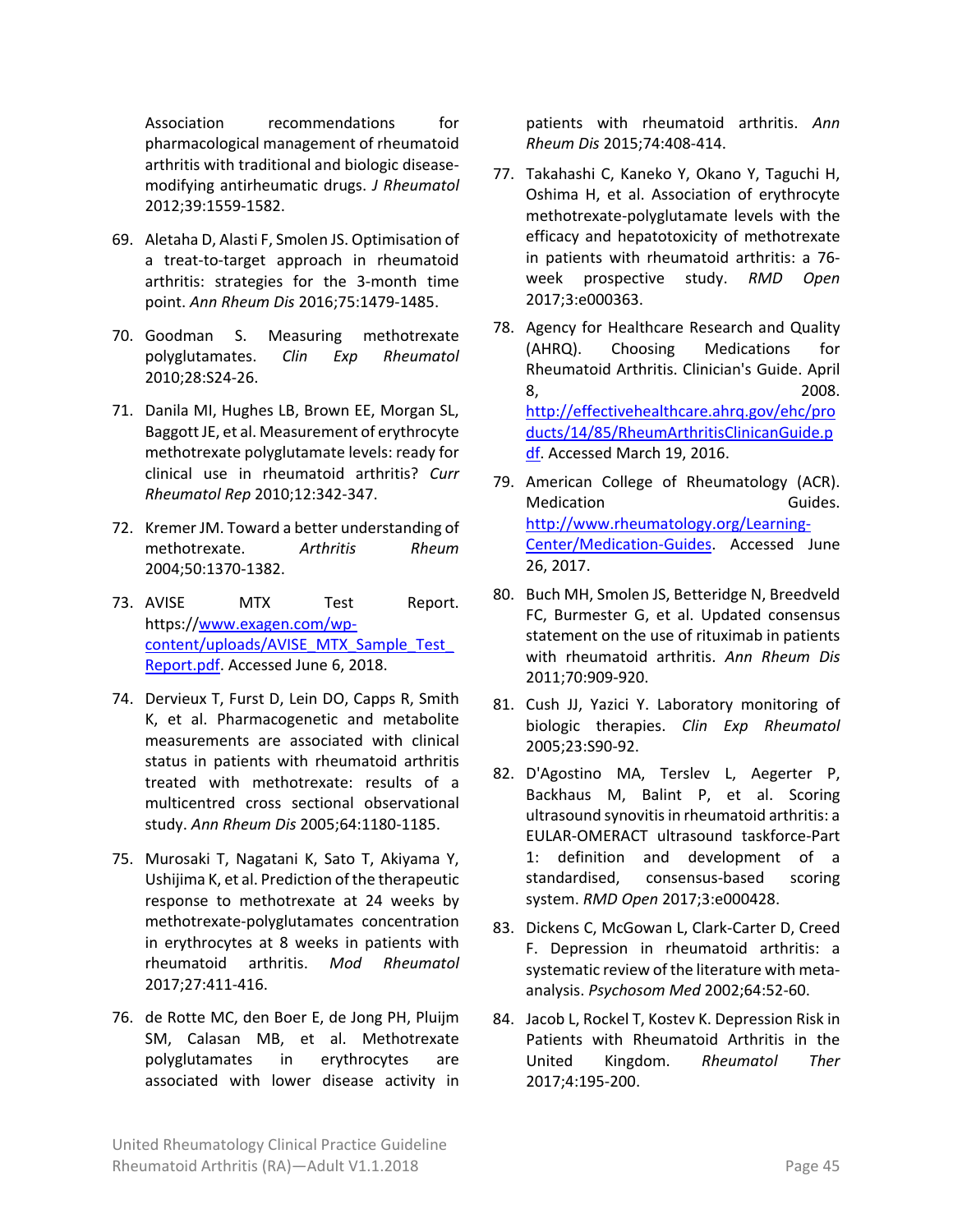- 85. Matcham F, Rayner L, Steer S, Hotopf M. The prevalence of depression in rheumatoid arthritis: a systematic review and meta‐ analysis. *Rheumatology (Oxford)*  2013;52:2136‐2148.
- 86. Kuriya B, Joshi R, Movahedi M, Rampakakis E, Sampalis JS, et al. High Disease Activity Is Associated with Self‐reported Depression and Predicts Persistent Depression in Early Rheumatoid Arthritis: Results from the Ontario Best Practices Research Initiative. *J Rheumatol* 2018;45:1101‐1108.
- 87. Challa DNV, Crowson CS, Davis JM, 3rd. The Patient Global Assessment of Disease Activity in Rheumatoid Arthritis: Identification of Underlying Latent Factors. *Rheumatol Ther*  2017;4:201‐208.
- 88. Wells GA, Boers M, Shea B, Brooks PM, Simon LS, et al. Minimal disease activity for

rheumatoid arthritis: a preliminary definition. *J Rheumatol* 2005;32:2016‐2024.

- 89. Pincus T, Swearingen C, Wolfe F. Toward a multidimensional Health Assessment Questionnaire (MDHAQ): assessment of advanced activities of daily living and psychological status in the patient‐friendly health assessment questionnaire format. *Arthritis Rheum* 1999;42:2220‐2230.
- 90. Grossec L. Patient‐reported outcomes in rheumatoid arthritis: why are they important and how should they be assessed. *Turk J Rheumatol* 2010;25:99‐104.
- 91 Aletaha D, Landewe R. Proposal for a new nomenclature of disease-modifying antirheumatic drugs. *Ann Rheum Dis*  2014;73:3‐5.